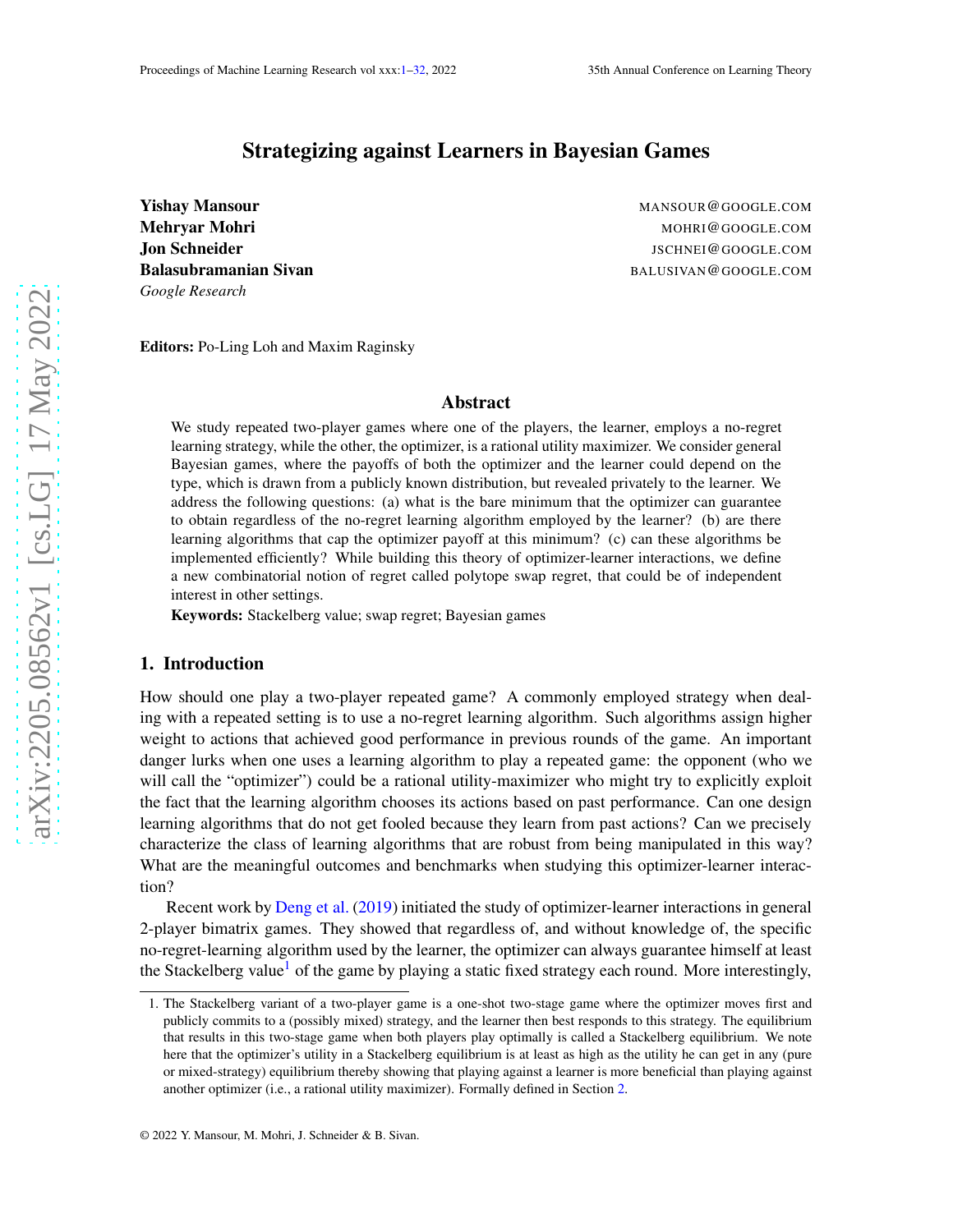they show that for a large class of no-regret learning algorithms called mean-based algorithms, there are games where the optimizer can badly mislead the learner and profit immensely by playing a *dynamic strategy* that varies over time. In particular, the optimizer can architect situations where the learners' responses in certain rounds are far from their best response, owing to the force of memory that is inherent in these learning algorithms. However, [Deng et al.](#page-12-0) [\(2019](#page-12-0)) also show that if the learner were to use a more sophisticated learning algorithm, namely, a no-swap-regret algorithm, then the optimizer is unable to get anything more than the utility he is able to get in the Stackelberg equilibrium of the game. I.e., a no-swap-regret algorithm is *sufficient* to prevent the optimizer from benefiting from dynamic strategic behavior.

Questions. In this paper, we primarily focus on two questions. First, the results of [Deng et al.](#page-12-0) [\(2019](#page-12-0)) immediately motivate the following question: in general 2-player games (the same set of games studied in [Deng et al.](#page-12-0) [\(2019](#page-12-0)); we call these *standard* games), is a no-swap-regret algorithm also *necessary* for the learner to cap the optimizer's payoff of Stackelberg value? Or can the learner run algorithms that, despite having large swap regret, cap the optimizer's payoff at the Stackelberg value of the game? In other words, we seek to characterize the precise class of learning algorithms that ensure that the optimizer cannot benefit from dynamic strategic behavior.

Second, we seek to develop the theory of optimizer-learner interaction in the significantly more general class of Bayesian games, and develop a complete understanding of the landscape there. These games arise naturally in various economic settings, for example an optimizer selling an item to a learner where the learner's private value for the item is their type [\(Braverman et al.](#page-12-1), [2018](#page-12-1)). Formally, a Bayesian game begins with one of C *contexts* ("types")  $c \in [C]$  being drawn from a publicly known distribution  $D$  with probability  $p_c$  of outputting context  $c$ . This context  $c$  is told to the learner but not to the optimizer. Based on the context c, the learner chooses an action  $j \in \mathbb{C}$ [N]; simultaneously, the optimizer chooses an action  $i \in [N]$ . The optimizer then receives utility  $u<sub>O</sub>(i, j, c)$ , and the learner receives utility  $u<sub>L</sub>(i, j, c)$  – note that we allow both utilities to depend on the context c. I.e., instead of a single bi-matrix in the *standard* game, a Bayesian game can be thought of as specified by  $C$  bi-matrices.

As in standard games, it is straightforward to show that by playing a static fixed strategy, an optimizer can obtain at least the *Bayesian Stackelberg* value of the game per round, as long as the learner runs a no-(contextual)-regret learning algorithm (we prove this in Lemma [15\)](#page-21-0). For the Bayesian setting, we would like to understand (a) are there learning algorithms that are robust to dynamic strategic behavior (that cap the optimizer payoff at this Stackelberg value)? in particular, what is the right generalization of swap regret? (b) can these algorithms be implemented efficiently? if not, what guarantees can we provide for efficient learning algorithms?

### 1.1. Our Results

For the first question on standard games, we show that no-swap-regret algorithms are the precise class of algorithms that are robust against dynamic strategic behavior of the optimizer. Specifically, for any learning algorithm that has a swap-regret of  $R$ , we construct games where the optimizer *can earn* R/2 *more than the Stackelberg value of the game*. In particular therefore, if the learner had, say, a linear swap regret, the optimizer would earn linearly more than the Stackelberg value of the game. The main novelty in the proof of this result lies in the game construction: the payoffs in the game we design should ensure a delicate balance between the optimizer's payoff being high, while the Stackelberg value not being too high. We present the precise details of the construction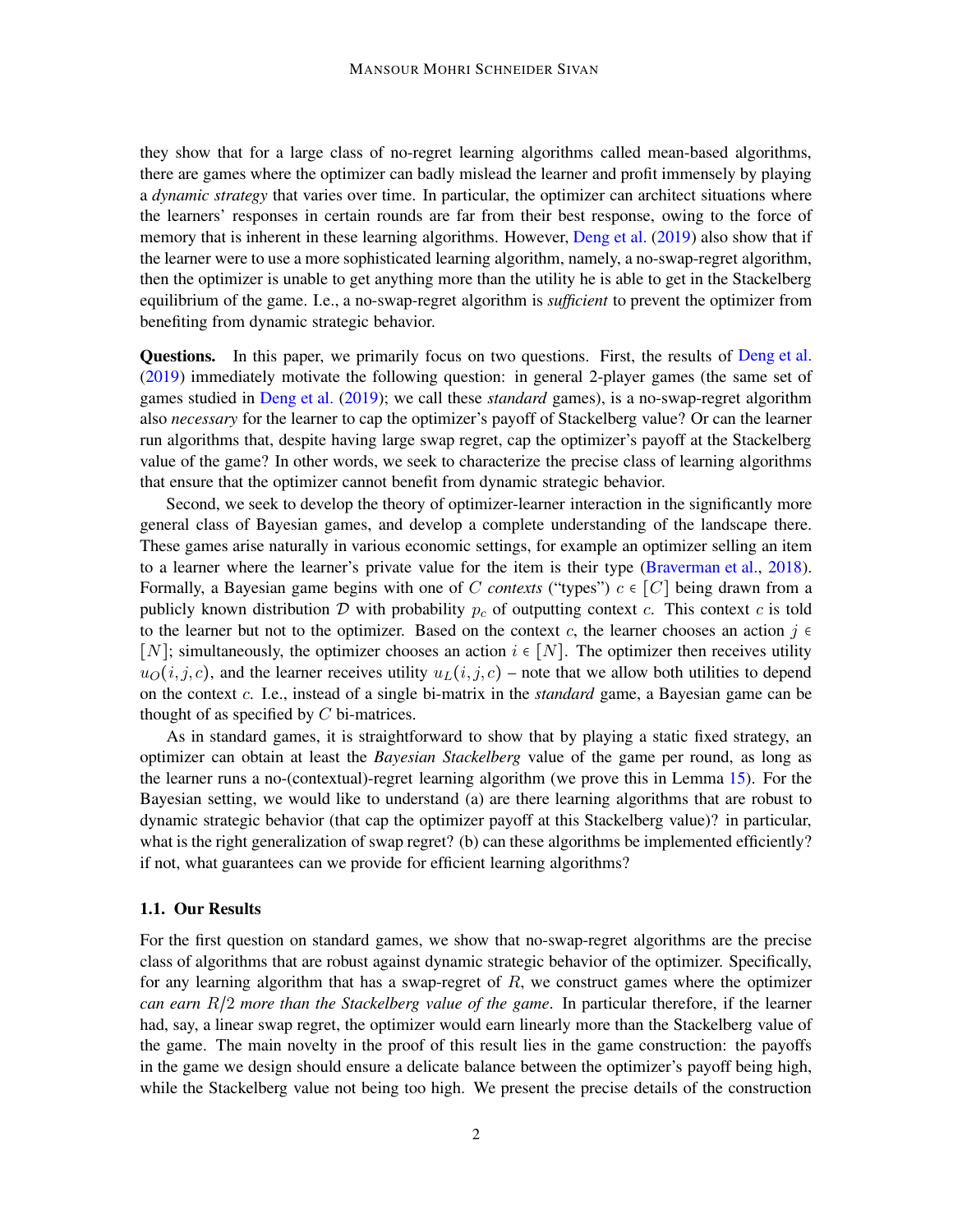in Section [3.](#page-6-0) Apart from completing the picture for standard games, this result also provides a new characterization of swap regret as a measure of robustness against strategic behavior.

For Bayesian games, the challenges are multi-fold. Unlike standard games, it is not clear what the correct generalization of swap regret should be. Many seemingly natural choices of regret definition turn out to be incorrect. For example, motivated by the fact that running an independent low external regret algorithm per context results in low external regret, one may consider running an independent low swap regret algorithm for each context. But this does not work! In particular, there are simple games where an optimizer can earn linearly more than the Bayesian Stackelberg value by playing a dynamic strategy against such a learning algorithm (we give one example in Theorem [10\)](#page-17-0).

In this paper we provide a nuanced generalization of swap-regret to the Bayesian setting that we call *polytope swap regret*. We prove that this notion of regret has the guarantee that any learner playing a learning algorithm with o(T) polytope regret *is guaranteed to asymptotically cap the optimizer payoff at the Bayesian Stackelberg value*. While we do not yet know that a low polytopeswap regret is necessary to cap the optimizer payoff at the Bayesian Stackelberg value (i.e., that it is tight in the same way swap regret is for standard games), we provide another generalization of swap regret called *linear swap regret* such that *a low linear swap regret is necessary to cap the optimizer payoff at the Bayesian Stackelberg value*.

Polytope swap regret actually extends far beyond just the Bayesian setting, and can be thought of as a generalization of swap regret to the setting of online linear optimization. The idea behind polytope swap regret stems from viewing the learner's actions – mappings from contexts to a distribution over actions – as points in the polytope  $\mathcal{P} = \Delta([N])^C \subseteq \mathbb{R}^{\tilde{N} \times C}$ . Our "swap functions" then allow the vertices of this polytope to be swapped with each other. Every point inside the polytope (including the learner's actions) can be written as a convex combination of the vertices of  $P$ , to which this swap function can be applied. Of course, there may be many ways to write a given point as a convex combination of vertices: we consider the most permissive definition of regret by choosing the decomposition that leads to the least regret in hindsight. I.e., we say that polytope swap regret is high only if every vertex decomposition of the learner's actions will generate high regret by applying a swap function to the vertices. Precise definitions are given in Section [4](#page-7-0) and [4.3.](#page-10-0) When we restrict these swap functions to be linear maps, we obtain the linear swap regret. Interestingly, when  $\mathcal P$  is the simplex  $\Delta([N])$  both these notions of swap regret (polytope and linear), are equal (it is possible to implement any swap function on vertices via a linear map), and both reduce to the ordinary notion of swap regret.

These twin concepts, with polytope swap regret being sufficient and linear swap regret being necessary, raise the question of which of these could potentially be both necessary and sufficient. To answer this, we first show that these two concepts are not the same by separating polytope and linear swap regret (Theorem [7\)](#page-15-0). We then show in Theorem [8](#page-15-1) that linear swap regret is not a sufficient condition. We conjecture that polytope swap regret is the right notion that captures robustness against strategic behavior in Bayesian games, by being both necessary and sufficient. We leave the necessity of polytope swap regret as a concrete open question.

Efficient Algorithms for Bayesian Games. A natural question is whether we can given efficient algorithms for these generalizations of swap regret. We address this issue in Appendix [C.](#page-16-0) In particular, we show how to construct a low polytope swap regret algorithm given any low swap regret algorithm as input, such that this algorithm incurs a regret of at most  $O(\sqrt{TV \log V})$  and runs in time  $O(poly(V))$ , where V is the number of vertices of the polytope under consideration. For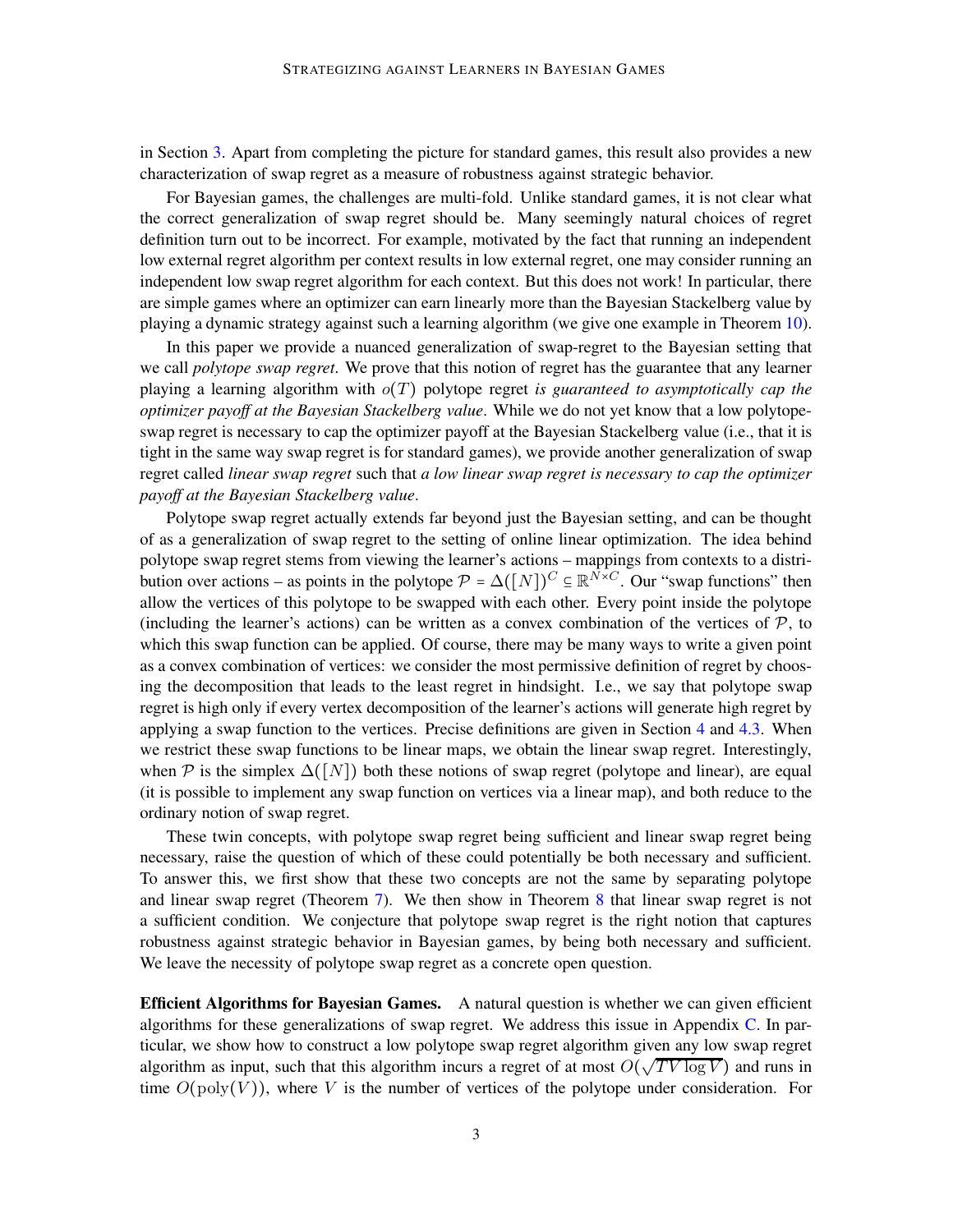Bayesian games, the number of vertices of the polytope  $\mathcal{P} = \Delta([N])^C$  is  $N^C$ , and thus, in cases where the number of contexts C is small, these bounds are manageable. When C is large, we analyze two other algorithms: the "low-swap-regret per context" algorithm mentioned above, and a generalization of the external to internal regret reduction of [Blum and Mansour](#page-12-2) [\(2007](#page-12-2)). While neither algorithm (provably) has low polytope regret, we show they both provide some robustness by capping the optimizer's payoff at some variant of the Bayesian Stackelberg value of the game. Finally, we conjecture this exponential dependence on  $C$  is necessary to achieve low polytope regret – we contribute one piece of evidence towards this by showing that the Bayesian Stackelberg value itself is APX-hard to compute in general Bayesian games (Theorem [14\)](#page-21-1).

## 1.2. Related Work

While the introduction discusses the work closest to ours, namely [Deng et al.](#page-12-0) [\(2019](#page-12-0)), we discuss further related work in detail in Appendix [A.](#page-14-0)

# <span id="page-3-0"></span>2. Model and preliminaries

**Notation** We write  $[N]$  to denote the set  $\{1, 2, ..., N\}$ . For a finite set S, we write  $\Delta(S)$  to denote the set of distributions over S. We defer most proofs to Appendix [E](#page-22-0) for the sake of brevity.

## <span id="page-3-1"></span>2.1. Games and equilibria

We begin this paper by considering finite bimatrix games (which we refer to as *standard games*). A standard game is a game between two players, who we refer to as the *optimizer* and the *learner*. The optimizer must choose one of M actions (labeled 1 through  $M$ ) and learner must simultaneously choose one of N actions (labeled 1 through N). If the optimizer chooses action  $i \in [M]$  and the learner chooses action  $j \in [N]$ , then the optimizer receives utility  $u_O(i, j)$  and the learner receives utility  $u_L(i, j)$ . We will assume all utilities are bounded in  $[-1, 1]$  (so  $|u_O(i, j)| \leq 1$ , and  $|u_L(i, j)| \leq 1$ 1). To simplify analysis in the sections that follow, we will eliminate the role of randomness (which is mostly tangential to the main points of this paper) by allowing the optimizer and learner to directly play mixed strategies in  $\Delta([M])$  and  $\Delta([N])$ , and deterministically receive the corresponding expected reward. That is, when the optimizer plays  $\alpha \in \Delta([M])$  and  $\beta \in \Delta([N])$ , the optimizer's utility is given (deterministically) by  $u_O(\alpha, \beta) = \sum_{i=1}^{M} \sum_{i=1}^{N} \alpha_i \beta_j u_O(i, j)$  (and the learner's utility is computed similarly).

In the second part of this paper, we extend our study to a specific subclass of Bayesian games where the learner is randomly assigned a *type*, unknown to the optimizer (we refer to such games simply as *Bayesian games*). Such games arise naturally in various economic settings, for example an optimizer selling an item to a learner where the learner's private value for the item is their type [\(Braverman et al.,](#page-12-1) [2018\)](#page-12-1). More formally, a Bayesian game begins with one of C *contexts* ("types")  $c \in [C]$  being drawn from a publicly known distribution D with probability  $p_c$  of outputting context c. This context  $c$  is told to the learner but not to the optimizer. Based on the context  $c$ , the learner chooses an action  $j \in [N]$ ; simultaneously, the optimizer chooses an action  $i \in [N]$ . The optimizer then receives utility  $u_O(i, j, c)$ , and the learner receives utility  $u_L(i, j, c)$  – note that we allow both utilities to depend on the context  $c$ .

As with standard games, we eliminate the role of randomness in Bayesian games by allowing the optimizer and learner to play mixed strategies and assigning rewards deterministically. As with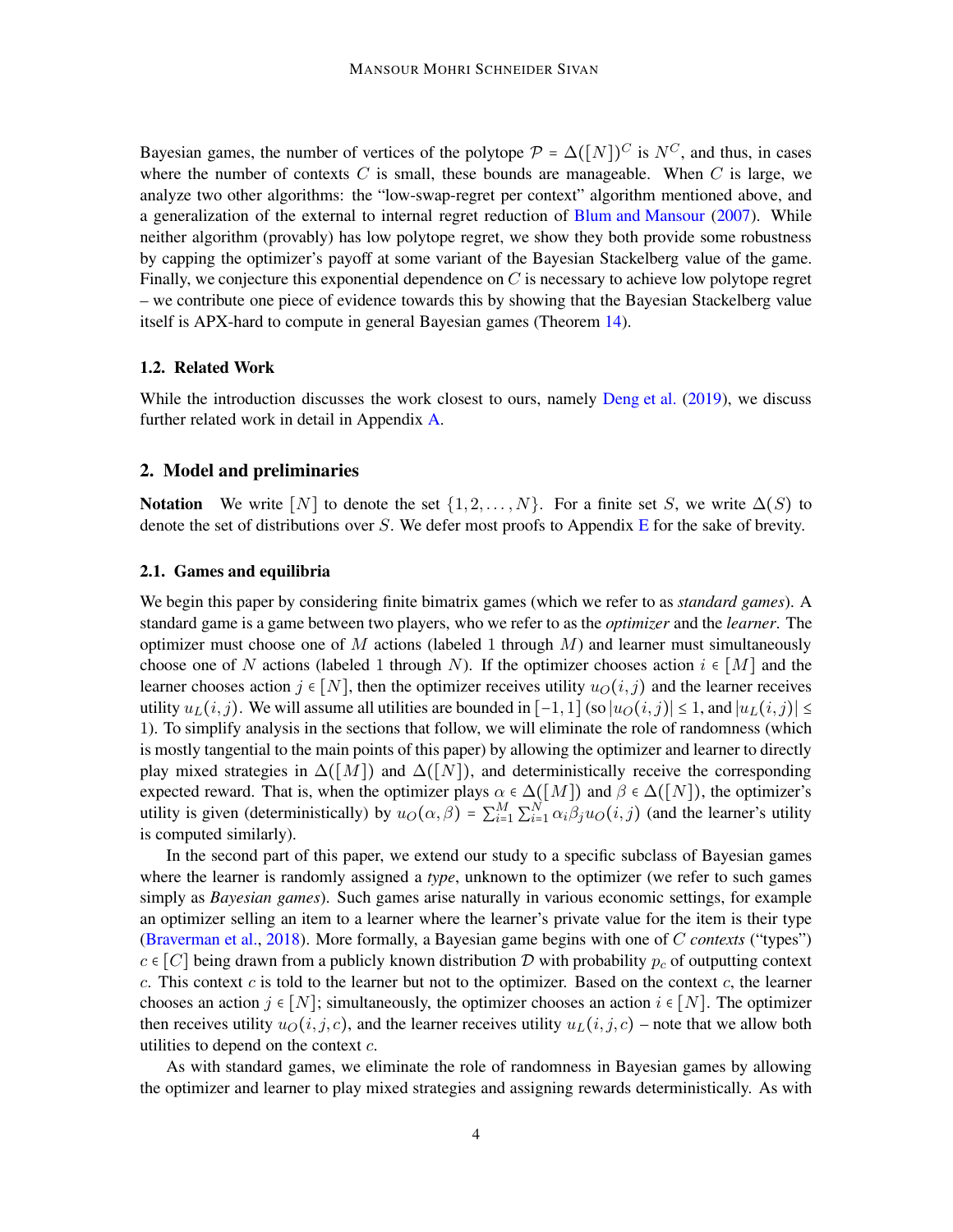standard games, the optimizer plays a mixed strategy  $\alpha \in \Delta([M])$ . The learner simultaneously plays a function  $\beta$ : [C]  $\rightarrow \Delta([N])$  mapping contexts to mixed strategies (representing which strategy the learner would play for each context). The optimizer then receives reward

$$
u_O(\alpha,\beta) = \sum_{k=1}^C p_k u_O(\alpha,\beta(c_k),c_k) = \sum_{c=1}^C \sum_{i=1}^M \sum_{i=1}^N p_c \alpha_i \beta(c)_j u_O(i,j,c).
$$

The learner's reward is computed similarly.

We are interested in settings where the optimizer and learner repeatedly play a game for  $T$ rounds. We write  $\alpha^t$  to denote the optimizer's strategy in round t and  $\beta^t$  to denote the learner's strategy in round t. We will also insist that this repeated game is *full information*, in the sense that after each round, either player should be able to figure out their counterfactual utility if they had played a different mixed strategy that round (for example, this is the case when the mixed actions  $\alpha^t$  and  $\beta^t$  of both players are made publicly known after round t and that both the optimizer and learner have full knowledge of their utility functions). This will allow the learner to play this game by running the learning algorithms detailed in the next section.

#### <span id="page-4-1"></span>2.2. Learning algorithms, regret, and swap regret

As their name suggests, the learner will play the game by running an online learning algorithm to select their actions. We will consider the following (fractional, full-information, and deterministic) model for online learning:

A learner will face a decision between  $N$  actions for each of  $T$  rounds. An adversary begins by obliviously<sup>[2](#page-4-0)</sup> selecting T reward vectors  $r^1, r^2, \ldots, r^T \in [0, 1]^N$ , where  $r_i^t$  represents the reward if the learner picks action i in round t. Then, for each round  $1 \le t \le T$  the learner selects a distributional action  $\beta^t \in \Delta([N])$  deterministically as a function of the reward vectors in previous rounds, i.e.,  $r_1, r_2, \ldots, r_{t-1}$ . The learner then receives reward  $\sum_{j=1}^N \beta_j^t r_j^t$  and the full reward vector  $r_t$  for round t is revealed to the learner.

Note that a learner can use such a learning algorithm to play in standard games. We evaluate a learning algorithm by providing bounds on some form of "regret". We consider two such notions: the *external regret* of an algorithm, and the *swap regret* of an algorithm. The external regret (or simply "regret") of a learning algorithm on a specific problem instance represents the gap between the total reward obtained by the learning algorithm and the best reward obtainable by playing the best single fixed action in hindsight; it is given by:

$$
\mathsf{Reg} = \left(\max_{j^* \in [N]} \sum_{t=1}^T r_{j^*}^t\right) - \left(\sum_{t=1}^T \sum_{j=1}^N \beta_j^t r_j^t\right).
$$

A learning algorithm is *low-regret* if it sustains  $o(T)$  external regret on any problem instance with  $T$  rounds (and a fixed number of actions). It is well known that there exist efficient low-regret algorithms in this setting which sustain regret at most  $O(\sqrt{T \log N})$  [\(Littlestone and Warmuth](#page-13-0), [1994b](#page-13-0); [Freund and Schapire](#page-12-3), [1997b](#page-12-3)). Interestingly, the property of being low-regret is not sufficient to guarantee good performance in the optimizer-learner settings described in Section [2.1;](#page-3-1) there are games where the optimizer can get much more than their Stackelberg value if the learner plays

<span id="page-4-0"></span><sup>2.</sup> Since the learner here is deterministic, it actually does not make a difference whether we allow the adversary to be adaptive or not; an oblivious adversary can simply simulate the actions of the learner.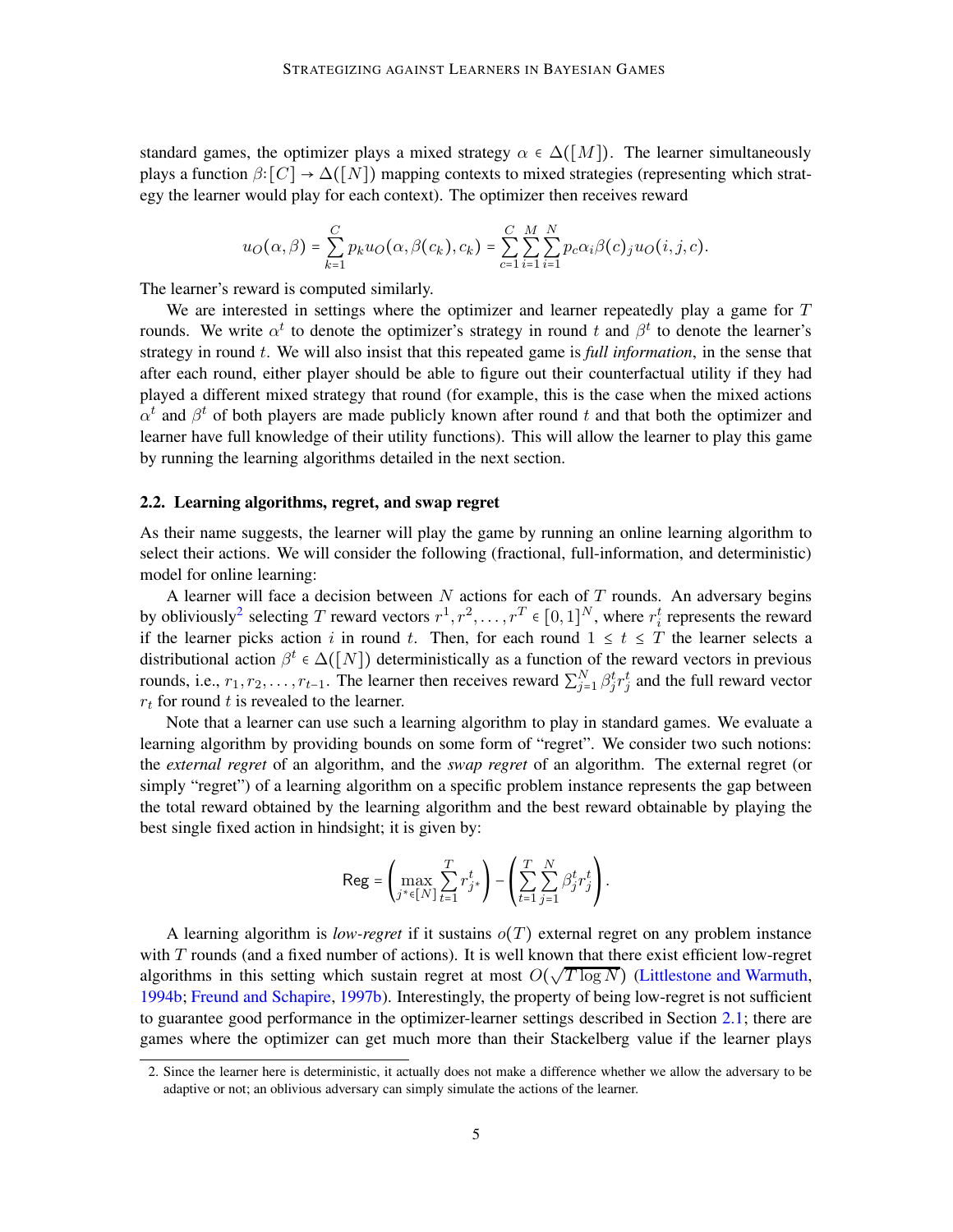certain low-regret algorithms. As we will show, to guarantee that this does not occur, the learner must play an algorithm with low swap-regret.

The swap regret of a learning algorithm on a specific problem instance represents the gap between the total reward obtained by the learning algorithm, and the maximum award they could obtain in hindsight if they had applied a deterministic *swap function* to their actions (i.e., playing action 2 instead of action 1 every time they played action 1 with any weight). Formally, we can define the swap regret as follows:

$$
\mathsf{SwapReg} = \left(\max_{\pi:[N] \to [N]} \sum_{t=1}^{T} \sum_{j=1}^{N} \beta_j^t r_{\pi(j)}^t \right) - \left(\sum_{t=1}^{T} \sum_{j=1}^{N} \beta_j^t r_j^t \right).
$$

A learning algorithm is *low-swap-regret* if it sustains o(T) swap regret on any problem instance with  $T$  rounds. As with external regret, it is known there exist low-swap-regret algorithms. For example, the construction of [Blum and Mansour](#page-12-2) [\(2007\)](#page-12-2) demonstrates how to devise an algorithm with swap regret  $O(\sqrt{T N \log N})$ .

Until now, we have described a form of online learning that can be used to play standard games. To play Bayesian games, we need a form of online *contextual* learning – we defer discussion of this to the beginning of Section [4.](#page-7-0)

# <span id="page-5-1"></span>2.3. Stackelberg equilibria and strategies

One of the primary benchmarks that we will use to measure the performance of the optimizer is the optimizer's value in the Stackelberg equilibrium of the one-shot game.

Let G be a standard game, and for each mixed strategy  $\alpha \in \Delta([M])$ , define the learner's bestresponse function BR( $\alpha$ ) = argmax<sub>j∈[N]</sub>  $u_L(\alpha, j)$ . We then define the Stackelberg value of G to be the value

$$
\mathsf{Val}(G) = \max_{\alpha} \max_{\beta \in \mathsf{BR}(\alpha)} u_O(\alpha, \beta).
$$

We can similarly define the Stackelberg value  $Val(G)$  for a Bayesian game, with the only difference that now the learner's best response  $BR(\alpha)$  =  $\argmax_{\beta \in [N]} [C] u_L(\alpha, j)$  is taken over all strategies  $\beta(c): [C] \rightarrow [N]$  mapping contexts to actions.

Intuitively, the Stackelberg value represents the maximum value the optimizer can obtain by playing a fixed strategy against a strategic learner. Note that: a) we allow the optimizer to play a mixed strategy instead of just a pure strategy (so this is what is occasionally referred to as a Stackelberg mixed strategy, e.g. in [Conitzer](#page-12-4) [\(2016](#page-12-4))) and b) we break ties for the learner in favor of the optimizer.

The Stackelberg value is a benchmark that arises naturally in our setting for the following rea-son<sup>[3](#page-5-0)</sup>: if the optimizer is playing a game G for T rounds against a learner running a low-regret algorithm, then the optimizer can guarantee (under some mild conditions on  $G$ ) that they receive reward at least  $\text{Val}(G)T - o(T)$ . Moreover, the optimizer can accomplish this by playing their fixed Stackelberg strategy every round. The central goal of this paper is to understand when the optimizer can significantly outperform this benchmark by playing a dynamic strategy.

<span id="page-5-0"></span><sup>3.</sup> For the case of standard games, this was shown in [Deng et al.](#page-12-0) [\(2019](#page-12-0)); we include the straightforward generalization to Bayesian games (and more generally, polytope games) in Appendix [D.](#page-21-2)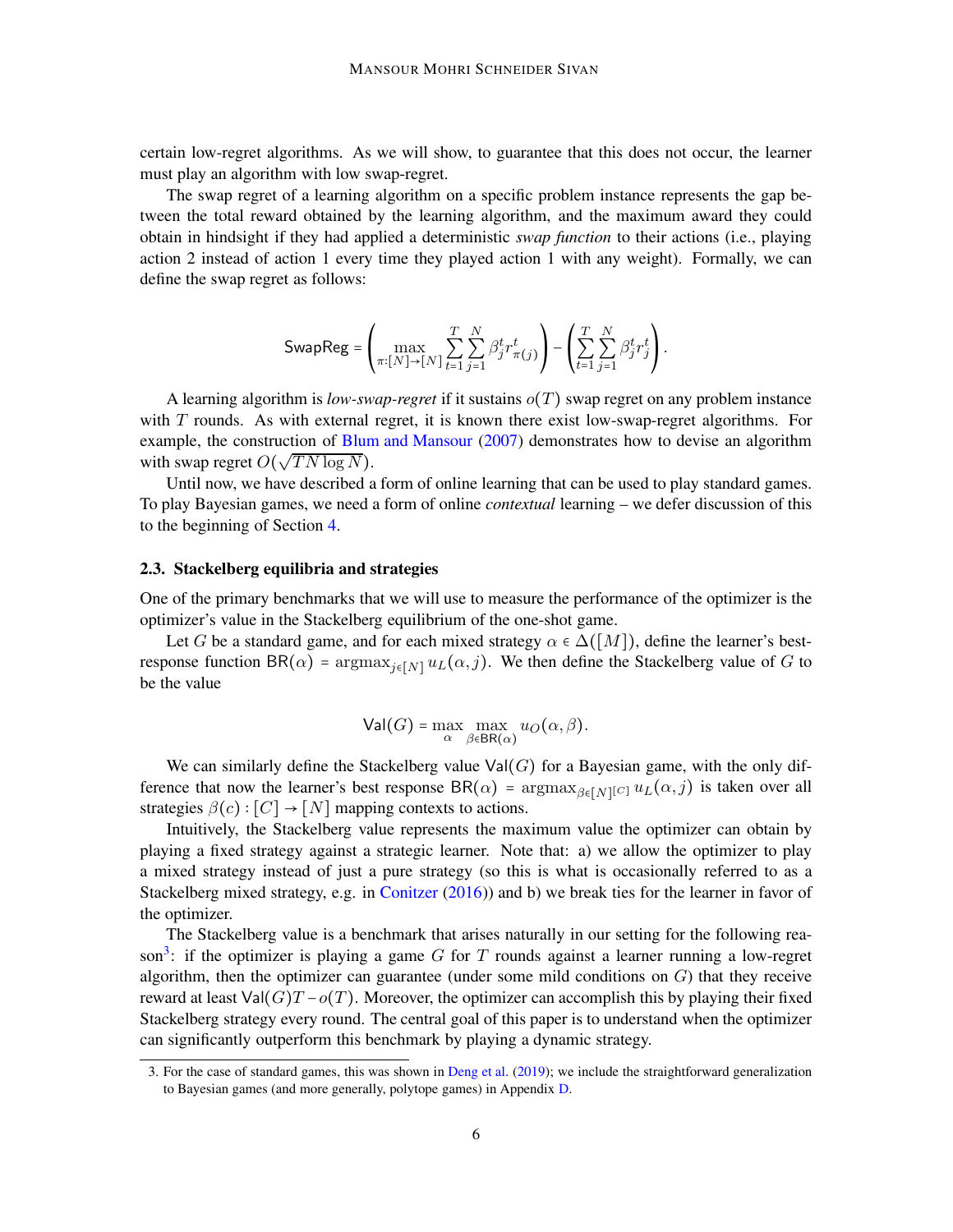# <span id="page-6-0"></span>3. Standard games

We begin our discussion with standard games. In [Deng et al.](#page-12-0) [\(2019](#page-12-0)), the authors show that if an optimizer is playing a learner with low swap regret, the optimizer can get no more than  $Val(G)T +$ o(T) utility. We complement this result by showing that low swap regret is *necessary*; if a learner is playing an algorithm that is not low swap regret, then it is possible to construct a game  $G$  where an optimizer can gain significantly  $(\Omega(T))$  more than their Stackelberg value by playing some dynamic strategy against this learner.

<span id="page-6-3"></span>The main argument is encapsulated in the following lemma, which shows how to convert a high swap-regret online learning instance for the learner into a game where the optimizer outperforms Stackelberg.

Lemma 1 *Let* A *be a learning algorithm which incurs swap-regret* R *on some online learning instance with* N *actions and* T *rounds. Then there exists a standard game* G *(with* N *actions for* the learner and  $M$  =  $2^N$  actions for the optimizer) such that if an optimizer plays  $T$  rounds of  $G$ *against a learner running A, the optimizer can receive a total reward of*  $\text{Val}(G)T + \frac{1}{2}R$ .

**Proof** Recall that in our model, an online learning instance with  $N$  actions and  $T$  rounds is completely specified by a sequence of T reward vectors  $r^t \in [-1,1]^N$ . Fix  $r^t$  to be the bad instance mentioned in the theorem statement for algorithm A, and let  $\beta^t \in \Delta([N])$  denote the action of the learner in round t. Since the regret of A on this bad instance is R, this implies that for some swap function  $\pi : [N] \rightarrow [N]$ , we have that

<span id="page-6-1"></span>
$$
\left(\sum_{t=1}^{T} \sum_{j=1}^{N} \beta_j^t r_{\pi(j)}^t \right) - \left(\sum_{t=1}^{T} \sum_{j=1}^{N} \beta_j^t r_j^t \right) = R. \tag{1}
$$

We will now show how to use the reward  $r<sup>t</sup>$  to construct a game where the optimizer can do better than the Stackelberg equilibrium. For now, we will construct a game  $G$  where the learner has N actions and the optimizer has  $M = T$  actions – we will later show how to decrease M to a value independent of T.

We begin by specifying the learner's payoffs. Unsurprisingly, these will be drawn directly from the learner's rewards in the online learning problem: specifically, if the optimizer plays an action  $1 \le i \le T$  and the learner plays action  $j \in [N]$ , the learner will receive the reward they would have received if they played j in the *i*th round of the online learning instance, namely  $u_L(i, j) = r_j^i$ . Note that this has the property that if the optimizer plays action t in round t, the learning algorithm  $\mathcal A$ will see exactly the learning instance mentioned above and therefore play  $\beta^t$  in each round t.

The more interesting aspect of constructing this game is selecting payoffs for the optimizer. We do this as follows. If the optimizer plays action i and the learner plays action j, we set  $u<sub>O</sub>(i, j)$  = 1  $\frac{1}{2}(r_\pi^i$  $(\frac{i}{\pi(j)} - r_j^i)$  (note that since  $r^i \in [-1, 1]^N$ , this scaling ensures that  $|u_O(i,j)| \le 1$ ). This lets us rewrite  $(1)$  in the form

<span id="page-6-2"></span>
$$
\sum_{t=1}^{T} u_O(t, \beta^t) = \frac{R}{2}.\tag{2}
$$

But note that the LHS of [\(2\)](#page-6-2) is exactly the total payoff the optimizer receives if they play action t in round T against a learner running A. Therefore the optimizer can obtain a total reward of  $R/2$ against such a learner.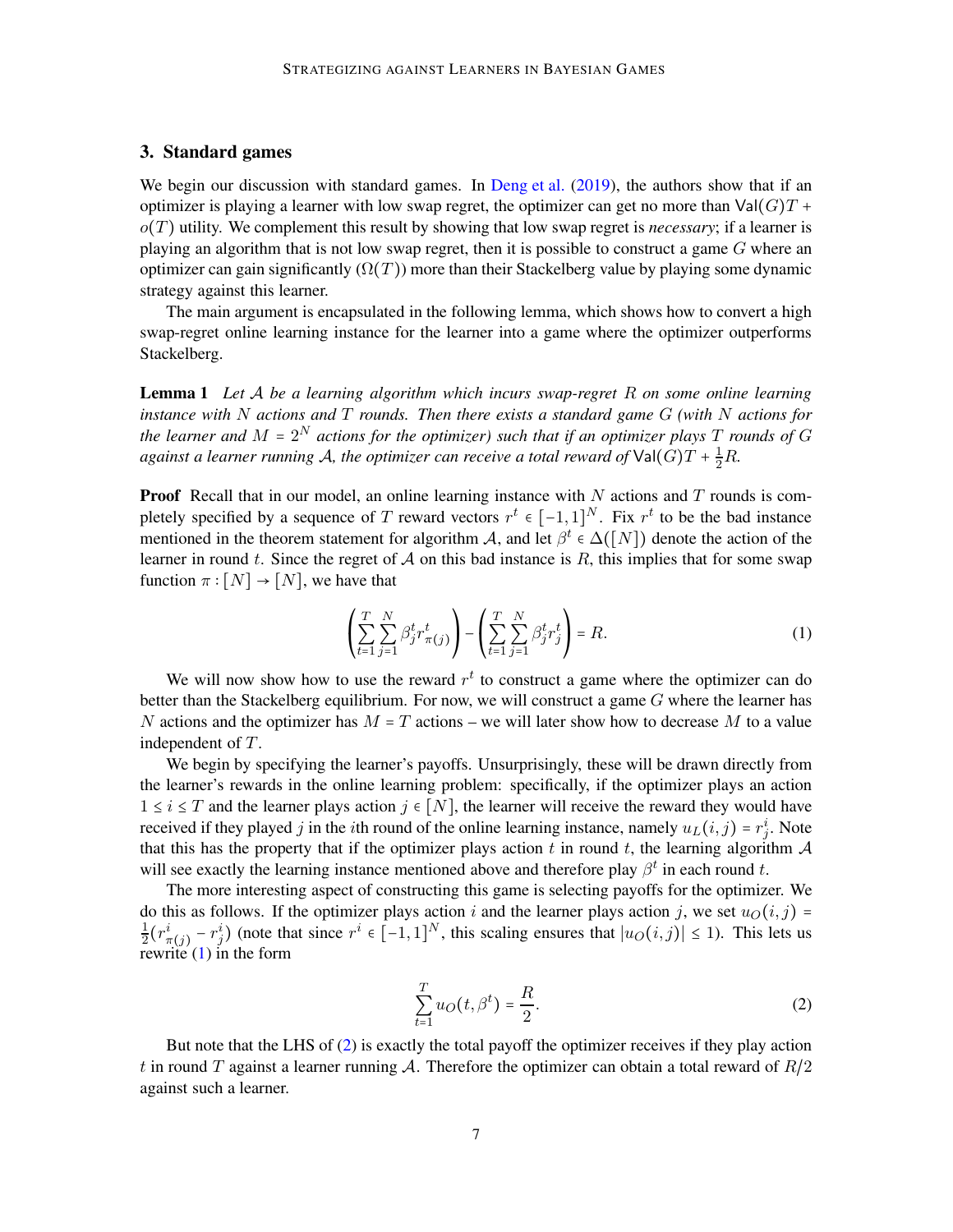We now argue that the Stackelberg value of this game is at most 0. To do this, imagine that in a single-shot Stackelberg instance of G, the optimizer plays a mixed strategy  $\alpha \in \Delta([M])$  and the learner best-responds by playing  $j \in [N]$ . Then note that

$$
u_O(\alpha,j) = \frac{1}{2}\sum_{i=1}^M \alpha_i \left( r_{\pi(j)}^i - r_j^i \right) = \frac{1}{2} \left( u_L(\alpha, \pi(j)) - u_L(\alpha, j) \right).
$$

But since j is a best response to  $\alpha$  for the learner, we must have that  $u_L(\alpha, j) \geq u_L(\alpha, \pi(j));$ it follows that  $u_O(\alpha, j) \leq 0$ , and therefore  $\text{Val}(G) \leq 0$ . This completes our proof of the existence of a game (albeit one with many actions for the optimizer) where the optimizer can get at least  $R/2$ more than the Stackelberg value of the game.

We now show how to construct a game  $G'$  with the same property, but where the optimizer only has  $M = 2^N$  actions. To do this, observe that if you fix an action  $i \in [M]$  for the optimizer, both the optimizer's payoff  $u_O(i, \cdot)$  and learner's payoff  $u_I(i, \cdot)$  are linear functions of  $r^i$ . This motivates the following construction. For each  $1 \le i \le M$  let  $s^i$  be the *i*th element of  $S = \{-1, 1\}^N$  (for some arbitrary labelling of the  $M$  elements of  $S$ ), and let:

$$
u_L(i,j) = s_j^i
$$
  

$$
u_O(i,j) = \frac{1}{2}(s_{\pi(j)}^i - s_j^i).
$$

Since S contains the vertices of  $[-1,1]^N$ , by Caratheodory's theorem, for each  $r^t \in [-1,1]^N$ , there exists an  $\alpha^t \in \Delta([M])$  such that  $r^t = \sum_{i=1}^M \alpha_i^t s^i$ . In particular, this implies that  $u_L(\alpha^t, j) = r_j^t$ and  $u_O(\alpha^t, j) = (r^t_{\pi(j)} - r^t_j)/2$ , so by playing the sequence of actions  $\alpha^t$ , the optimizer can still guarantee total reward  $R/2$ . Moreover, the Stackelberg value of G' is still 0, by the same logic as before.

Remark 2 *There is a sense in which the exponential dependence of* M *on* N *in Lemma [1](#page-6-3) is unnec* $e$ ssary. In particular, if there exists a bad instance for  ${\cal A}$  where all the rewards lie in  $[-1/N,1/N]^N$  , *then we can conduct the same construction at the end of Lemma [1,](#page-6-3) but with the set of* 2N *vectors*  $S = \{e_1, -e_1, e_2, -e_2, \ldots, e_N, -e_N\}$  *(in general, it is only necessary that it is possible to write each reward vector* r t *as a convex combination of elements of* S*).*

<span id="page-7-1"></span>We now apply Lemma [1](#page-6-3) to show that if the learner is *not* running a low-swap-regret algorithm, there is a game G where an optimizer can get  $\Omega(T)$  more than the Stackelberg value.

Theorem 3 *If* A *is not a low-swap-regret learning algorithm, then there exists a game* G *where if an optimizer plays* T *rounds of* G *against a learner running* A*, the optimizer can get reward at least*  $Val(G)T + \Omega(T)$  *for infinitely many values of* T.

## <span id="page-7-0"></span>4. Bayesian games

We now begin our exploration of Bayesian games. The model for online learning introduced in Section [2.2](#page-4-1) covers algorithms a learner can use to play standard games. In order to play a Bayesian game, the learner needs to use an algorithm for *online contextual learning*.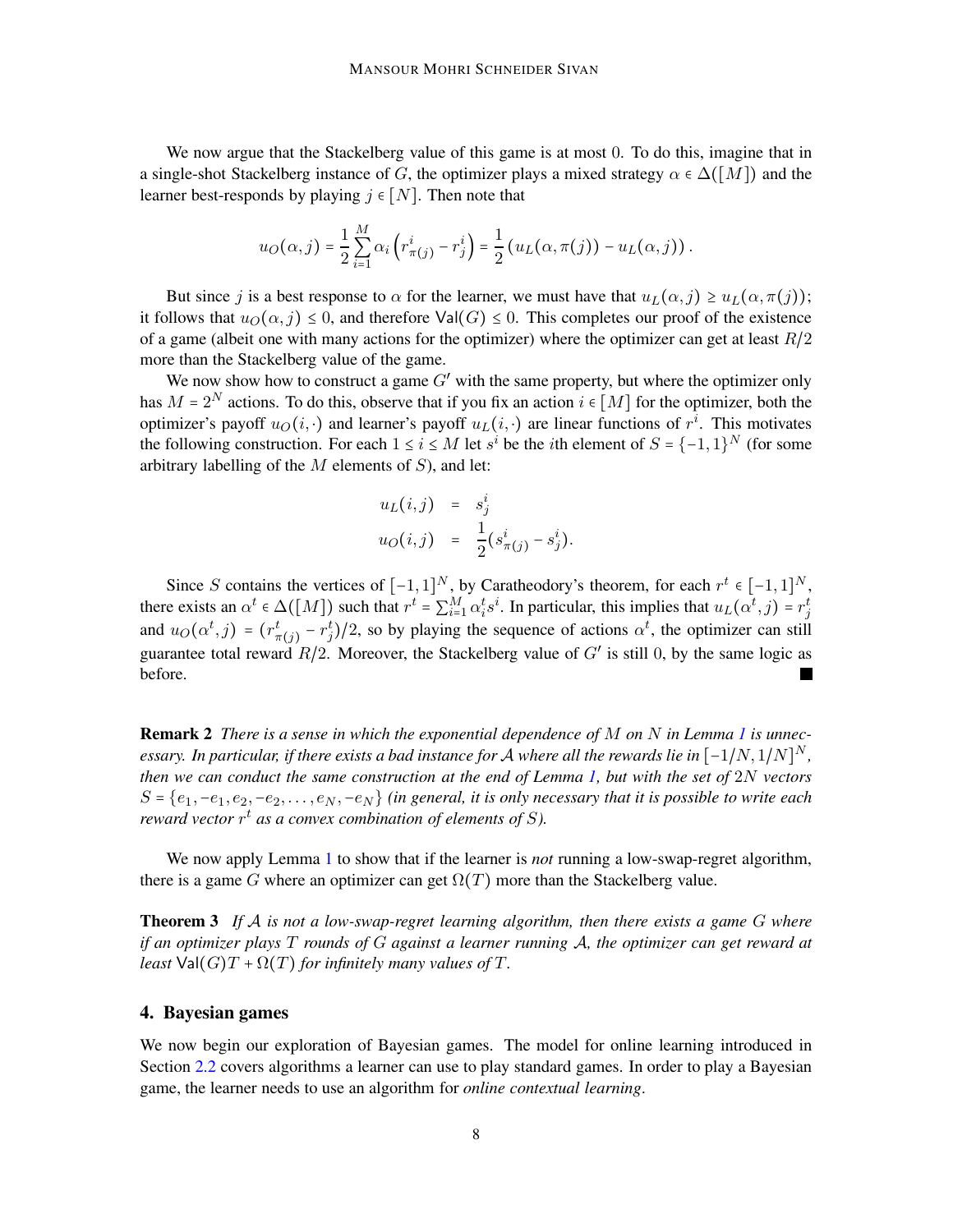Our model for online contextual learning will be similar to the model for online learning presented in Section [2.2](#page-4-1) (in that it will be fractional, full-information, and deterministic), with some differences analogous to the difference between standard games and Bayesian games. Specifically, in online contextual learning:

- There is a publicly known distribution D over C contexts, where context  $c \in [C]$  occurs with probability  $p_c$ .
- Instead of picking a sequence of T reward vectors in  $[0,1]^N$ , the adversary picks T reward vectors in  $r^t \in [0,1]^{N \times C}$ , where  $r_{i,c}^t$  represents the reward if the learner picks action  $i \in [N]$  in context  $c \in [C]$ .
- Instead of selecting a single mixed action in round t, the learner instead picks a function  $\beta^t$ : [C]  $\rightarrow$  $\Delta([N])$  mapping contexts to distributions over actions.
- In round t, the learner receives reward  $\sum_{c=1}^{C} \sum_{j=1}^{N} p_c \beta^t(c)_{j} r_{j,c}^t$ . The learner wishes to maximize their total reward over all  $T$  rounds.

It is straightforward to define a notion of external regret for online contextual learning. If we let

$$
\text{Reg} = \left( \max_{f^* : [C] \to [N]} \sum_{t=1}^T \sum_{c=1}^C p_c r_{f^*(c),c}^t \right) - \left( \sum_{t=1}^T \sum_{c=1}^C \sum_{j=1}^N p_c \beta^t(c)_j r_{j,c}^t \right),
$$

then Reg represents the difference in utilities on this problem instance between the learning algorithm and the learner who in each context c plays the best-in-hindsight action  $f^*(c)$  for this context. It is similarly straightforward to construct algorithms for online contextual learning which incur external regret at most  $O(\sqrt{T \log N})$  in the above setting (for example, one can simply run a lowregret online learning algorithm per context).

Interestingly, it is much less clear what the correct analogue of swap regret for online contextual learning is. Many obvious guesses (such as the notion of regret obtained by running a low-swap-regret algorithm per context) turn out to be "incorrect", in that they do not allow us to prove analogues of Theorem [3](#page-7-1) for Bayesian games (we explore these in more detail in Section [C.2\)](#page-16-1). Ultimately, in this section we will define two notions of swap-regret with the following guarantees:

- Polytope swap regret: If a contextual learning algorithm  $A$  has low polytope swap regret, then an optimizer can get at most  $Val(G)T + o(T)$  reward when playing a Bayesian game G for T rounds against a learner running A.
- Linear swap regret: If a contextual learning algorithm A *does not have* low linear swap regret, there exists a Bayesian game G where if an optimizer plays  $T$  rounds of G against a learner using A, the optimizer can get at least  $Val(G)T + \Omega(T)$  reward (for infinitely many values of T).

## 4.1. Polytope games and polytope learning

Instead of defining these notions of swap regret directly for Bayesian games, we will find it convenient to define a more general class of games and learning algorithms that generalizes both forms of games (standard and Bayesian) and learning (regular and contextual) that we have considered so far. We call this class of games *polytope games*, and the corresponding variety of learning *polytope learning*. Polytope learning will turn out to be essentially equivalent to online linear optimization (the major difference being that we restrict the action set to be a polytope as opposed to an arbitrary convex set), but we refer to it this way to emphasize the connection to polytope games.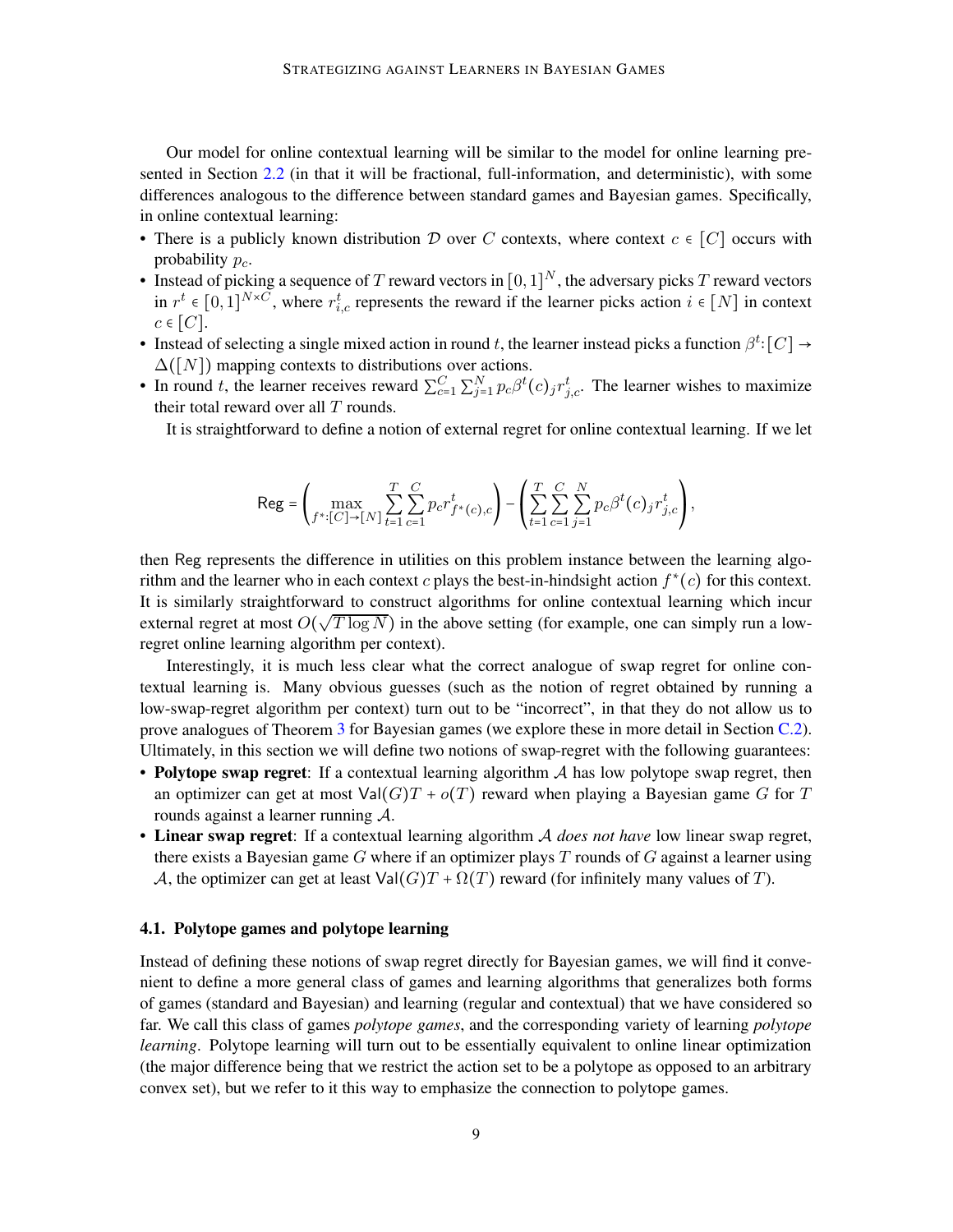In a polytope game  $G$ , the learner must select a point  $x$  belonging to some bounded polytope  $\mathcal{P} \subseteq [-1,1]^d$ . Simultaneously, the optimizer must select a point  $q = (r, s)$  belonging to some polytope  $Q \subseteq [-1,1]^d \times [-1,1]^d$  (i.e, both r and s are d-dimensional vectors). The optimizer then receives utility  $\langle s, x \rangle$ , and the learner receives utility  $\langle r, x \rangle$ . As with standard games and Bayesian games, we can easily define the Stackelberg value  $Val(G)$  of this game to be the maximum value an optimizer can guarantee by playing a fixed<sup>[4](#page-9-0)</sup> action  $(r, s) \in \mathcal{Q}$  with the learner best responding.

To play a repeated polytope game, a learner can run a polytope learning algorithm. An instance of polytope learning is specified by a polytope  $\mathcal P$  and a sequence of  $T$  d-dimensional reward vectors  $r^1, r^2, \ldots, r^T \in [-1, 1]^d$ . At the beginning of round t, the learner must select a point  $x^t \in \mathcal{P}$ ; the learner then receives reward  $\langle r^t, x^t \rangle$ . The goal of the learner is to maximize their total reward. As with our previous learners, we will restrict our attention to deterministic algorithms (i.e., algorithms A that choose  $x^t$  deterministically as a function of  $r^1, r^2, \ldots, r^{t-1}$ ).

Here are some examples of polytope games and polytope learning:

1) Standard games and online learning. Given a standard game G, let  $\mathcal{P} = \Delta([N])$  and let  $Q = \text{conv}(\{(r_i, s_i)\}_{i=1}^M)$ , where for each  $i \in [M]$ 

$$
r_i = (u_L(i,1), u_L(i,2), \dots, u_L(i,N)) \in \mathbb{R}^N
$$
  
\n
$$
s_i = (u_O(i,1), u_O(i,2), \dots, u_O(i,N)) \in \mathbb{R}^N.
$$

Then the polytope game G' defined by  $P$  and  $Q$  is "equivalent" to the standard game G in the following sense: the map f which sends  $\alpha \in \Delta([M])$  to the point  $q = \sum_{i=1}^{M} \alpha_i(r_i, s_i) \in \mathcal{Q}$  and the identity map g which sends  $\beta \in \Delta([N])$  to  $\beta \in \mathcal{P}$  together have the property that  $u_O(\alpha, \beta)$  =  $u_O(f(\alpha), g(\beta))$  and  $u_L(\alpha, \beta) = u_L(f(\alpha), g(\beta))$ ; moreover, f and g are both surjective onto P and  $Q$  respectively. Intuitively, we can translate any strategy profile in  $G$  to an "equivalent" strategy profile in  $G'$  and vice versa. Note that there may be multiple strategy profiles in  $G$  that map to the same strategy profile in  $G'$ ; this corresponds to the fact that it is possible for two different mixed strategies for the learner to always result in the same payoffs.

Similarly, polytope learning over the simplex  $\mathcal{P} = \Delta([N])$  is equivalent to online learning. Here the reduction is immediate – the online learning problem in Section  $2.2$  is exactly polytope learning with  $P = \Delta([N])$ .

2) Bayesian games and contextual learning. Given a Bayesian game G, let  $\mathcal{P} = \Delta([N])^C \subseteq$  $\mathbb{R}^{N\times C}$  (one can think of P as the convex hull of all C-by-N stochastic matrices), and let Q = conv $(\{(r_i, s_i)\}_{i=1}^M)$ , where  $s_i \in \mathbb{R}^{N \times C}$  is defined via  $s_{i,j,c} = p_c u_O(i,j,c)$  and  $r_i \in \mathbb{R}^{N \times C}$  is defined via  $r_{i,j,c} = p_c u_L(i,j,c)$ . Then the polytope game  $G^{\prime}$  defined by  $P$  and  $Q$  is equivalent to the Bayesian game  $G$  (in the same sense and for the same reason as above).

Similarly, polytope learning over the polytope  $P = \Delta([N])^C$  is the contextual learning problem we defined at the beginning of this section (with the subtle difference that the reward vectors  $r_{i,c}^t$ should be scaled by the probabilities  $p_c$ ).

In general, we will want to fix a polytope  $P$  (e.g. the Bayesian game polytope) and consider the class of polytope games where the learner's actions belong to  $P$ . We call such games  $P$ -games; note that such games are entirely specified by the optimizer's action set Q. Similarly, when discussing polytope learning, we will want to fix a polytope  $P$  and consider the class of polytope learning

<span id="page-9-0"></span><sup>4.</sup> Note that since the reward function is linear and the action spaces of both the optimizer and learner are convex, there is no need to consider mixed actions – for either player, any mixed action is equivalent to some single action.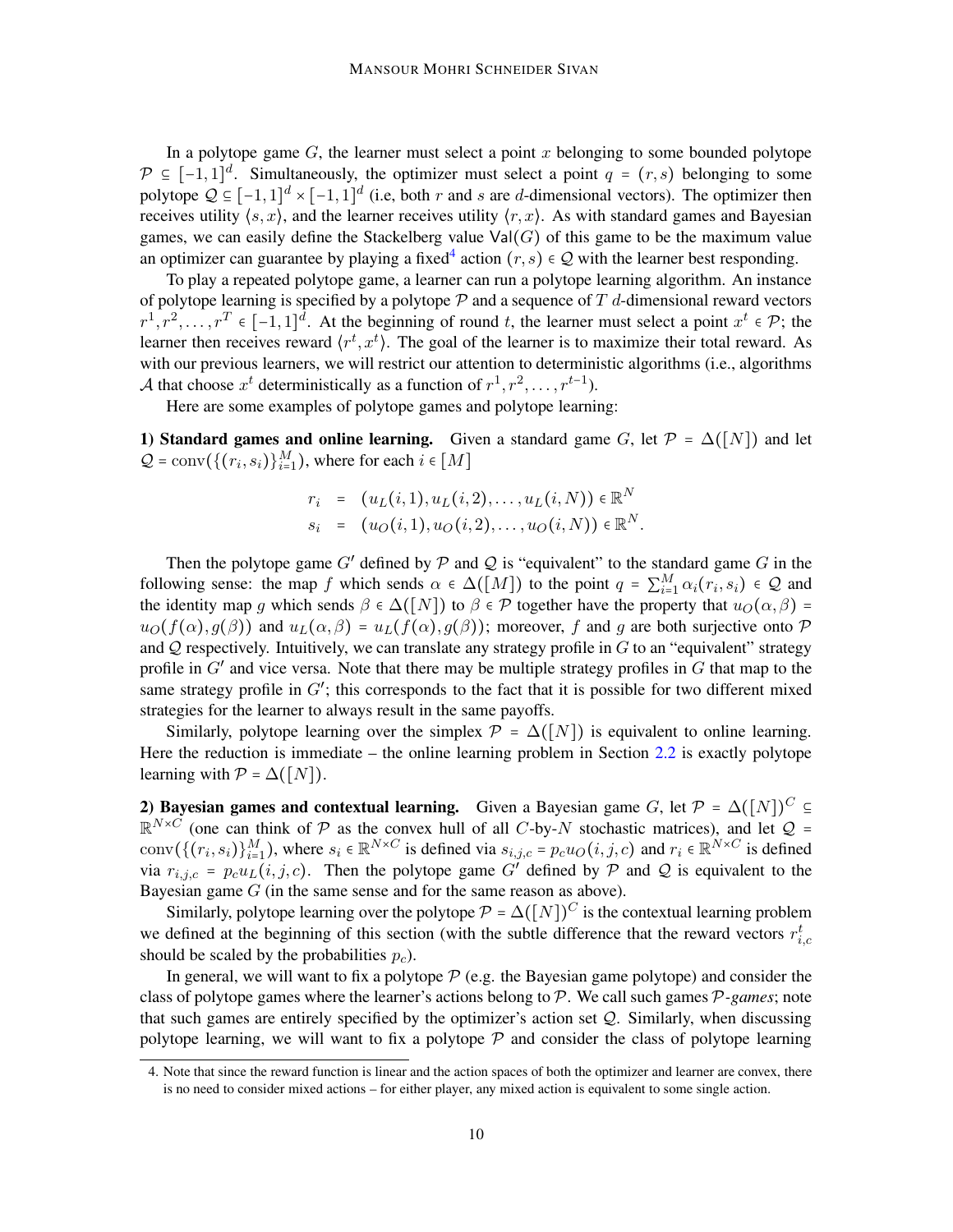instances / algorithms where the learner's actions must belong to P. We call this problem P*learning* for short, and such algorithms P*-learning algorithms*.

## <span id="page-10-2"></span>4.2. Linear swap regret

We begin by defining a variant of swap regret for polytope learning that we call *linear swap regret*. In this variant of swap regret, a learner compares their utility to the utility they would have received if they applied a static linear transformation to each of their actions.

Formally, let  $P$  be a polytope and consider an instance of the  $P$ -learning problem where the rewards are  $r^1, r^2, \ldots, r^T$  and the actions of the learner are given by  $x^1, x^2, \ldots, x^T$ . Then the linear swap regret of the learner on this instance is given by

$$
\mathsf{LinSwapReg} = \max_{M \in \mathcal{M}(\mathcal{P})} \sum_{t=1}^T \langle r^t, Mx^t \rangle - \sum_{t=1}^T \langle r^t, x^t \rangle,
$$

where  $\mathcal{M}(\mathcal{P})$  is the set of all linear transformations  $M:\mathbb{R}^d\to\mathbb{R}^d$  that satisfy  $Mx\in\mathcal{P}$  for all  $x\in\mathcal{P}$ (i.e., the set of linear transformations that are contractions of  $P$ ).

As with other forms of regret, we say that a polytope learning algorithm  $A$  has low linear swap regret if it sustains  $o(T)$  linear swap regret on any problem instance with T rounds. We now show that in order for the optimizer to get no more than the Stackelberg value, it is necessary for the learner to run a low linear swap regret algorithm. As in Section [3,](#page-6-0) we begin by showing this is true on a per instance level.

<span id="page-10-1"></span>Lemma 4 *Fix a polytope* P ⊆ [−1, 1] d *. Let* A *be a* P*-learning algorithm which has linear swap regret* R *on some problem instance. Then there exists a* P*-game such that if an optimizer plays* T *rounds of* G *against a learner running* A*, the optimizer can receive a total reward of* Val(G)T +  $R/(\lambda+1)$ *, where*  $\lambda = \max_{M \in \mathcal{M}(\mathcal{P})} ||M||_1$ *.* 

When  $\mathcal{P} = \Delta([N])$ , linear swap regret reduces to the ordinary notion of swap regret. Indeed, the set  $\mathcal{M}(\Delta([N]))$  of linear contractions of  $\Delta([N])$  is exactly the set of N-by-N stochastic matrices, and the extreme points of  $\mathcal{M}(\Delta([N]))$  are the N-by-N 0/1-matrices which contain exactly one 1 in each row. These matrices correspond to (and act the same way on  $\pi$ ) as the  $N^N$  swap functions  $\pi : [N] \rightarrow [N].$ 

As with standard games, we can apply Lemma [4](#page-10-1) to show that if  $A$  does not have low linear swap regret, then it is possible for an optimizer to get strictly more than their Stackelberg value by playing against a learner running  $A$  in a fixed game.

<span id="page-10-3"></span>**Theorem 5** Fix a polytope  $P \subseteq [-1,1]^d$ . If a P-learning algorithm A does not have low linear *swap regret, then there exists a* P*-game* G *where if an optimizer plays* T *rounds of* G *against a learner running* A, the optimizer can get at least  $Val(G)T + \Omega(T)$  reward (for infinitely many *values of* T*).*

# <span id="page-10-0"></span>4.3. Polytope swap regret

We now define a second notion of swap regret for P-learning algorithms which we call *polytope swap regret*. Whereas having low linear swap regret is a necessary condition to guarantee that the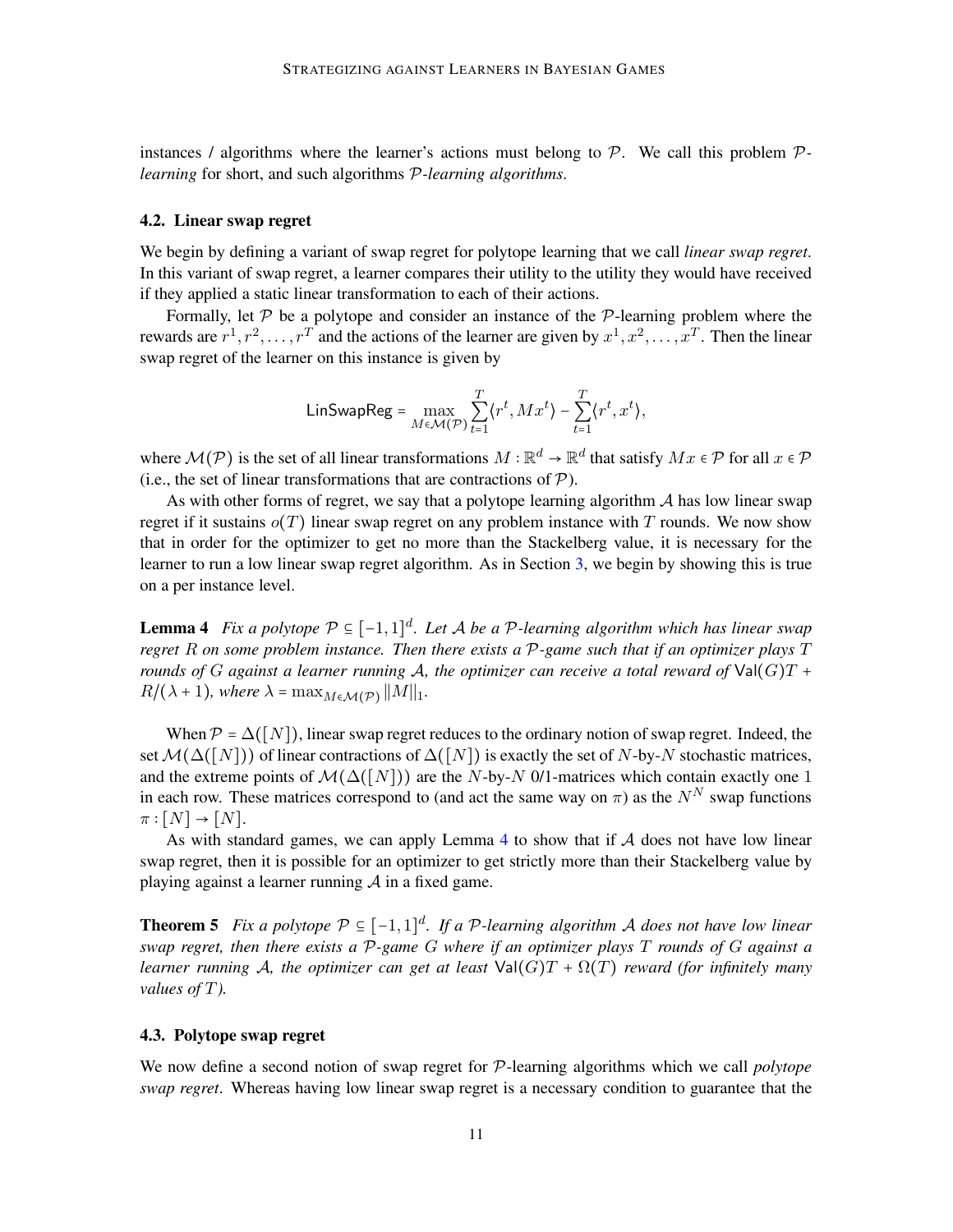optimizer receives at most  $Val(G)T + o(T)$  utility, we will show that having low polytope swap regret is a sufficient condition for the same guarantee.

The intuition behind polytope swap regret is that we want to compete against an arbitrary swap function  $\pi$  on the vertices of  $\mathcal P$  (i.e., a function that maps each vertex of  $\mathcal P$  to some other vertex). This makes sense if the learner only ever plays actions which are vertices of  $P$ , but it is less clear how  $\pi$  should act on an interior point x of P. One way to define an action of  $\pi$  on x is to write x as a convex combination of vertices, use  $\pi$  to map each of these vertices to (possibly) new vertices, and take the corresponding convex combination of these new vertices to obtain a new point  $x'$ . This works, but in many cases there will many ways to write  $x$  as a convex combination of the vertices of  $P$ . When computing polytope swap regret, we will choose the best (regret-minimizing) decompositions of all actions  $x^i$  in our given problem instance that minimizes the worst-case regret for the worst possible swap function  $\pi$ .

Formally, given a polytope P, let  $V(\mathcal{P})$  be the set of vertices of P, and let  $V = |V(\mathcal{P})|$  be the number of vertices of P. We say that  $\rho \in \Delta(\mathcal{V}(\mathcal{P}))$  is a *vertex decomposition* of a point  $x \in \mathcal{P}$  if  $\sum_{v \in V(\mathcal{P})} \rho_v v = x$ ; likewise, given a vertex decomposition  $\rho$ , we will let  $\overline{\rho} = \sum_{v \in V(\mathcal{P})} \rho_v v$  denote the point in  $P$  for which  $\rho$  is a vertex decomposition.

We call functions  $\pi : \mathcal{V}(\mathcal{P}) \to \mathcal{V}(\mathcal{P})$  that map vertices of  $\mathcal P$  to vertices of  $\mathcal P$  *vertex swap functions*. We extend  $\pi$  to act on vertex decompositions by letting  $\pi(\rho)_v = \sum_{v' \in \pi^{-1}(v)} \rho_{v'}$ ; note that under this definition,  $\overline{\pi(\rho)} = \sum_{v \in \mathcal{V}(\mathcal{P})} \rho_v \pi(v)$ .

Finally, consider an instance of the P-learning problem with reward vectors  $r^1, r^2, \ldots, r^T \in$ [-1, 1]<sup>d</sup>, where a learner running algorithm A plays actions  $x^1, \ldots, x^T \in \mathcal{P}$ . We define the polytope swap regret of  $A$  on this instance as

$$
\text{PolySwapReg} = \left(\min_{\rho^t \mid \rho^t = x^t} \max_{\pi: \mathcal{V}(\mathcal{P}) \to \mathcal{V}(\mathcal{P})} \sum_{t=1}^T \left\langle r^t, \overline{\pi(\rho^t)} \right\rangle \right) - \sum_{t=1}^T \left\langle r^t, x^t \right\rangle.
$$

Here the outer minimum is over all sequences of vertex decompositions  $\rho^t$  of the actions  $x^t$ , and the inner maximum is over all vertex swap functions  $\pi$ . An alternate way of thinking about this benchmark is in the form of a zero-sum game: the learner, after they have played all their actions  $x^t$ (but before they see  $\pi$ ) chooses a vertex decomposition  $\rho^t$  for each of their actions. The adversary then observes these vertex decompositions and responds with the vertex swap function  $\pi$  which maximizes the counterfactual utility of the transformed action sequence obtained by applying  $\pi$  to each  $\rho^t$ . The learner wishes to choose their original decompositions to minimize this maximum counterfactual utility.

<span id="page-11-0"></span>As always, we say the  $\mathcal{P}$ -learning algorithm  $\mathcal{A}$  has low polytope swap regret if it incurs at most  $o(T)$  polytope swap regret for all P-learning instances.

Theorem 6 *Let* A *be a* P*-learning algorithm with low polytope swap regret. Then if an optimizer plays* T *rounds of a* P*-game* G *against a learner running* A*, the optimizer can get at most*  $Val(G)T + o(T)$  *reward.* 

## 4.4. Separating linear and polytope swap regret in Bayesian games

We establish separation of linear and polytope swap regrets in Appendix  $\bf{B}$  $\bf{B}$  $\bf{B}$  and pose an open question about polytope swap regret (Question [1\)](#page-15-3).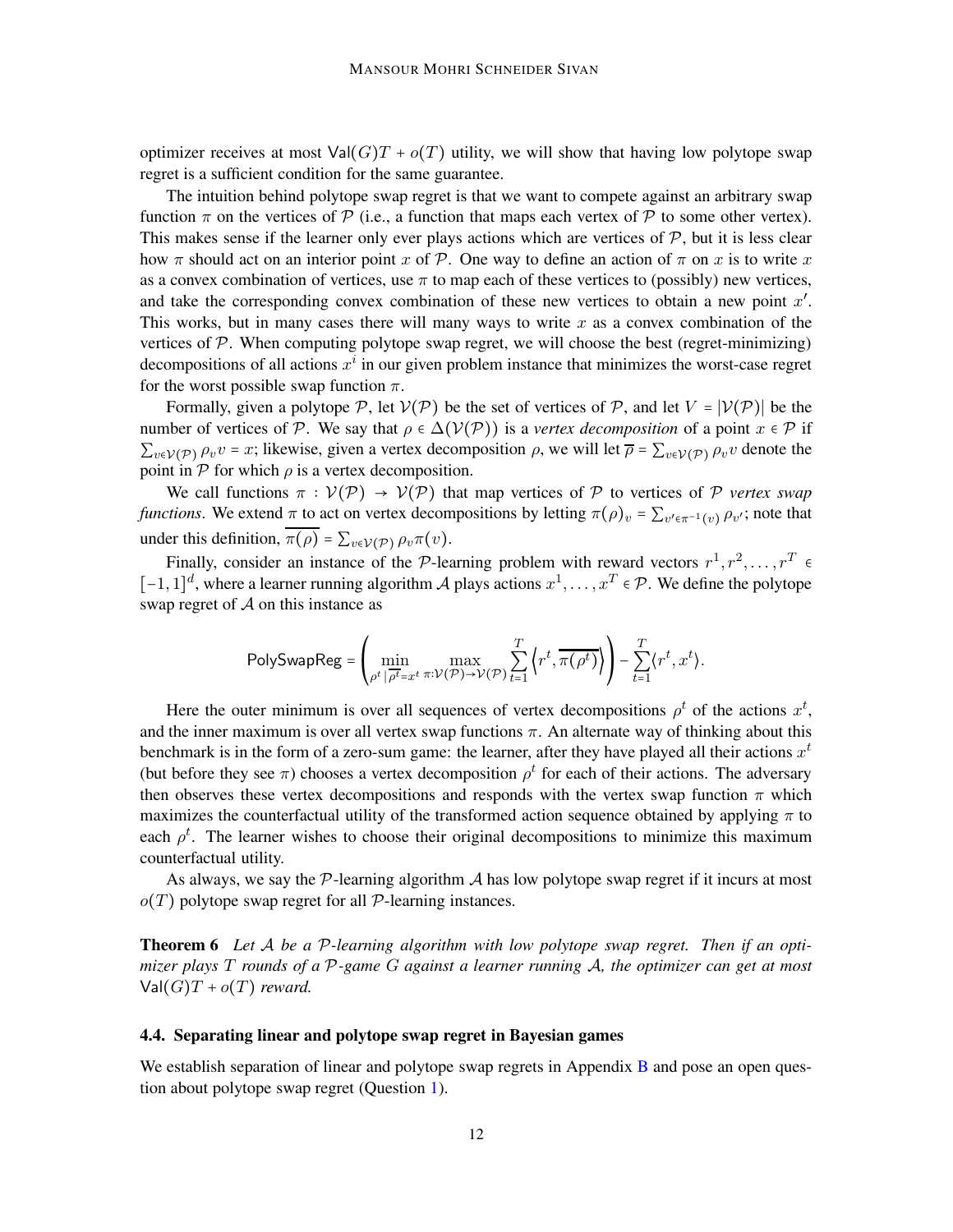# **References**

- <span id="page-12-14"></span>Shipra Agrawal, Constantinos Daskalakis, Vahab S. Mirrokni, and Balasubramanian Sivan. Robust repeated auctions under heterogeneous buyer behavior. In *Proceedings of the 2018 ACM Conference on Economics and Computation, Ithaca, NY, USA, June 18-22, 2018*, page 171, 2018.
- <span id="page-12-13"></span>Robert J. Aumann. Subjectivity and correlation in randomized strategies. *Journal of Mathematical Economics*, 1(1):67 – 96, 1974. ISSN 0304-4068.
- <span id="page-12-12"></span>Avrim Blum and Yishay Mansour. From external to internal regret. In Peter Auer and Ron Meir, editors, *Learning Theory*, 2005.
- <span id="page-12-2"></span>Avrim Blum and Yishay Mansour. From external to internal regret. *Journal of Machine Learning Research*, 8:1307–1324, 2007.
- <span id="page-12-1"></span>Mark Braverman, Jieming Mao, Jon Schneider, and Matt Weinberg. Selling to a no-regret buyer. In *Proceedings of the 2018 ACM Conference on Economics and Computation*, pages 523–538, 2018.
- <span id="page-12-11"></span>Nicolò Cesa-Bianchi and Gábor Lugosi. Potential-based algorithms in on-line prediction and game theory. *Machine Learning*, 51(3):239–261, Jun 2003.
- <span id="page-12-7"></span>Nicolò Cesa-Bianchi, Yoav Freund, David Haussler, David P. Helmbold, Robert E. Schapire, and Manfred K. Warmuth. How to use expert advice. *J. ACM*, 44(3):427–485, May 1997. ISSN 0004-5411.
- <span id="page-12-15"></span>Miroslav Chlebík and Janka Chlebíková. Approximation hardness of dominating set problems in bounded degree graphs. *Information and Computation*, 206(11):1264–1275, 2008.
- <span id="page-12-4"></span>Vincent Conitzer. On stackelberg mixed strategies. *Synthese*, 193(3):689–703, 2016.
- <span id="page-12-0"></span>Yuan Deng, Jon Schneider, and Balasubramanian Sivan. Strategizing against no-regret learners. *Advances in neural information processing systems*, 32, 2019.
- <span id="page-12-5"></span>Dean P. Foster and Rakesh V. Vohra. A randomization rule for selecting forecasts. *Operations Research*, 41(4):704–709, 1993.
- <span id="page-12-9"></span>Dean P. Foster and Rakesh V. Vohra. Calibrated learning and correlated equilibrium. *Games and Economic Behavior*, 21(1):40 – 55, 1997.
- <span id="page-12-8"></span>Dean P. Foster and Rakesh V. Vohra. Asymptotic calibration. *Biometrika*, 85(2):379–390, 06 1998.
- <span id="page-12-10"></span>Dean P. Foster and Rakesh V. Vohra. Regret in the on-line decision problem. *Games and Economic Behavior*, 29(1):7 – 35, 1999.
- <span id="page-12-6"></span>Yoav Freund and Robert E. Schapire. A decision-theoretic generalization of on-line learning and an application to boosting. *Journal of Computer and System Sciences*, 55(1):119 – 139, 1997a.
- <span id="page-12-3"></span>Yoav Freund and Robert E. Schapire. A decision-theoretic generalization of on-line learning and an application to boosting. *J. Comput. Syst. Sci.*, 55(1):119–139, 1997b.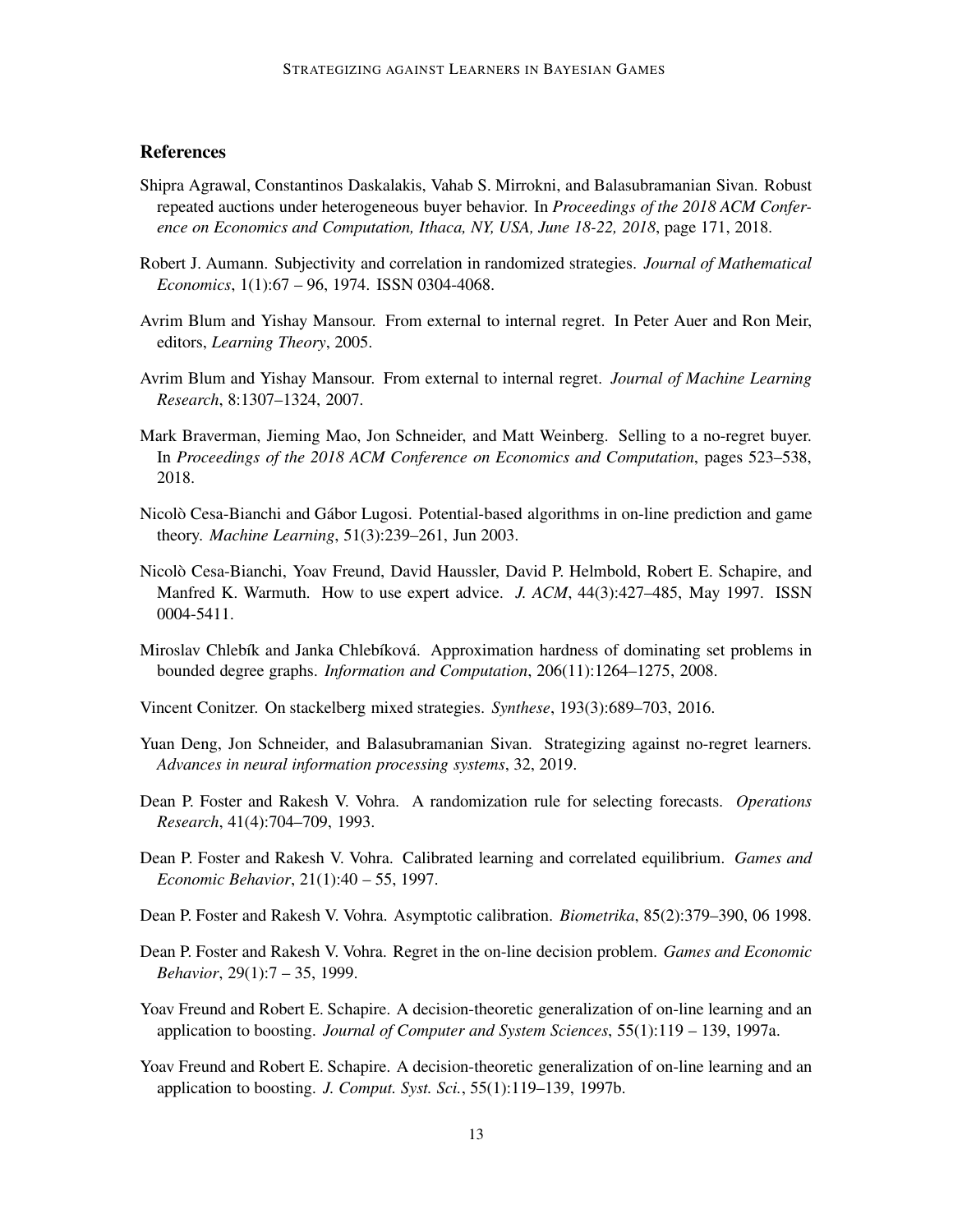- <span id="page-13-3"></span>Yoav Freund and Robert E. Schapire. Adaptive game playing using multiplicative weights. *Games and Economic Behavior*, 29(1):79 – 103, 1999.
- <span id="page-13-6"></span>Guru Guruganesh, Jon Schneider, and Joshua R Wang. Contracts under moral hazard and adverse selection. In *Proceedings of the 22nd ACM Conference on Economics and Computation*, pages 563–582, 2021.
- <span id="page-13-1"></span>James Hannan. Approximation to bayes risk in repeated plays. *Contributions to the Theory of Games*, 3:97–139, 1957.
- <span id="page-13-4"></span>Sergiu Hart and Andreu Mas-Colell. A simple adaptive procedure leading to correlated equilibrium. *Econometrica*, 68(5):1127–1150, 2000.
- <span id="page-13-2"></span>N. Littlestone and M.K. Warmuth. The weighted majority algorithm. *Information and Computation*, 108(2):212 – 261, 1994a.
- <span id="page-13-0"></span>Nick Littlestone and Manfred K Warmuth. The weighted majority algorithm. *Information and computation*, 108(2):212–261, 1994b.
- <span id="page-13-5"></span>Bernhard Von Stengel and Shmuel Zamir. Leadership games with convex strategy sets. *Games and Economic Behavior*, 69(2):446–457, 2010.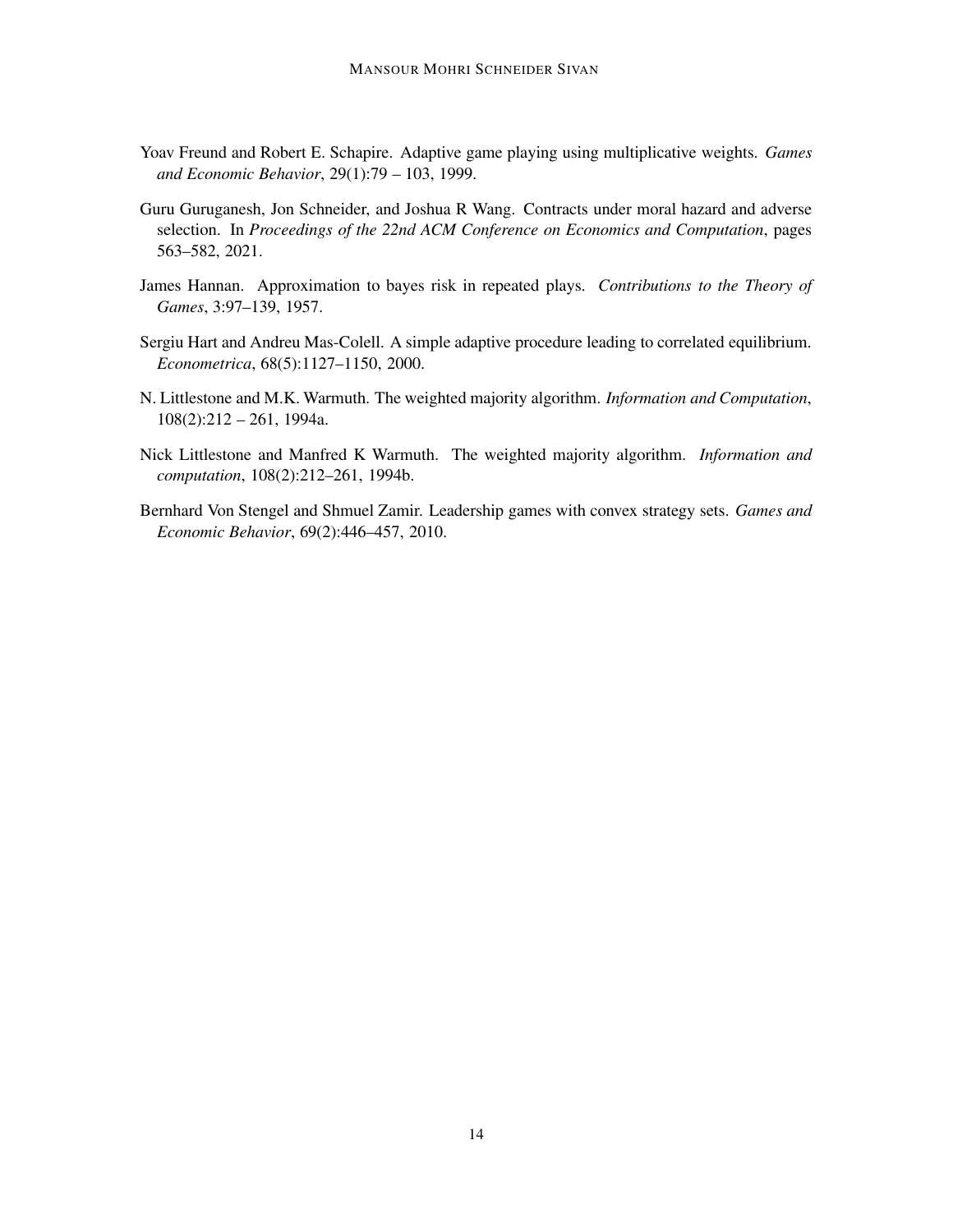# <span id="page-14-0"></span>Appendix A. Related Work

There is a very large amount of literature on the outcome of interaction between strategic agents in single-shot and repeated games, offering us reasonably complete picture of the landscape here. Likewise, when learning agents interact repeatedly in a game, we have a good understanding of what equilibria they lead to, depending on the learning algorithms employed by the learners (more on this below). However, the nature of this interaction between a strategic agent and a learner is much less studied, and has gained momentum only in the last few years. The work closest to ours in this space is that of [Deng et al.](#page-12-0) [\(2019](#page-12-0)) who initiate the study of this optimizer-learner interaction and draw some very interesting conclusions detailed earlier. The recent work of [Braverman et al.](#page-12-1) [\(2018](#page-12-1)) is also quite close to ours. They study the specific 2-player Bayesian game of an auction between a single seller and single buyer. The seller's choice of the auction to run represents his action, and the buyer's bid represents her action. Our work generalizes both [Deng et al.](#page-12-0) [\(2019](#page-12-0)) and [Braverman et al.](#page-12-1) [\(2018\)](#page-12-1) by studying general Bayesian games, and also addresses questions beyond what was asked in those works. Both [Deng et al.](#page-12-0) and [Braverman et al.](#page-12-1) show that regardless of the specific algorithm used by the learner (buyer), as long as the buyer plays a no-regret learning algorithm, the optimizer (seller) can always earn at least the Stackelberg value in a single shot game. Our Lemma [15](#page-21-0) in Appendix is a direct generalization of both these results to arbitrary Bayesian games without any structure. Both [Deng et al.](#page-12-0) and [Braverman et al.](#page-12-1) show that there exist no-regret strategies for the learner (buyer) that guarantee that the optimizer (seller) cannot get anything better than the single-shot optimal payoff. Our Theorem [6](#page-11-0) on polytope swap regret is a directly generalization of both these results showing that when learner has a low polytope swap regret, the optimizer cannot earn much more than the Bayesian Stackelberg value of the game. Neither [Deng et al.](#page-12-0) nor [Braverman et al.](#page-12-1) provide necessary and sufficient conditions for the learner to cap the optimizer payoff at Stackelberg value. We provide such necessary and sufficient conditions for standard games in<sup>[5](#page-14-1)</sup> Theorem [3.](#page-7-1) We provide a partial answer for Bayesian games, where we get a sufficient condition that we conjecture to be necessary as well.

To discuss literature on the outcome of learning agents interacting with each other, we begin with the different notions of regret. The usual notion of regret, without the swap qualification, is often referred to as external-regret (see [Hannan](#page-13-1) [\(1957](#page-13-1)), [Foster and Vohra](#page-12-5) [\(1993](#page-12-5)), [Littlestone and Warmuth](#page-13-2) [\(1994a](#page-13-2)), [Freund and Schapire](#page-12-6) [\(1997a](#page-12-6)), [Freund and Schapire](#page-13-3) [\(1999](#page-13-3)), [Cesa-Bianchi et al.](#page-12-7) [\(1997](#page-12-7))). There is a stronger notion of regret called internal regret that was defined earlier in [Foster and Vohra](#page-12-8) [\(1998](#page-12-8)), which allows all occurrences of a given action x to be replaced by another action y. Many no-internal-regret algorithms have been designed (see for example [Hart and Mas-Colell](#page-13-4) [\(2000\)](#page-13-4), [Foster and Vohra](#page-12-9) [\(1997](#page-12-9), [1998,](#page-12-8) [1999](#page-12-10)), [Cesa-Bianchi and Lugosi](#page-12-11) [\(2003](#page-12-11))). The still stronger notion of swap regret was introduced in [Blum and Mansour](#page-12-12) [\(2005](#page-12-12)), and it allows one to simultaneously swap several pairs of actions. [Blum and Mansour](#page-12-12) show how to efficiently convert a no-regret algorithm to a no-swapregret algorithm. One of the reasons behind the importance of internal and swap regret is their close connection to the central notion of correlated equilibrium introduced by [Aumann](#page-12-13) [\(1974\)](#page-12-13). In a general  $n$  players game, a distribution over action profiles of all the players is a correlated equilibrium if every player has zero internal regret. When all players use algorithms with no-internalregret guarantees, the time averaged strategies of the players converges to a correlated equilibrium (see [Hart and Mas-Colell](#page-13-4) [\(2000\)](#page-13-4)). When all players simply use algorithms with no-external-regret guarantees, the time averaged strategies of the players converges to the weaker notion of coarse

<span id="page-14-1"></span><sup>5.</sup> Theorem [3](#page-7-1) establishes necessity, as sufficiency is already known from [Deng et al.](#page-12-0) [\(2019](#page-12-0)).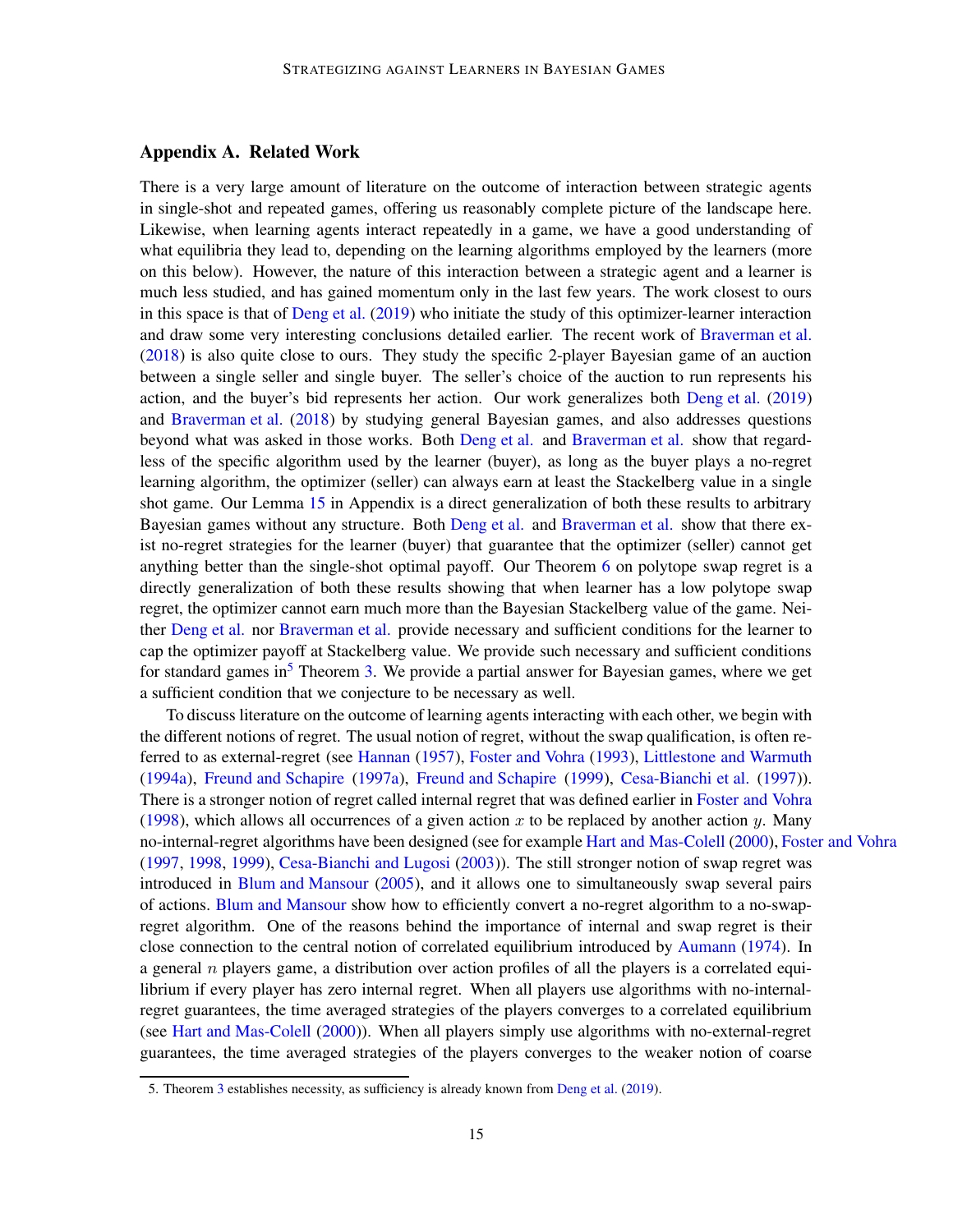correlated equilibrium. When the game is a zero-sum game, the time-averaged strategies of players employing no-external-regret dynamics converges to the Nash equilbrium of the game.

On the special 2-player game of selling to a buyer in an auction, [Agrawal et al.](#page-12-14) [\(2018](#page-12-14)) study a setting similar to [Braverman et al.](#page-12-1) but also consider other types of buyer behavior apart from learning, and show to how to robustly optimize against various buyer strategies in an auction.

# <span id="page-15-2"></span>Appendix B. Separating linear and polytope swap regrets

In Sections [4.2](#page-10-2) and [4.3,](#page-10-0) we presented two different definitions of swap regret – linear swap regret and polytope swap regret – for the very general setting of polytope learning. Together, they form necessary and sufficient conditions for which learning algorithms are robust to strategic behavior in polytope games: algorithms with low polytope swap regret are always robust, whereas algorithms with high linear swap regret are not robust. Interestingly, when  $\mathcal P$  is the simplex  $\Delta([N])$  both these notions of swap regret are equal, and they both reduce to the ordinary notion of swap regret in online learning.

We now return our attention to the setting of Bayesian games and contextual learning, where the relevant polytope  $\mathcal{P} = \Delta([N])^C$  is the product of C N-simplices. Just as swap regret is the "correct" regret definition for characterizing robustness in standard games, we want to understand what is the correct definition of regret for characterizing robustness in Bayesian games. Is it polytope swap regret, or linear swap regret, or some as-yet-undefined notion that lies between these two regret measures?

We do not yet know the answer to this question, but we provide some partial progress towards resolving it. To begin, we show that unlike for standard games, for the Bayesian game polytope polytope swap regret and linear swap regret can differ significantly (even when  $K = C = 2$ ).

<span id="page-15-0"></span>**Theorem 7** Let  $\mathcal{P} = \Delta([N])^C$ . There exists a P-learning instance with  $K = C = 2$  where PolySwapReg =  $\Omega(T)$  *and where* LinSwapReg = 0.

This separation implies that at least one of polytope swap regret and linear swap regret do not tightly characterize robustness against strategic behavior in Bayesian games. It turns out (as we discovered through computational search) that linear swap regret is not tight: it is possible to extend the example in Theorem [7](#page-15-0) to a Bayesian game where the optimizer can get  $\Omega(T)$  more than their Stackelberg value, despite the learner running a low linear regret learning algorithm.

<span id="page-15-1"></span>**Theorem 8** Let  $P = \Delta([N])^C$ . There exists a P-game (i.e., Bayesian game) G with  $K = C = 2$ *and a low linear regret* P*-learning algorithm (i.e., contextual learner)* A *where if an optimizer plays* T rounds of G against a learner running A, the optimizer can get reward at least  $V(G)T + \Omega(T)$ .

its On the other hand, we are unable to find any example of a contextual learning instance where a learner incurs high polytope swap regret that can be extended to a game where the optimizer *cannot* get more than their Stackelberg value. We conjecture that polytope swap regret is the "correct" notion of regret, both for Bayesian games and more generally for polytope games. Specifically, we pose the following open question:

<span id="page-15-3"></span>Question 1 *Let* A *be a contextual learning algorithm which does not have low polytope swap regret. Is it possible for an optimizer to get at least*  $Val(G)T + \Omega(T)$  *reward when playing* T *rounds of a Bayesian game* G *against an optimizer running* A*?*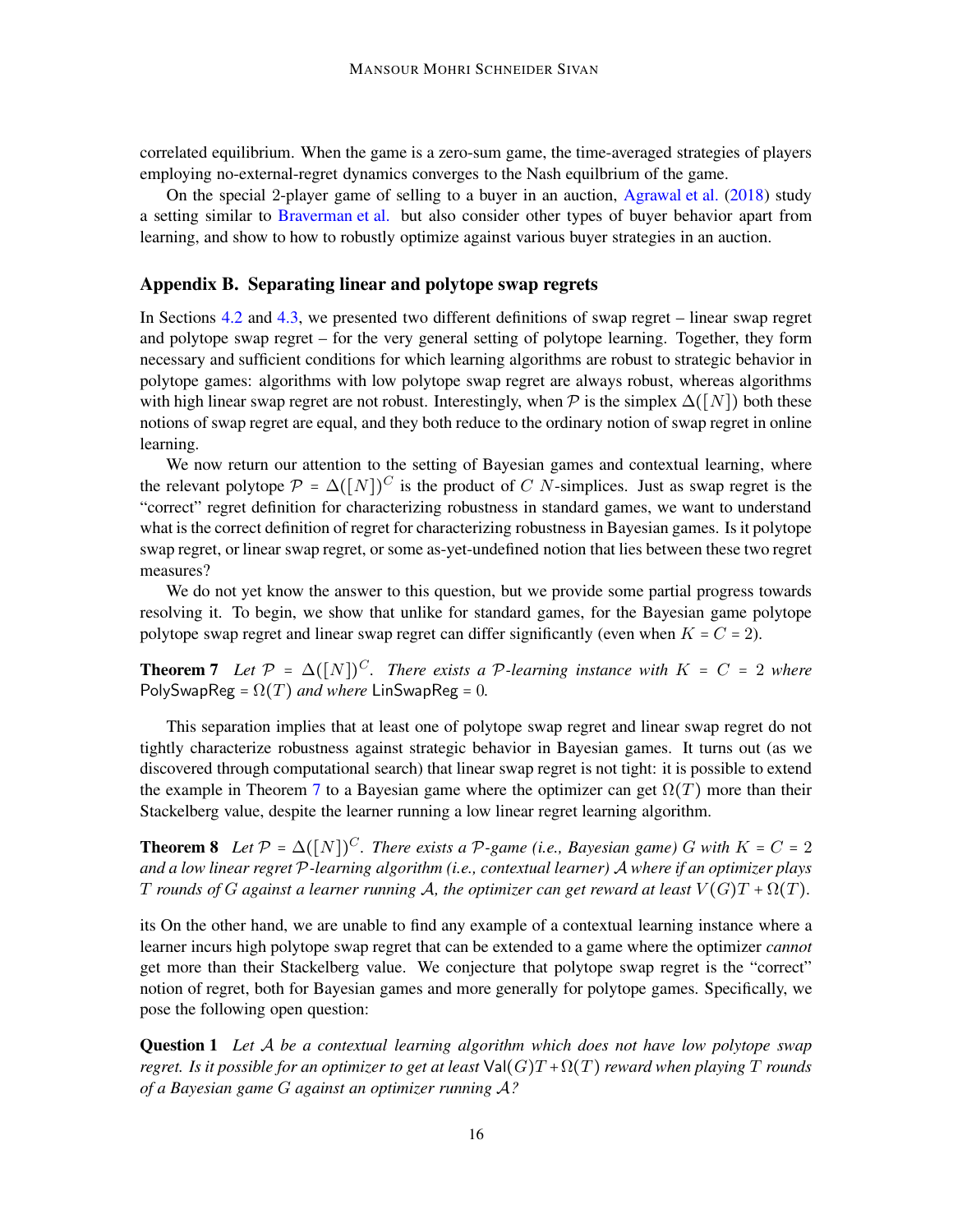## <span id="page-16-2"></span><span id="page-16-0"></span>Appendix C. Algorithmic considerations

### C.1. A low polytope swap regret algorithm

Thus far, we have focused on characterizing relevant definitions of regret for the learner without actually discussing how to construct learning algorithms that minimize these forms of regret. We remedy this here by showing how to convert a traditional low-swap-regret algorithm to an algorithm for polytope learning which obtains  $o(T)$  polytope swap regret (and hence  $o(T)$  linear swap regret as well).

Let A be a low-swap-regret algorithm for online swap regret (e.g., the one presented in [Blum and Mansour](#page-12-2) [\(2007](#page-12-2))). The idea is simple: if  $A'$  is faced with a P-learning instance,  $A'$  begins by initializing a copy of A with one action for each vertex  $v \in V(\mathcal{P})$ . At the beginning of each round t, A' queries A for a mixed strategy  $\beta^t \in \Delta(\mathcal{V}(\mathcal{P}))$  and then plays the corresponding convex combination of the vertices of P, the point  $x^t = \sum_{v \in V(\mathcal{P})} \beta_v^t v \in \mathcal{P}$ . Then A' will compute the reward  $\langle r^t, v \rangle$  for each vertex  $v$  and pass this collection of rewards to  $A$ .

We show that swap regret guarantees for  $A$  directly translate to polytope swap regret guarantees for  $\mathcal{A}'$ .

**Theorem 9** Let A be an online learning algorithm which incurs swap regret at most  $R(N,T)$  on *instances with* <sup>N</sup> *actions and* <sup>T</sup> *rounds. Then* <sup>A</sup>′ *incurs polytope swap regret at most* R(∣V(P)∣, T) *on* P*-learning instances over* T *rounds.*

**Proof** Let  $\beta^t \in \Delta(\mathcal{V}(\mathcal{P}))$  be the mixed strategy output by A in round t, and let  $x^t = \sum_{v \in \mathcal{V}(\mathcal{P})} \beta_v^t v$ be the point in P played by A' in round t. Note that  $\beta^t$  is a vertex partition of  $x^t$ . If we use these vertex partitions in the definition of polytope swap regret, we find that

$$
\mathsf{PolySwapReg} \leq \left( \max_{\pi: \mathcal{V}(\mathcal{P}) \to \mathcal{V}(\mathcal{P})} \sum_{t=1}^T \left\langle r^t, \overline{\pi(\beta^t)} \right\rangle \right) - \sum_{t=1}^T \left\langle r^t, x^t \right\rangle.
$$

If we rewrite the RHS of the above equation (decomposing by vertices in the same manner as in the proof of Theorem  $6$ ), we have that

$$
\mathsf{PolySwapReg} \leq \max_{\pi: \mathcal{V}(\mathcal{P}) \to \mathcal{V}(\mathcal{P})} \sum_{v \in \mathcal{V}(\mathcal{P})} \sum_{t=1}^T \beta_v^t \left\langle r^t, \pi(v) - v \right\rangle.
$$

But the right hand side of the above equation is exactly the value of SwapReg faced by  $\mathcal{A}$ . This regret in turn is at most  $R(|V(\mathcal{P})|, T)$  by the guarantees of A. H.

#### <span id="page-16-1"></span>C.2. Efficient learning algorithms for Bayesian games

The reduction in the previous section produces an algorithm incurs at most  $O(\sqrt{TV \log V})$  polytope swap regret and runs in time  $O(poly(V))$  per round, where  $V = |\mathcal{V}(\mathcal{P})|$  is the number of vertices of the polytope P. While for some polytopes (e.g. the simplex  $\Delta([N])$ ) these bounds are reasonable, some common polytopes have an exponentially large number of vertices (even those with a compact representation as the intersection of a small number of half-spaces). Most relevant to us, the Bayesian game polytope  $\mathcal{P} = \Delta([N])^C$  has  $V = N^C$  vertices, which is exponential in C. This dependence makes this algorithm unusable in settings with even a moderate number of contexts.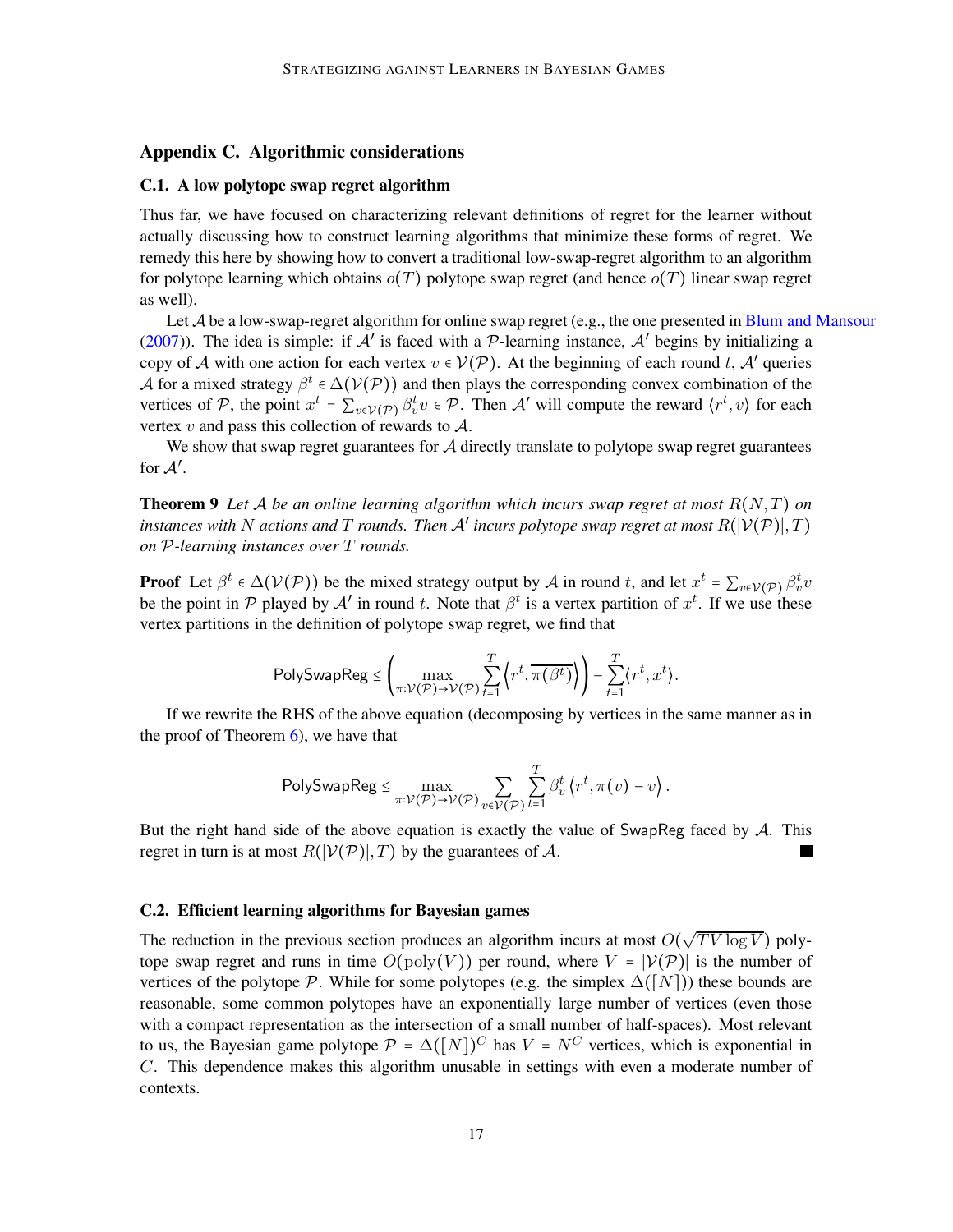In this section we present two efficient contextual learning algorithms: one that simply runs a low-swap-regret algorithm independently for each context, and a more complex algorithm which incorporates the idea of swapping "between" different contexts. While we do not show these algorithms are low-polytope regret (the first one provably is not), we do show that these algorithms are somewhat robust to strategic behavior by the optimizer, in that we can still upper bound the maximum reward of optimizer as a function of the game G.

### C.2.1. RUNNING A LOW-SWAP-REGRET ALGORITHM PER CONTEXT

We begin by analyzing the simple algorithm that runs an independent low-swap-regret algorithm for each context (Algorithm [1\)](#page-17-1).

<span id="page-17-1"></span>

| <b>Algorithm 1:</b> Running a low-swap-regret algorithm per context.                                  |
|-------------------------------------------------------------------------------------------------------|
| Learner initializes C copies $(A_1, A_2, \ldots, A_C)$ of a low-swap-regret algorithm over N arms and |
| $T$ rounds.                                                                                           |
| for $t \leftarrow 1$ to $T$ do                                                                        |
| for $c \leftarrow 1$ to C do                                                                          |
| Learner receives mixed strategy $\beta_c^t \in \Delta([N])$ from algorithm $\mathcal{A}_c$ .          |
| end                                                                                                   |
| Learner plays $\beta^t(c): [C] \to \Delta([N])$ given by $\beta^t(c) = \beta_c^t$ .                   |
| Optimizer plays mixed strategy $\alpha^t \in \Delta([M])$ .                                           |
| for $c \leftarrow 1$ to C do                                                                          |
| Learner updates algorithm $A_c$ with the rewards $u_L(\alpha^t, j, c)$ for $j \in [N]$ .              |
| end                                                                                                   |
| end                                                                                                   |

Since running a low external-regret algorithm per context results in a contextual learning algorithm with low external-regret, one may naturally suspect that running a low internal-regret algorithm per context should result in a contextual learning algorithm with low (polytope) swap-regret. Interestingly, this is not the case.

<span id="page-17-0"></span>Theorem 10 *There exist Bayesian games* G *where if the optimizer plays* G *for* T *rounds against a learner running Algorithm [1](#page-17-1) (for some choice of swap-regret algorithm), the optimizer can get at least*  $Val(G)T + \Omega(T)$  *reward.* 

Although Theorem [10](#page-17-0) shows that it is possible for an optimizer to gain significantly (over their Stackelberg value) by strategizing, we can upper bound the extent to which this occurs in terms of a different Stackelberg value-like benchmark.

Given a Bayesian game G, let  $G_1, G_2, \ldots, G_C$  be the standard games induced by the C different contexts. We define the per-context Stackelberg value  $\text{PerConVal}(G)$  as the weighted average of the Stackelberg values of the games  $G_c$ :

$$
\mathsf{PerConVal}(G) = \sum_{c=1}^{C} p_c \mathsf{Val}(G_c).
$$

Alternatively, one can interpret  $\text{PerConVal}(G)$  as the maximum amount the optimizer can receive by playing a fixed strategy, if the optimizer's strategy too is allowed to depend on contexts.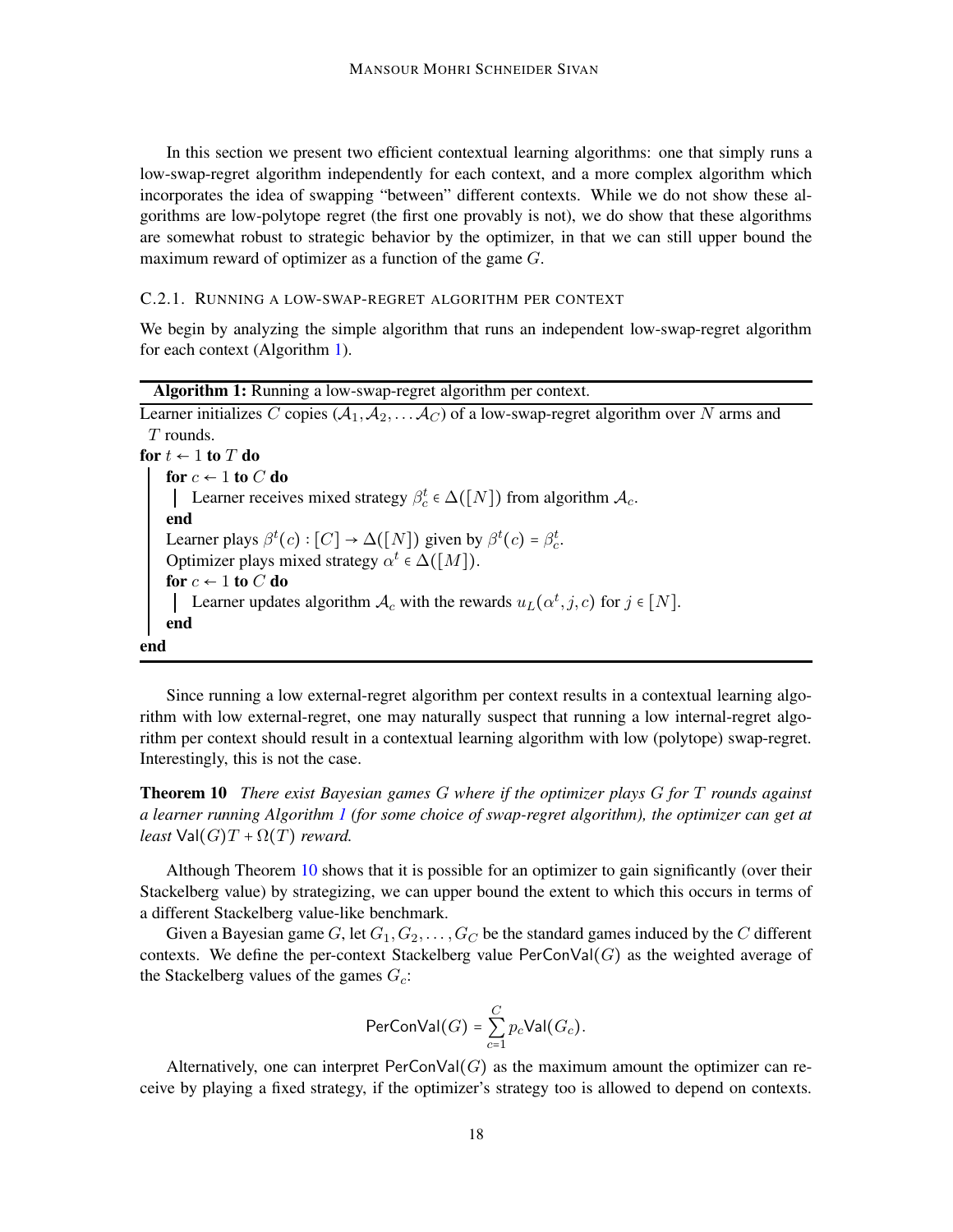<span id="page-18-0"></span>We show that  $PerConVal(G)$  upper bounds the optimizer's per-round reward when playing against Algorithm [1.](#page-17-1)

Theorem 11 *Let* G *be a Bayesian game. If an optimizer plays* G *for* T *rounds against a learner running Algorithm [1,](#page-17-1) the optimizer will receive reward at most*  $\text{PerConVal}(G)T + o(T)$ *.* 

**Proof** Since each sub-algorithm  $A_c$  of Algorithm [1](#page-17-1) is low-swap regret, we know (via the results of [Deng et al.](#page-12-0) [\(2019\)](#page-12-0)) or Theorem [6](#page-11-0) applied to standard games) that for each context  $c$  we must have that:

$$
\sum_{t=1}^T u_O(\alpha^t, \beta^t(c), c) \leq \mathsf{Val}(G_c)T + o(T).
$$

Summing this over  $c$  (weighting by  $p_c$ ) we have that

$$
\sum_{t=1}^T u_O(\alpha^t,\beta^t) \leq \mathsf{PerConVal}(G)T + o(T).
$$

 $\blacksquare$ 

## C.2.2. A SWAP-REGRET REDUCTION FOR CONTEXTUAL LEARNING

We now present a second algorithm (Algorithm [2\)](#page-19-0) that avoids some of the pitfalls of Algorithm [1](#page-17-1) (notably, it works on the example of Theorem [10](#page-17-0) and achieves a stronger analogue of Theorem [11\)](#page-18-0). Unlike Algorithm [1,](#page-17-1) which employs a low-swap-regret algorithm as a blackbox, in Algorithm [2](#page-19-0) we do something more akin to the reduction of [Blum and Mansour](#page-12-2) [\(2007](#page-12-2)) by running several external regret algorithms in parallel and computing a "steady state" distribution.

However, in our setting this notion of "steady state" is significantly more involved than in the classical external to internal regret reduction. Whereas the steady state of the reduction of [Blum and Mansour](#page-12-2) [\(2007](#page-12-2)) can be expressed as the stationary distribution of a Markov chain, our "steady state" distribution is the fixed point of a system of degree 2 polynomials. This poses several challenges, both for showing this steady state exists and for computing it (indeed, we do not currently have a polynomial-time algorithm for finding this steady state, but we do have several heuristic approaches that appear to work well unlike in the case of the inefficient algorithm of Section  $C.1$ ).

We attempt to give some motivation behind the workings of Algorithm [2](#page-19-0) and where this polynomial system arises from. Intuitively, what we would like to do is run  $C$  copies of a low-swap-regret algorithm, one for responsible for learning a good distribution over actions for each context. Each copy runs over  $N + C$  arms. N of these arms correspond to pure actions for the learner. Where this gets tricky is the other C actions correspond to other contexts – specifically, they correspond to the distributions over arms output by the *original* C *low-swap-regret algorithms*.

Such an algorithm has the property that we do not only get low-swap-regret between actions in the same context (as with Algorithm [1\)](#page-17-1), but also low-swap-regret "between" different contexts (in particular, this will allow us to avoid the bad example in Theorem [10\)](#page-17-0). The problem is that this algorithm as described is inherently circular; the output of these low regret algorithms are also arms. We resolve this by constructing an appropriate fixed point problem.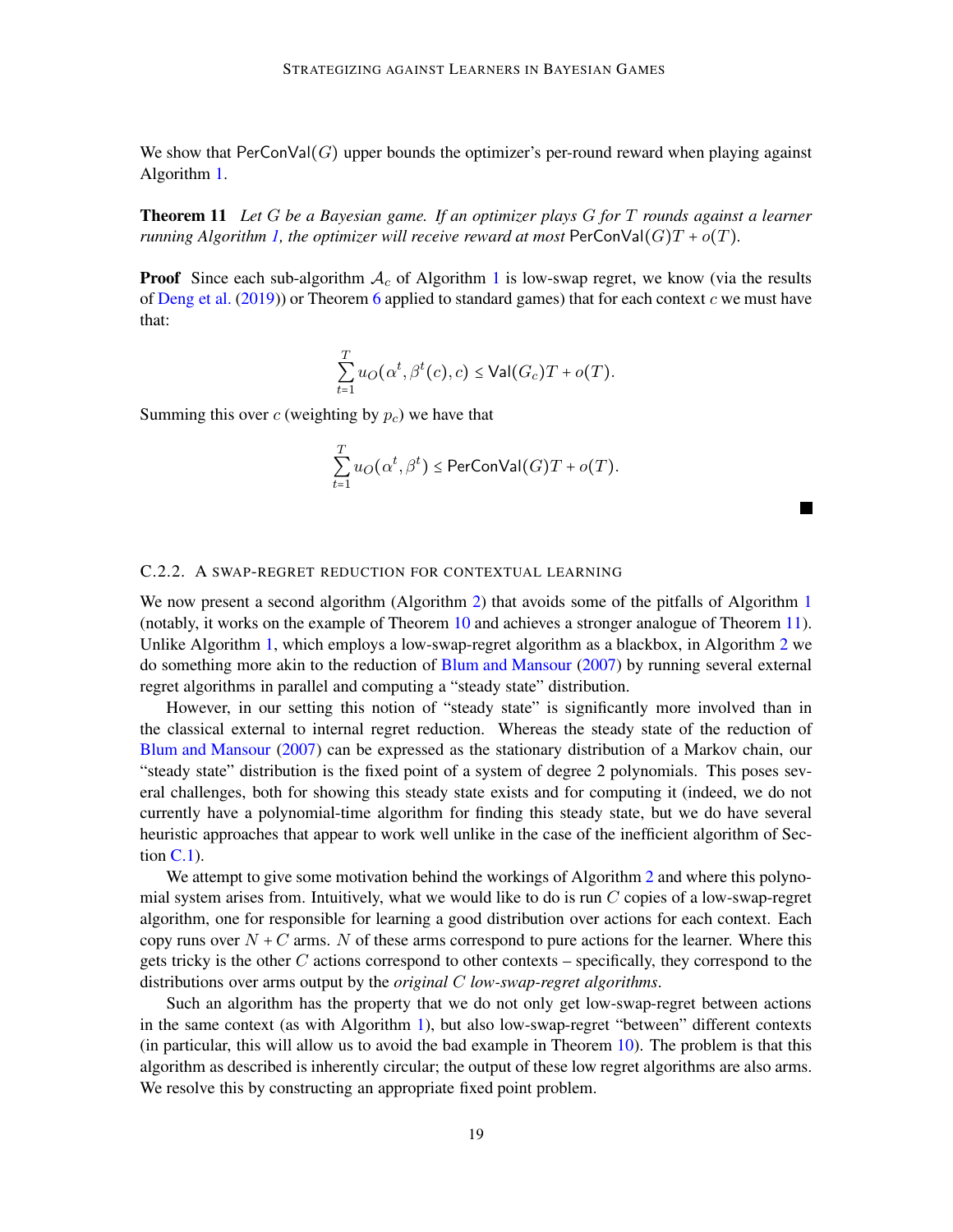Algorithm 2: Swapping between contexts.

<span id="page-19-0"></span>For each  $c \in [C]$  and  $j \in [N]$ , the learner initializes an instance  $\mathcal{A}_{c,j}$  of a low external-regret algorithm over  $N + C$  arms and T rounds. for  $t \leftarrow 1$  to  $T$  do for  $c \leftarrow 1$  to  $C$  do Learner receives a distribution  $\gamma_{c,j}^t \in \Delta([N+C])$  from algorithm  $\mathcal{A}_{c,j}$ . end Learner plays a  $\beta^t(c): [C] \to \Delta([N])$  satisfying  $\beta^t(c)_j =$ N  $\sum_{j'=1}$  $\beta^t(c)_{j'}\biggl(\gamma_{c,j',j}^t + \sum^C$  $\sum_{c'=1}$  $\gamma_{c,j',N+c'}^{t} \beta^{t}(c')_{j}$ . (3) Optimizer plays mixed strategy  $\alpha^t \in \Delta([M]).$ for  $c \leftarrow 1$  to  $C$  do Learner updates algorithm  $\mathcal{A}_{c,j}$  with the reward  $r_{c,j}^t \in [-1,1]^{N+C}$ , where for  $1 \leq j' \leq N$ ,  $r_{c,j,j'}^t = \beta^t(c)_j \cdot u_L(\alpha, j', c),$ and where for  $1 \leq c' \leq C$ ,  $r_{c,j,N+c'}^{t} = \beta^{t}(c)_j \cdot u_L(\alpha, \beta^{t}(c'), c).$ end end

Before we analyze the guarantees of our algorithm, we show that it is well-defined. In partic-ular, we show that we can always find a solution to the system of equations [\(3\)](#page-19-0) defining  $\beta^t(c)$  in Algorithm [2.](#page-19-0)

<span id="page-19-1"></span>**Lemma 12** *For any choice of*  $\gamma_{c,j} \in \Delta([N+C])$ *, there always exists a*  $\beta : [C] \rightarrow \Delta([N])$  *that satisfies*

$$
\beta(c)_j = \sum_{j'=1}^N \beta(c)_{j'} \left( \gamma_{c,j',j} + \sum_{c'=1}^C \gamma_{c,j',N+c'} \beta(c')_j \right).
$$

Lemma [12](#page-19-1) shows that a solution  $\beta^t$  always exists to the above system of polynomial equations, but does not describe how to find it efficiently. Indeed, this is a problem – unlike in the linear case, solving systems of quadratic equations over multiple variables can be NP-hard.

Nonetheless, specific quadratic programs and systems can be solved efficiently, and we conjecture that it is possible to approximately solve this system in polynomial time. Specifically, taking inspiration from the power method for computing the stationary distribution for Markov chains, we suspect that starting from a uniform  $\beta$  and iterating the map

<span id="page-19-2"></span>
$$
\beta(c)_j \to \sum_{j'=1}^N \beta(c)_{j'} \left( \gamma_{c,j',j} + \sum_{c'=1}^C \gamma_{c,j',N+c'} \beta(c')_j \right)
$$
(4)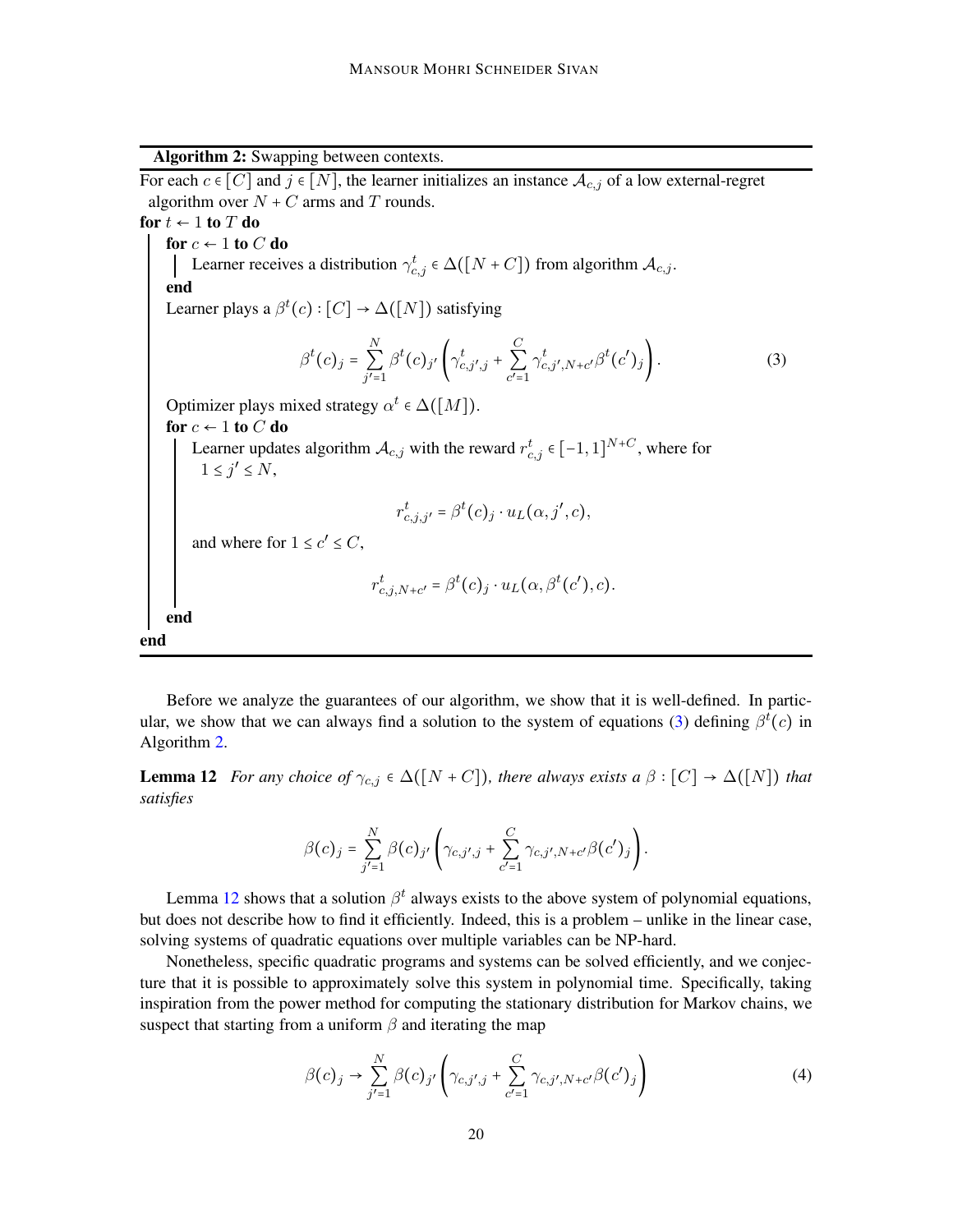quickly converges to the fixed point shown to exist in Lemma [12](#page-19-1) (this is supported by some computer simulations). We pose this as an open question.

**Question 2** Let  $\beta^{(\tau)}$  be the element of  $\Delta([N])^C$  obtained by starting with the  $\beta^{(0)}$  that maps each  $c \in [C]$  *to the uniform distribution over*  $[N]$  *and iterating the map* [\(4\)](#page-19-2)  $\tau$  *times. Then if*  $\beta$  *is the fixed point in Lemma [12,](#page-19-1) is it the case that*

$$
\big|\big|\beta-\beta^\tau\big|\big|_\infty\leq \varepsilon
$$

*for some value of*  $\tau = \text{poly}(N, C, \log 1/\varepsilon)$ ?

As with Algorithm [1,](#page-17-1) we can upper bound the extent to which an optimizer can gain by strategizing against Algorithm [2.](#page-19-0) To do so, we first need to define a version of correlated equilibria in Bayesian games.

A *correlated equilibrium* of a Bayesian game  $G$  is specified by a set of  $C$  distributions  $\mathcal{F}_c$  over  $[M] \times [N]$ , where the strategy profile  $(i, j) \in [M] \times [N]$  occurs with probability  $p_{i,j}(c)$  in  $\mathcal{F}_c$ . Now, imagine a variant of the game  $G$  (analogous to how correlated equilibria in standard games are defined) where the learner begins by communicating the context  $c$  to a third-party "correlator". The correlator then draws a strategy profile  $(i, j)$  from  $\mathcal{F}_c$  and tells the optimizer to play i and the learner to play  $j$ . In order for this set of distributions to be a correlated equilibrium, they must satisfy the following properties<sup>[6](#page-20-0)</sup>:

• The learner must have no incentive to misreport their type. That is, for all  $c, c' \in [C]$ , we must have:

$$
\mathop{\mathbb{E}}_{(i,j)\sim\mathcal{F}_c}\left[u_L(i,j,c)\right]\geq \mathop{\mathbb{E}}_{(i,j)\sim\mathcal{F}_{c'}}\left[u_L(i,j,c)\right].
$$

• The learner must have no incentive to "swap" their action. That is, for every swap rule  $\pi$ :  $[N] \rightarrow [N]$ , we must have:

$$
\mathop{\mathbb{E}}_{(i,j)\sim\mathcal{F}_c}\left[u_L(i,j,c)\right]\geq \mathop{\mathbb{E}}_{(i,j)\sim\mathcal{F}_c}\left[u_L(i,\pi(j),c)\right].
$$

We define the *correlated Stackelberg value* CorrVal(G) of G to be the maximum expected value for the optimizer over all correlated equilibria of  $G$ ; i.e.,

$$
\text{CorrVal}(G) = \max \mathop{\mathbb{E}}_{c \sim \mathcal{D}} \mathop{\mathbb{E}}_{(i,j) \sim \mathcal{F}_c} \left[ u_O(i,j,c) \right],
$$

where the maximum is over all collections  $\{\mathcal{F}_c\}$  are correlated equilibria of G. It turns out that for all Bayesian games G, CorrVal $(G) \leq$  PerConVal $(G)$ ; in particular, this follows from the known fact that the Stackelberg value of a standard game is equal to the maximum utility of the Stackelberg player in a correlated equilibrium of the game (see [Conitzer](#page-12-4) [\(2016](#page-12-4)) or [Von Stengel and Zamir](#page-13-5) [\(2010](#page-13-5))

<span id="page-20-0"></span><sup>6.</sup> Note that we only include constraints for the learner, since we later choose the equilibrium which is most favorable to the optimizer. This one-sidedness causes this definition to be slightly different than the traditional definition for correlated equilibria.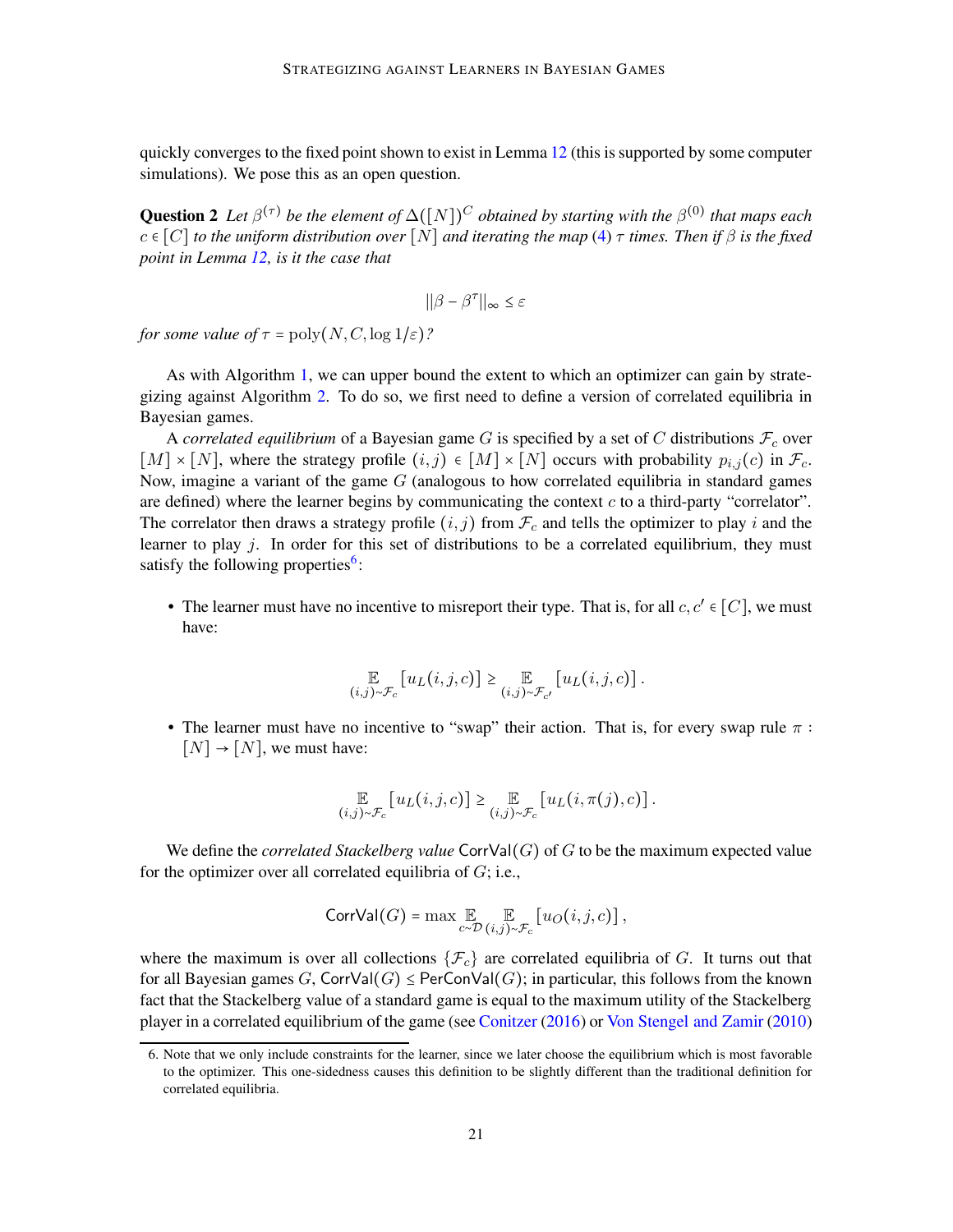for a proof). In particular, if we remove the constraint that the learner has no incentive to misreport their type from the above criteria, we recover an alternate definition for  $PerConVal(G)$ .

<span id="page-21-3"></span>We now show that  $CorvVal(G)$  upper bounds the optimizer's per-round reward when playing against Algorithm [2](#page-19-0) (thus providing a stronger bound than Theorem [11\)](#page-18-0).

Theorem 13 *Let* G *be a Bayesian game. If an optimizer plays* G *for* T *rounds against a learner running Algorithm [2,](#page-19-0) the optimizer will receive reward at most*  $CorrVal(G)T + o(T)$ *.* 

Unlike Algorithm [1,](#page-17-1) we have no example of a Bayesian game  $G$  where the optimizer can do better than  $Val(G)$  when playing against Algorithm [2.](#page-19-0) It is an interesting open question whether Algorithm [2](#page-19-0) is low polytope swap regret (or otherwise prevents the optimizer from beating their Stackelberg value).

**Question 3** *Is there a game G where the optimizer can get*  $Val(G)T + \Omega(T)$  *reward when playing against a learner running Algorithm [2?](#page-19-0) Is Algorithm [2](#page-19-0) a low polytope regret contextual learning algorithm?*

We suspect the answer to the above answer is no: in particular, we suspect that the exponential regret and complexity of the generic algorithm in Section  $C<sub>1</sub>$  is necessary, and that there is no contextual learning algorithm that achieves polytope swap regret  $O(poly(C, K)\sqrt{T})$  and no efficient (running in  $poly(C, K)$  time per iteration) contextual learning algorithm that achieves polytope swap regret  $o(T)$ .

## C.3. Computing Bayesian Stackelberg equilibria is hard

One reason to suspect that minimizing polytope swap regret is hard for a contextual learner is that, surprisingly, the optimizer faces a provably hard optimization problem when playing against a low polytope swap regret learner in a Bayesian game G. Specifically, we show (via closely following a proof of a similar result for typed principal-agent problems in [Guruganesh et al.](#page-13-6) [\(2021](#page-13-6))) that it is APX-hard to compute the Stackelberg value  $Val(G)$  for a Bayesian game (and thus hard to compute the corresponding Stackelberg strategy).

<span id="page-21-1"></span>Theorem 14 *It is APX-hard to compute the Stackelberg value for the optimizer in a Bayesian game. That is, there exists a constant*  $\varepsilon > 0$  *such that given a Bayesian game G and a value*  $Val' > 0$  *it is NP-hard to distinguish between the cases*  $\text{Val}(G) \leq (1 - \varepsilon) \text{Val}'$  *and*  $\text{Val}(G) \geq \text{Val}'.$ 

# <span id="page-21-2"></span>Appendix D. Achieving the Stackelberg value in Bayesian games and polytope games

We show (as mentioned in Section [2.3\)](#page-5-1) that an optimizer can always achieve the Stackelberg value in Bayesian game  $G$ , under mild conditions on  $G$  (essentially, every pure strategy for the learner is a strict best response for some strategy for the optimizer). In fact, we will show this for an arbitrary polytope game G, from which the conclusion for Bayesian games will immediately follow. Our proof largely follows the analogous proof in [Deng et al.](#page-12-0) [\(2019](#page-12-0)) for standard games.

<span id="page-21-0"></span>Let P be a polytope and let G be a P-game. We say the game G is non-degenerate if, for each vertex v, there exists a strategy for the optimizer  $\alpha_v$  where the learner's strict best response is v (i.e.,  $BR(\alpha_v) = \{v\}$ ).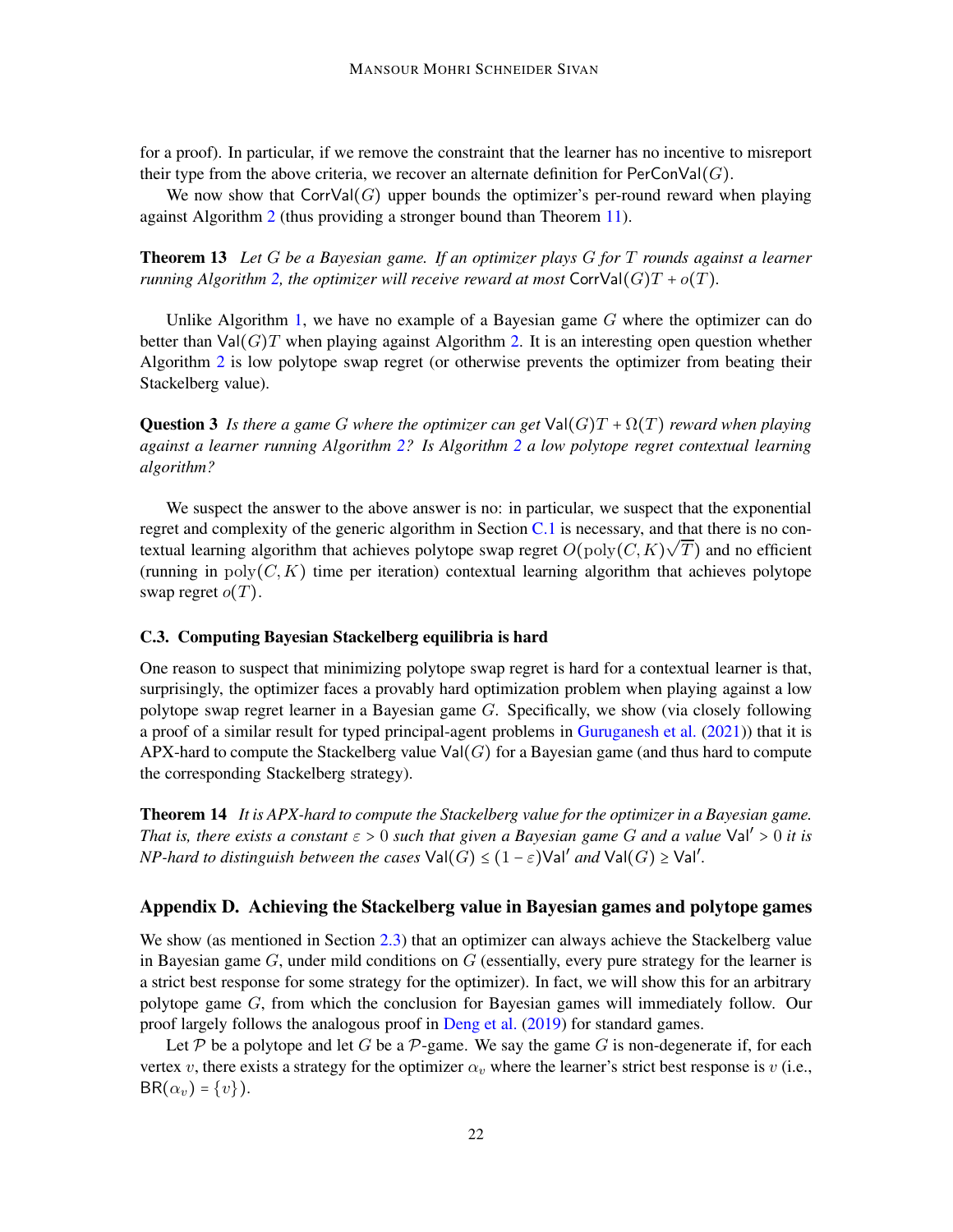Lemma 15 *Let* G *be a non-degenerate game. Then if the optimizer plays* T *rounds of* G *against a learner running a low (external) regret algorithm* A*, the optimizer can guarantee a reward of at least*  $Val(G)T - o(T)$ *.* 

**Proof** Let  $\alpha = (r, s) \in \mathcal{Q}$  be the optimizer's strategy and let  $v \in \mathcal{V}(\mathcal{P})$  be the learner's best-response in the Stackelberg equilibrium of G. Because G is non-degenerate, there exists a strategy  $\alpha_v$  =  $(r_v, s_v) \in \mathcal{Q}$  for the optimizer where v is the strict best response. Let us define  $\delta = \min_{v' \neq v} \langle r_v, v \rangle$  $\langle r_v, v' \rangle$ ; intuitively,  $\delta$  represents the margin by which v is a strict best-response.

Assume the algorithm A has the guarantee that it incurs at most  $R(T) = o(T)$  external regret on any P-learning instance for T rounds. Set  $\varepsilon = \sqrt{R(T)/T}$ , and consider what happens when the optimizer plays  $\alpha' = (1 - \varepsilon)\alpha + \varepsilon \alpha_v$  every round for T rounds against A.

Let  $x^t \in \mathcal{P}$  (for  $1 \le t \le T$ ) be the response of the learner in round t. Let  $\rho^t \in \Delta(\mathcal{V}(\mathcal{P}))$  be an arbitrary vertex decomposition of  $x^t$ . Note that the total utility of the learner can be written as

$$
\sum_{v' \in \mathcal{V}(\mathcal{P})} \sum_{t=1}^T \rho_{v'}^t \langle r', v' \rangle.
$$

Since the learner has low external regret, we must have that

$$
\sum_{v' \in \mathcal{V}(\mathcal{P})} \sum_{t=1}^T \rho_{v'}^t \langle r', v' - v \rangle \leq R(T).
$$

Now, note that if  $v' \neq v$ , our guarantee on  $\alpha_v$  implies that  $\langle r', v' - v \rangle \geq \varepsilon \delta$ . It therefore follows that

$$
\sum_{v' \neq v} \sum_{t=1}^T \rho_{v'}^t = \sum_{t=1}^T (1 - \rho_v^t) \le \frac{R(T)}{\varepsilon \delta} = \frac{\sqrt{R(T)}T}{\delta}.
$$

On the other hand, the total utility of the optimizer can be written as

v

$$
\sum_{v' \in \mathcal{V}(\mathcal{P})} \sum_{t=1}^T \rho_{v'}^t \langle s', v' \rangle \ge \sum_{t=1}^T \rho_{v}^t \langle s', v \rangle.
$$

Since  $\alpha$  and v form a Stackelberg equilibrium for  $G, \langle s', v \rangle \ge (1 - \varepsilon) \langle s, v \rangle = (1 - \varepsilon) \text{Val}(G)$ . It follows that the optimizer's utility is at least

$$
\sum_{t=1}^T \rho_v^t(s', v) \ge \left(\sum_{t=1}^T \rho_v^t\right) (1 - \varepsilon) \mathsf{Val}(G) \ge T\left(1 - \frac{\varepsilon}{\delta}\right) (1 - \varepsilon) \mathsf{Val}(G) \ge \mathsf{Val}(G)T - o(T).
$$

ш

### <span id="page-22-0"></span>Appendix E. Omitted proofs

#### E.1. Proof of Theorem [3](#page-7-1)

**Proof** [Proof of Theorem [3\]](#page-7-1) Since A is not a low-swap-regret algorithm, there exists some  $\gamma > 0$  and positive integer N such that for infinitely many values of  $T$ , there exists an online learning instance with N actions and T rounds where A incurs at least  $\gamma T$  swap regret.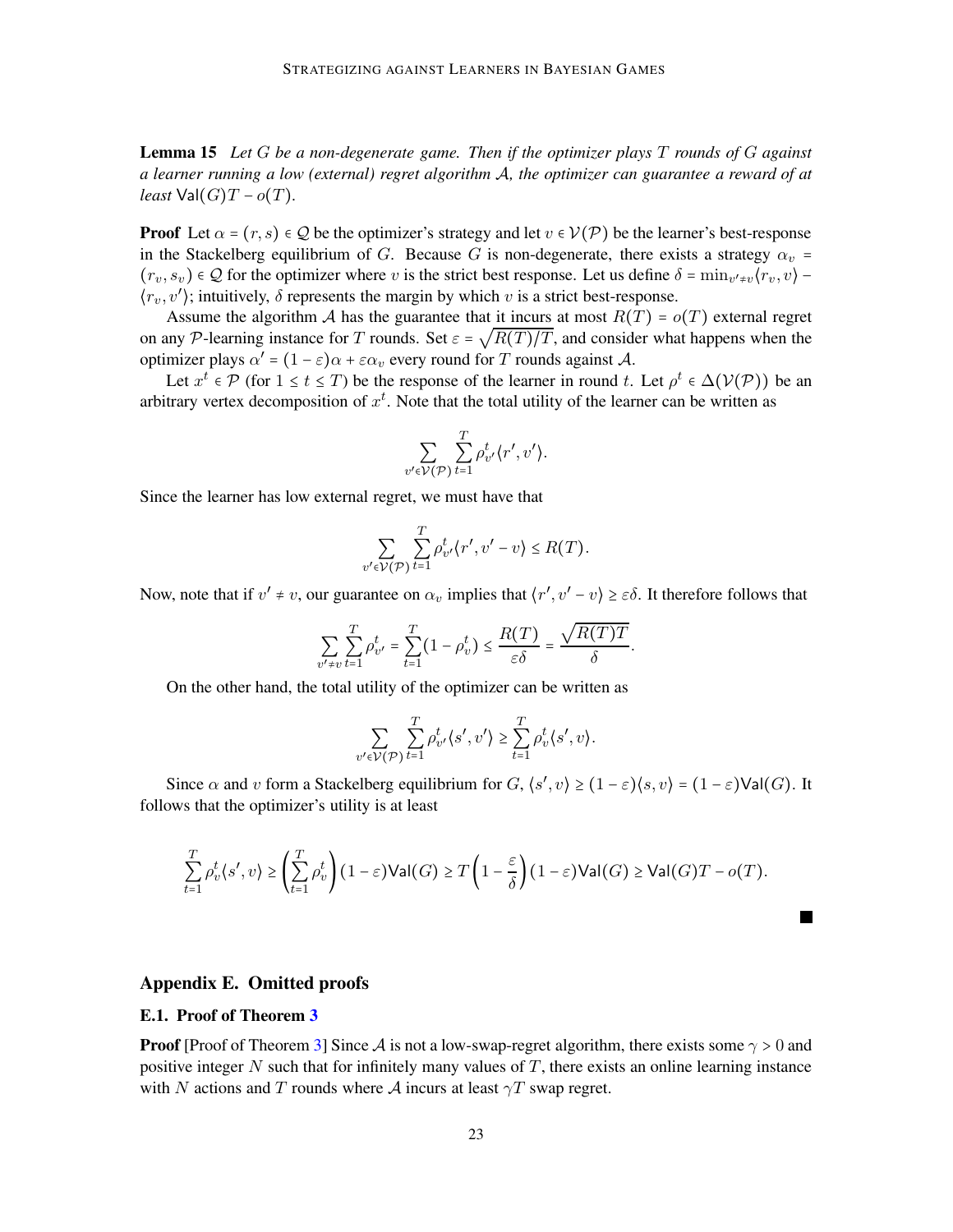If we let the game  $G$  depend on  $T$ , then this theorem directly follows from Lemma [1.](#page-6-3) But also note that for a fixed value of  $N$ , the ultimate game  $G$  constructed in Lemma [1](#page-6-3) depends solely on the optimal swap function  $\pi$ . Since there are infinitely many values of T for which there exists a bad online-learning instance but only finitely many  $(N^N)$  different swap functions, infinitely many of these values of T will have the same swap function  $\pi$  and hence the same game G. This game satisfies the theorem statement.

### E.2. Proof of Lemma [4](#page-10-1)

**Proof** [Proof of Lemma [4\]](#page-10-1) Let  $r^t \in [-1, 1]^d$  be the rewards of the bad instance of the P-learning problem, and let  $x^t \in \mathcal{P}$  be the corresponding actions played by A. Since the linear swap regret on this instance equals R, we know that there exists an  $M \in \mathcal{M}(\mathcal{P})$  such that

$$
\sum_{t=1}^{T} \langle r^t, M x^t \rangle - \sum_{t=1}^{T} \langle r^t, x^t \rangle = R. \tag{5}
$$

We rewrite this as

$$
\sum_{t=1}^{T} \langle r^t, (M-I)x^t \rangle = R. \tag{6}
$$

To define the  $P$ -game G we simply need to specify the polytope Q. We will define Q to be the polytope

$$
\mathcal{Q} = \left\{ \left( y, \frac{1}{\lambda + 1} (M - I)^{\top} y \right) \middle| y \in [-1, 1]^d \right\}.
$$

Note that scaling by  $1/(\lambda + 1)$  guarantees that  $Q \subseteq [-1,1]^{2d}$ . In particular, since  $||M||_1 \leq \lambda$ ,  $||M^{\top}||_{\infty} \leq \lambda$ , so  $||(M - I)^{\top}||_{\infty} \leq \lambda + 1$ , and therefore  $(M - I)^{\top}y \in [-(\lambda + 1), (\lambda + 1)]^d$ .

Now, consider an optimizer who in round t plays the action  $q^t = (r^t, (M - I)^T r^t)$ . The learner, running A, will see exactly the sequence of rewards  $r^t$  and therefore on each round t play action  $x^t \in \mathcal{P}$ . The total reward of the optimizer is then given by

$$
\sum_{t=1}^T \langle (M-I)^{\top}r^t, x^t \rangle = \sum_{t=1}^T \langle r^t, (M-I)x^t \rangle = R.
$$

On the other hand, we claim the Stackelberg value  $Val(G)$  of the game is at most zero. To see this, note that if the optimizer plays  $q = (r, (M - I)^{T}r) \in \mathcal{Q}$  and the learner best responds by playing  $x \in \mathcal{P}$ , then the optimizer's payoff is  $\langle (M-I)^{T}r, x \rangle = \langle r, (M-I)x \rangle = \langle r, Mx \rangle - \langle r, x \rangle$ . But since  $Mx \in \mathcal{P}$  and x is the learner's best response to q, we must have that  $\langle r, Mx \rangle \leq \langle r, x \rangle$ . It follows that  $Val(G) \leq 0$ .

#### E.3. Proof of Theorem [5](#page-10-3)

**Proof** [Proof of Theorem [5\]](#page-10-3) If A does not have low linear swap regret, then there exists a  $\gamma > 0$  such that for infinitely many values of T, there exists a P-learning instance where A incurs at least  $\gamma T$ linear swap regret.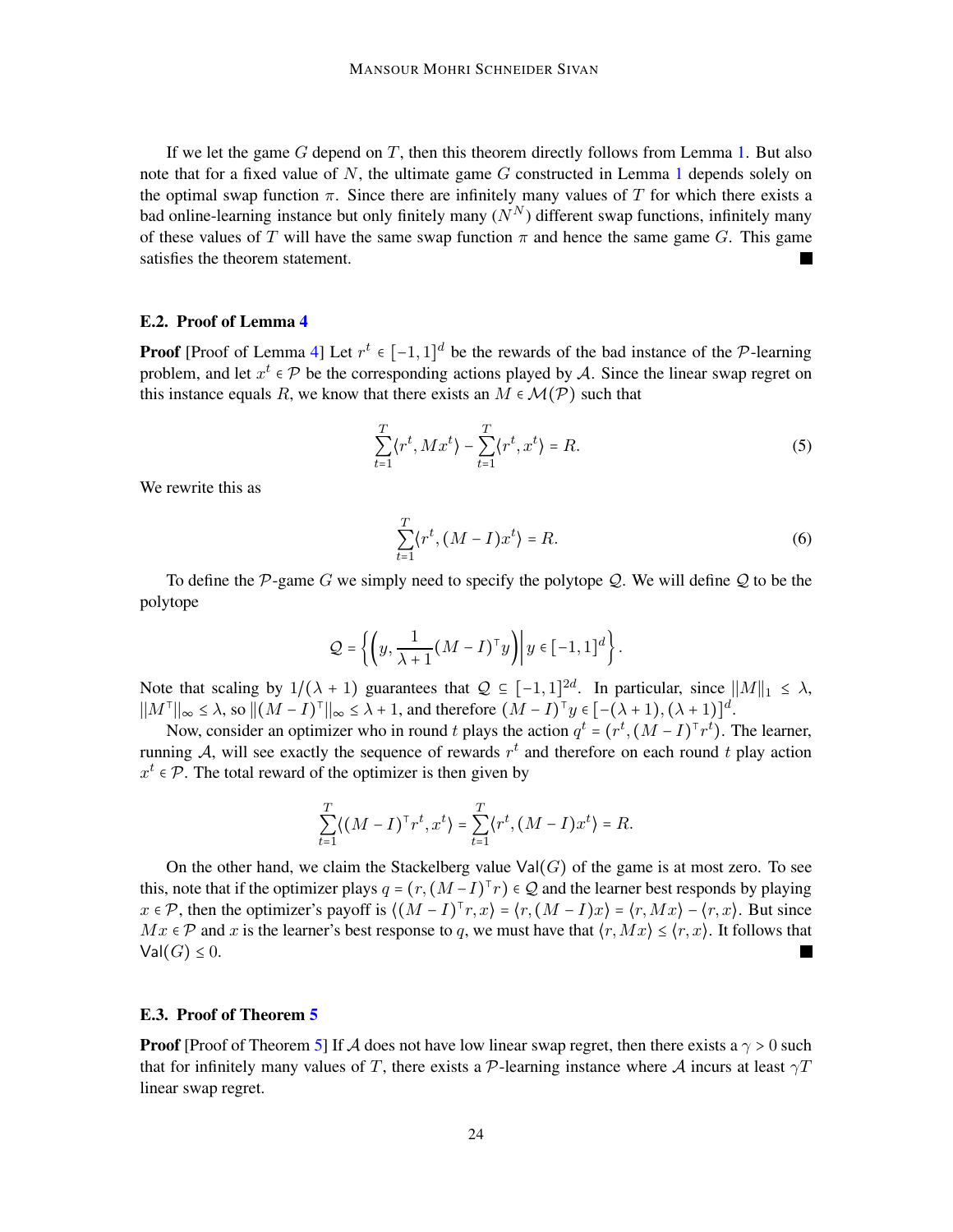As with standard games, if the game  $G$  could depend on  $T$ , then we would be done by Lemma [4.](#page-10-1) We argue that for a fixed polytope  $P$ , the procedure in Lemma [4](#page-10-1) can generate only finitely many different games. In particular, note that for a fixed problem instance, the game  $G$  is defined entirely by a matrix M in  $\mathcal{M}(\mathcal{P})$ . Now, while there may be infinitely many matrices in  $\mathcal{M}(\mathcal{P})$ , we will show that  $\mathcal{M}(\mathcal{P})$  is actually a convex polytope in  $\mathbb{R}^{d^2}$ , and we can always choose M to be a vertex of  $\mathcal{M}(\mathcal{P})$  (of which there are finitely many).

To see that  $\mathcal{M}(\mathcal{P})$  is a polytope, note that in order to guarantee the constraint that  $x \in \mathcal{P}$  implies  $Mx \in \mathcal{P}$  it is necessary and sufficient that M map each vertex of P to a point within P. Therefore for each vertex v (of the finitely many vertices) of P and each halfspace  $Ax \leq b$  (of the finitely many halfspaces) defining P, we obtain the linear constraint  $AMv \leq b$  on the matrix M. These linear constraints define  $\mathcal{M}(\mathcal{P})$ .

Now, note that for any fixed rewards  $r^t$  and actions  $x^t$ , the sum  $\sum_{t=1}^T \langle r^t, M x^t \rangle$  is linear in the matrix M. This means that over all matrices  $M \in \mathcal{M}(\mathcal{P})$ , it is maximized at one of the vertices of  $\mathcal{M}(\mathcal{P})$ . In particular, in Lemma [4,](#page-10-1) we can always ensure that the M we choose to define G is one of these finitely many vertices (and therefore there are only finitely many possible  $P$ -games we can generate). One of these games  $G$  must occur for infinitely many values of  $T$ , and that game satisfies the theorem statement. ٠

#### E.4. Proof of Theorem [6](#page-11-0)

**Proof** [Proof of Theorem [6\]](#page-11-0) Consider the transcript of this game when played for  $T$  rounds. Let  $q^t = (r^t, s^t) \in \mathcal{Q}$  be the optimizer's action in round t, and let  $x^t \in \mathcal{P}$  be the learner's action in round t. Since A is low swap regret, we know there exist vertex decompositions  $\rho^t$  of  $x^t$  such that for any swap function  $\pi : \mathcal{V}(\mathcal{P}) \to \mathcal{V}(\mathcal{P}),$ 

<span id="page-24-0"></span>
$$
\sum_{t=1}^{T} \left\langle r^t, \overline{\pi(\rho^t)} \right\rangle - \sum_{t=1}^{T} \left\langle r^t, x^t \right\rangle = o(T). \tag{7}
$$

Using the fact that  $x^t = \overline{\rho^t}$ , we can rewrite [\(7\)](#page-24-0) as

<span id="page-24-1"></span>
$$
\sum_{t=1}^{T} \left\langle r^t, \overline{\pi(\rho^t)} - \overline{\rho^t} \right\rangle = o(T). \tag{8}
$$

Decomposing [\(8\)](#page-24-1) over vertices in  $V(\mathcal{P})$ , this becomes

<span id="page-24-2"></span>
$$
\sum_{v \in \mathcal{V}(\mathcal{P})} \sum_{t=1}^{T} \rho_v^t \left\langle r^t, \pi(v) - v \right\rangle = o(T). \tag{9}
$$

Now, let  $\sigma_v = \sum_{t=1}^T \rho_v^t$ , let  $\tilde{r}_v = (\sum_{t=1}^T \rho_v^t r^t) / \sigma_v$ , and let  $\tilde{s}_v = (\sum_{t=1}^T \rho_v^t s^t) / \sigma_v$ . Note that  $(\tilde{r}_v, \tilde{s}_v)$ is a convex combination of the optimizer's actions  $(r^t, s^t)$  and therefore belongs to  $Q$ .

We can once again rewrite  $(9)$  as

<span id="page-24-3"></span>
$$
\sum_{v \in \mathcal{V}(\mathcal{P})} \sigma_v \langle \tilde{r}_v, \pi(v) - v \rangle = o(T). \tag{10}
$$

Now, note that we can write the optimizer's utility in the form  $\sum_{v \in V(\mathcal{P})} \sigma_v(\tilde{s}_v, v)$ . Assume that the statement of the theorem is not true, namely that for infinitely many  $T$ , we have that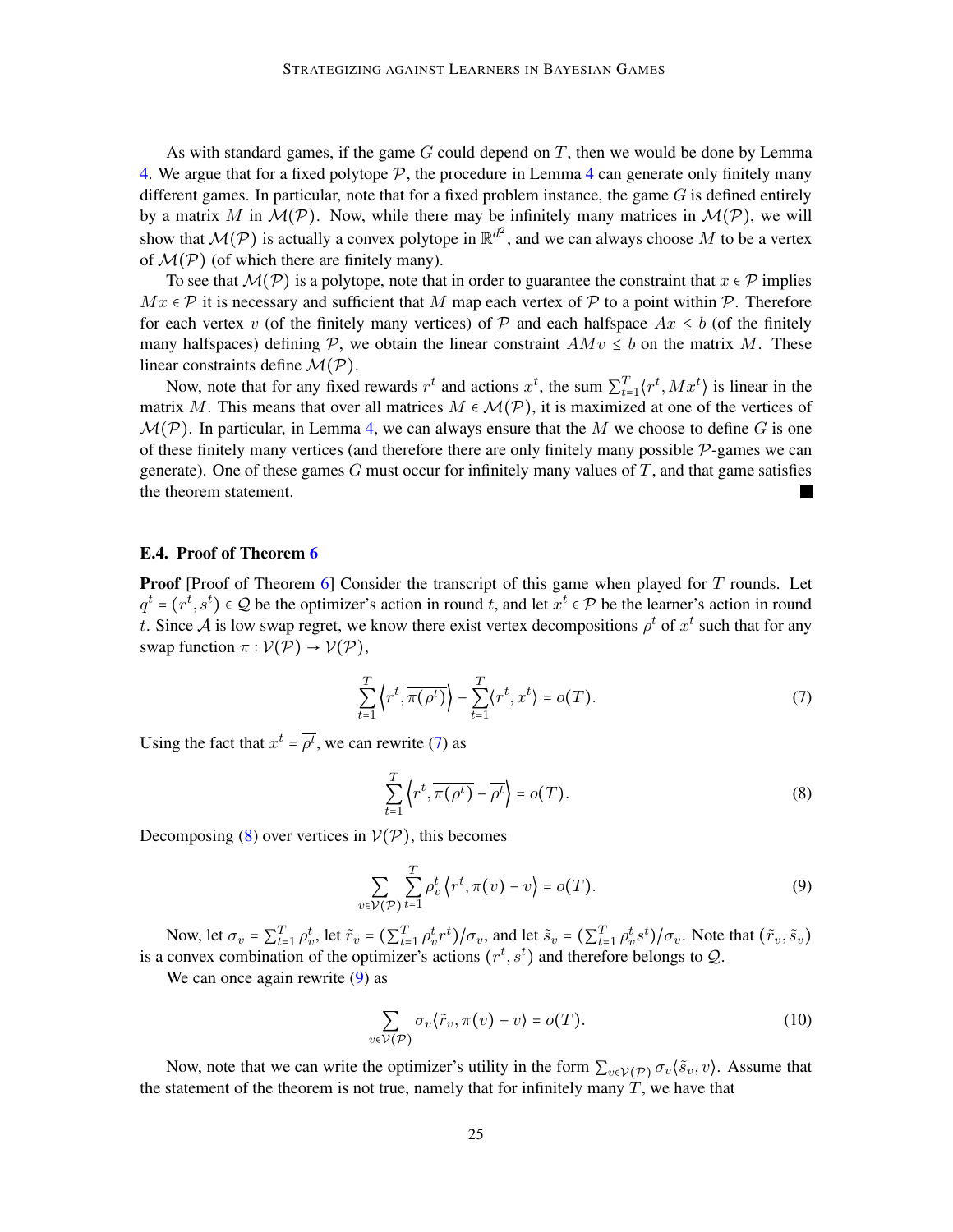<span id="page-25-1"></span>
$$
\sum_{v \in \mathcal{V}(\mathcal{P})} \sigma_v(\tilde{s}_v, v) \ge (\text{Val}(G) + \gamma)T \tag{11}
$$

for some  $\gamma > 0$ . Let BR( $\tilde{s}_v$ )  $\in \mathcal{V}(\mathcal{P})$  be the learner's best response to the optimizer's action  $(\tilde{r}_v, \tilde{s}_v)$ in  $G$ . By the definition of the Stackelberg value of  $G$ , we have that

<span id="page-25-0"></span>
$$
\sum_{v \in \mathcal{V}(\mathcal{P})} \sigma_v(\tilde{s}_v, \text{BR}(\tilde{s}_v)) \le \text{Val}(G)T \tag{12}
$$

Subtracting  $(12)$  from  $(11)$ , we obtain

$$
\sum_{v \in \mathcal{V}(\mathcal{P})} \sigma_v(\tilde{s}_v, v - \text{BR}(\tilde{s}_v)) \ge \gamma T \tag{13}
$$

But this contradicts [\(10\)](#page-24-3) for the swap function  $\pi(v) = BR(\tilde{s}_v)$ . The theorem follows.

#### E.5. Proof of Theorem [7](#page-15-0)

**Proof** [Proof of Theorem [7\]](#page-15-0) Note that when  $K = C = 2$ , there are four vertices in  $V(\mathcal{P})$ :  $v_{11} =$  $(1, 0; 1, 0), v_{12} = (1, 0; 0, 1), v_{21} = (0, 1; 1, 0)$  and  $v_{22} = (0, 1; 0, 1)$ . The learner will play  $v_{11}$  for the first T/4 rounds,  $v_{12}$  for the second T/4 rounds,  $v_{21}$  for the third T/4 rounds, and  $v_{22}$  for the last T/4 rounds. Simultaneously, the rewards will be  $r_{11} = v_{11}$  for the first T/4 rounds,  $r_{12} = v_{12}$ for the next T/4 rounds,  $r_{21} = v_{21}$  for the next T/4 rounds, and finally,  $r_{22} = v_{11}$  for the last T/4 rounds. Note that for the last  $T/4$  rounds,  $r_{22} \neq v_{22}$ , but instead  $r_{22} = v_{11}$ .

Let us begin by considering the polytope swap regret of this instance. Note that each action of the learner is already a vertex belonging to  $V(\mathcal{P})$ . This means that we have no freedom in choosing the vertex partition; each vertex partition must put all of its weight on the action itself. Then, the swap function which maps  $(v_{11}, v_{12}, v_{21}, v_{22}) \rightarrow (v_{11}, v_{12}, v_{21}, v_{11})$  increases the learner's utility by 2 points per round for the last  $T/4$  rounds, and therefore PolySwapReg  $\geq T/2$ .

On the other hand, there is no linear function which maps vertices  $v_{11}, v_{12}, v_{21}$  to themselves but which maps the vertex  $v_{22}$  to the vertex  $v_{11}$ . To upper bound the linear swap regret, we can find the best linear swap function by checking each of the extremal points of  $\mathcal{M}(\mathcal{P})$ . It turns out there are 64 such extremal swap functions, and a straightforward computation shows that none perform better than the identity function. It follows that  $\text{LinSwapReg} = 0$ .

#### E.6. Proof of Theorem [8](#page-15-1)

Proof [Proof of Theorem [8\]](#page-15-1) We extend the example separating linear swap regret and polytope swap regret in Theorem [7.](#page-15-0) We generalize this to a game  $G$  where the optimizer has four actions, each corresponding to one of the four quarters of the game (so the optimizer plays action 1 for the first  $T/4$  rounds, action 2 for the next  $T/4$  rounds, etc.). For each action i, the optimizer has a reward vector  $s_i \in \mathbb{R}^4$ , denoting that if the learner plays a mixed action  $\alpha \in \mathcal{P}$ , then the optimizer gets reward  $\langle \alpha, s_i \rangle$ . (In the language of polytope games, the action set for the optimizer is  $Q = \text{conv}(\{(v_i, s_i)\}_{i=1}^4)$ . If we set: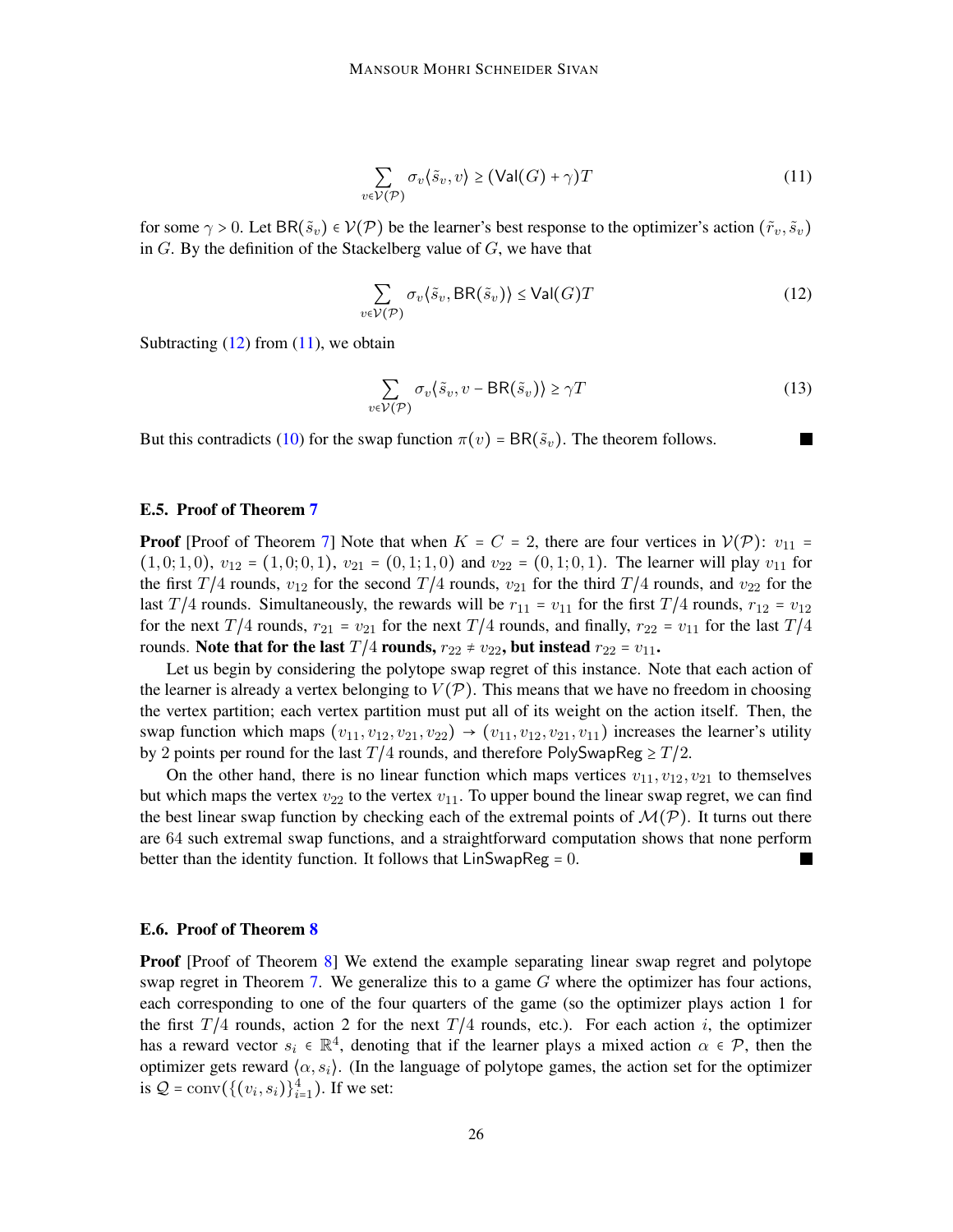$s_1 = (0.00, 0.26; 0.60, 0.21)$  $s_2 = (0.05, 0.17; 0.45, 0.68)$  $s_3 = (0.16, 0.25; 0.33, 0.20)$  $s_4 = (0.16, 0.68; 0.22, 0.44),$ 

then we can check that while  $Val(G) = 0.74$ , the optimizer gets 0.7575T reward from playing the mentioned trajectory of actions (action 1, then 2, then 3, then 4).

#### E.7. Proof of Theorem [10](#page-17-0)

**Proof** [Proof of Theorem [10\]](#page-17-0) We adapt an example of [Braverman et al.](#page-12-1) [\(2018](#page-12-1)). We describe a Bayesian game G with  $M = N = C = 2$ . We will interpret this game as a game where the optimizer is trying to sell an item to a learner whose value is specified by the context c. The optimizer can set one of two prices for the item (0 or 1), the learner's value for the item is either  $1/4$  or  $1/2$  (depending on the value of  $C$ ), and the learner must choose whether to buy or not buy the item (without seeing the price). Formally, we have

$$
u_L(i,j,c) = \left(\frac{c}{4} - i\right)j
$$
  

$$
u_O(i,1,c) = ij,
$$

where  $i \in \{0,1\}, j \in \{0,1\}, c \in [2]$ , and let D be the uniform distribution over the two contexts. It is straightforward to verify that  $Val(G) = 1/4$ , and this is achievable if the optimizer plays  $\alpha =$  $(3/4, 1/4)$  (i.e., the optimizer sets a price of  $1/4$  for the item).

We now show that an optimizer can get  $T/4 + \Omega(T)$  when playing against a learner running Algorithm [1](#page-17-1) for T steps. As in the description of the algorithm, let  $\beta^t : [C] \to \Delta([N])$  be the strategy the learner plays in round  $t$ .

Note that since  $N = 2$ , low-swap-regret over N actions is equivalent to low-regret over N actions, so we can just assume that both of the sub-algorithms  $A$  are a low-regret algorithm such as Hedge. The only property of the learning algorithm that we will need is the following: assume  $R^t(c)_0$  is the total reward of action 0 up until round t in context c and that  $R^t(c)_1$  is the total reward of action 1 up until round t in context c. Then there is a sublinear function  $r(T) = o(T)$  such that if  $R^t(c)_1 - R^t(c)_0 > r(t)$ , then  $\beta^t(c)_0 < o(T)$ .

Now consider the following strategy for the optimizer: the optimizer will play 0 for the first  $T/2$ rounds and 1 for the last  $T/2$  rounds. Let us consider the values of  $R^t(c)_0$  and  $R^t(c)_1$ . When  $j = 0$ , the learner does not buy the item and  $u_L = u_O = 0$ , so  $R^t(c)_0 = 0$ . On the other hand  $R^t(c)_1 = ct/4$ for  $t \in [1, T/2]$  and  $R^t(c)_1 = ct/4 - (t - T/2)$  for  $t \in [1, T/4]$ . Note that when  $c = 2$ ,  $R^t(c) \ge 0$  for all t (and in fact  $R^t(c) \ge o(T)$  for almost all t), so  $\beta^t(c)_1 \ge 1-o(T)$  for almost all t. It follows that the optimizer receives utility  $(1/2) \cdot (T/2) \cdot 1 - o(T) = T/4 - o(T)$  from the context  $c = 2$ .

On the other hand, when  $c = 1$ ,  $R^t(c) \ge 0$  for all  $1 \le t \le 3T/4$ . A similar argument shows that in this case, the optimizer receives utility  $(1/2) \cdot (T/4) = T/8 - o(T)$  from this context. Overall, the optimizer receives utility  $3T/8 - o(T) = T/4 + \Omega(T)$ .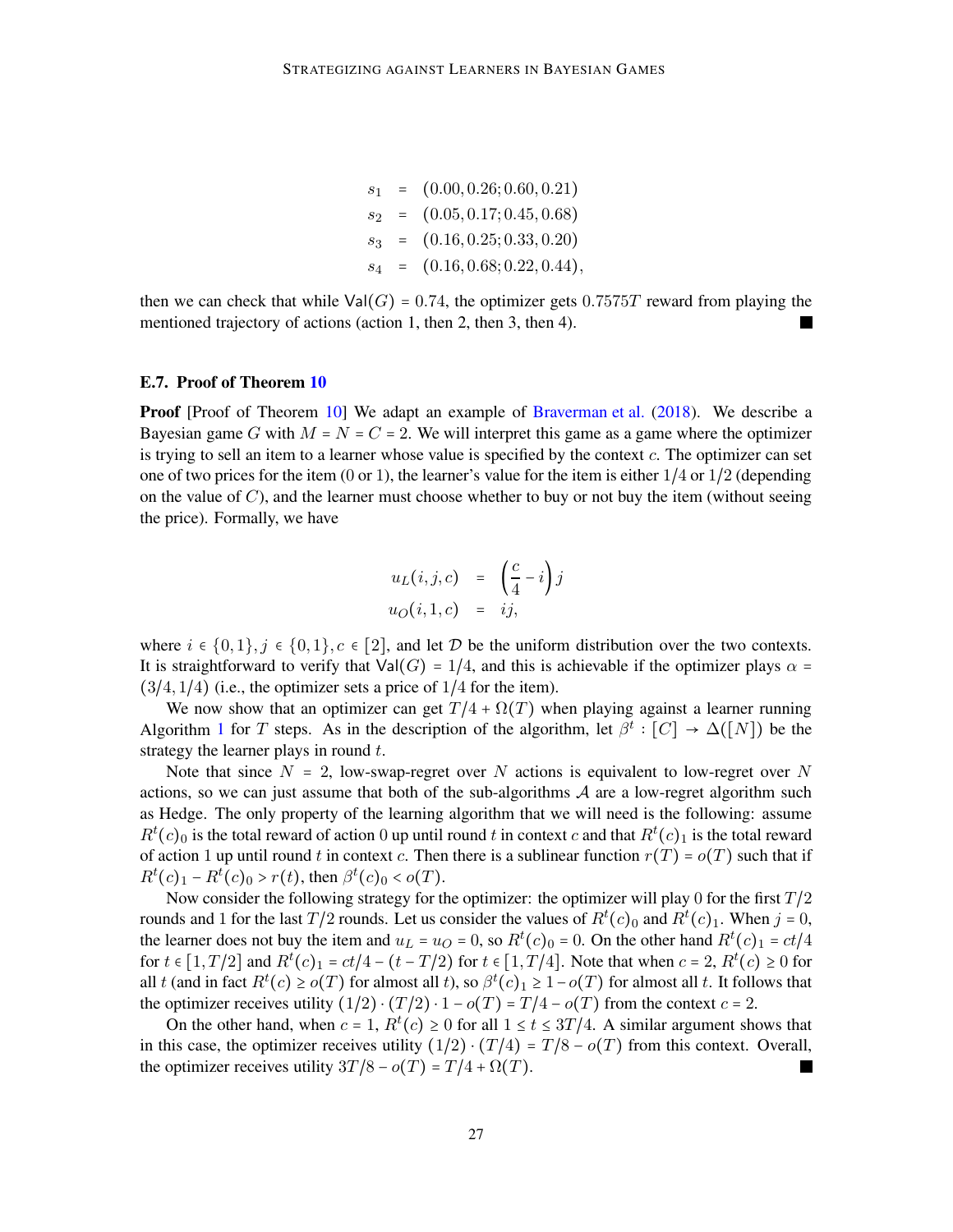## E.8. Proof of Lemma [12](#page-19-1)

**Proof** [Proof of Lemma [12\]](#page-19-1) Fix a  $\beta : [C] \to \Delta([N])$ , and consider the function  $\beta' : [C] \to \mathbb{R}^n$ defined via:

$$
\beta'(c)_j = \sum_{j'=1}^N \beta(c)_{j'} \left( \gamma_{c,j',j} + \sum_{c'=1}^C \gamma_{c,j,N+c'} \beta(c')_j \right).
$$

We will show that  $\beta'(c)$  is also an element of  $[C] \to \Delta([N])$ . Note that since both  $\beta(c)$  and  $\gamma_{c,j}$  are distributions, from the above equation we can observe that  $\beta'(c)_j \in [0,1]$  for all j. It thus suffices to check that  $\sum_j \beta'(c)_j = 1$  for each  $c \in [C]$ . We perform this computation:

$$
\sum_{j=1}^{N} \beta'(c)_j = \sum_{j=1}^{N} \sum_{j'=1}^{N} \beta(c)_{j'} \left( \gamma_{c,j',j} + \sum_{c'=1}^{C} \gamma_{c,j',N+c'} \beta(c')_j \right)
$$
\n
$$
= \sum_{j=1}^{N} \sum_{j'=1}^{N} \beta(c)_{j'} \gamma_{c,j',j} + \sum_{j=1}^{N} \sum_{j'=1}^{N} \sum_{c'=1}^{C} \beta(c)_{j'} \gamma_{c,j',N+c'} \beta(c')_j
$$
\n
$$
= \sum_{j=1}^{N} \sum_{j'=1}^{N} \beta(c)_{j'} \gamma_{c,j',j} + \sum_{j'=1}^{N} \sum_{c'=1}^{C} \beta(c)_{j'} \gamma_{c,j',N+c'} \sum_{j=1}^{N} \beta(c')_j
$$
\n
$$
= \sum_{j=1}^{N} \sum_{j'=1}^{N} \beta(c)_{j'} \gamma_{c,j',j} + \sum_{j'=1}^{N} \sum_{c'=1}^{C} \beta(c)_{j'} \gamma_{c,j',N+c'}
$$
\n
$$
= \sum_{j'=1}^{N} \beta(c)_{j'} \sum_{k=1}^{N+C} \gamma_{c,j',k}
$$
\n
$$
= \sum_{j'=1}^{N} \beta(c)_{j'} = 1.
$$

Now, since this mapping from  $\beta$  to  $\beta'$  is a continuous mapping from  $\Delta([N])^C$  to  $\Delta([N])^C$ , by Brouwer's fixed point theorem, there must exist an element  $\beta \in \Delta([N])^C$  which is fixed by this mapping (and therefore satisfies the equation in the theorem statement).

### E.9. Proof of Theorem [13](#page-21-3)

**Proof** [Proof of Theorem [13\]](#page-21-3) We will show that the average strategy profile of the optimizer and learner (over all  $T$  rounds) is approximately a correlated equilibrium of  $G$ , from which the conclusion will follow.

We begin by showing that in this average strategy profile, the learner cannot benefit much by "misreporting" their type, i.e.

<span id="page-27-0"></span>
$$
\sum_{t=1}^{T} u_L(\alpha^t, \beta^t(c), c) \ge \sum_{t=1}^{T} u_L(\alpha^t, \beta^t(c'), c) - o(T). \tag{14}
$$

To show this, note that the external regret guarantees of algorithm  $A_{c,j}$  ensure that for any  $k \in [N+C],$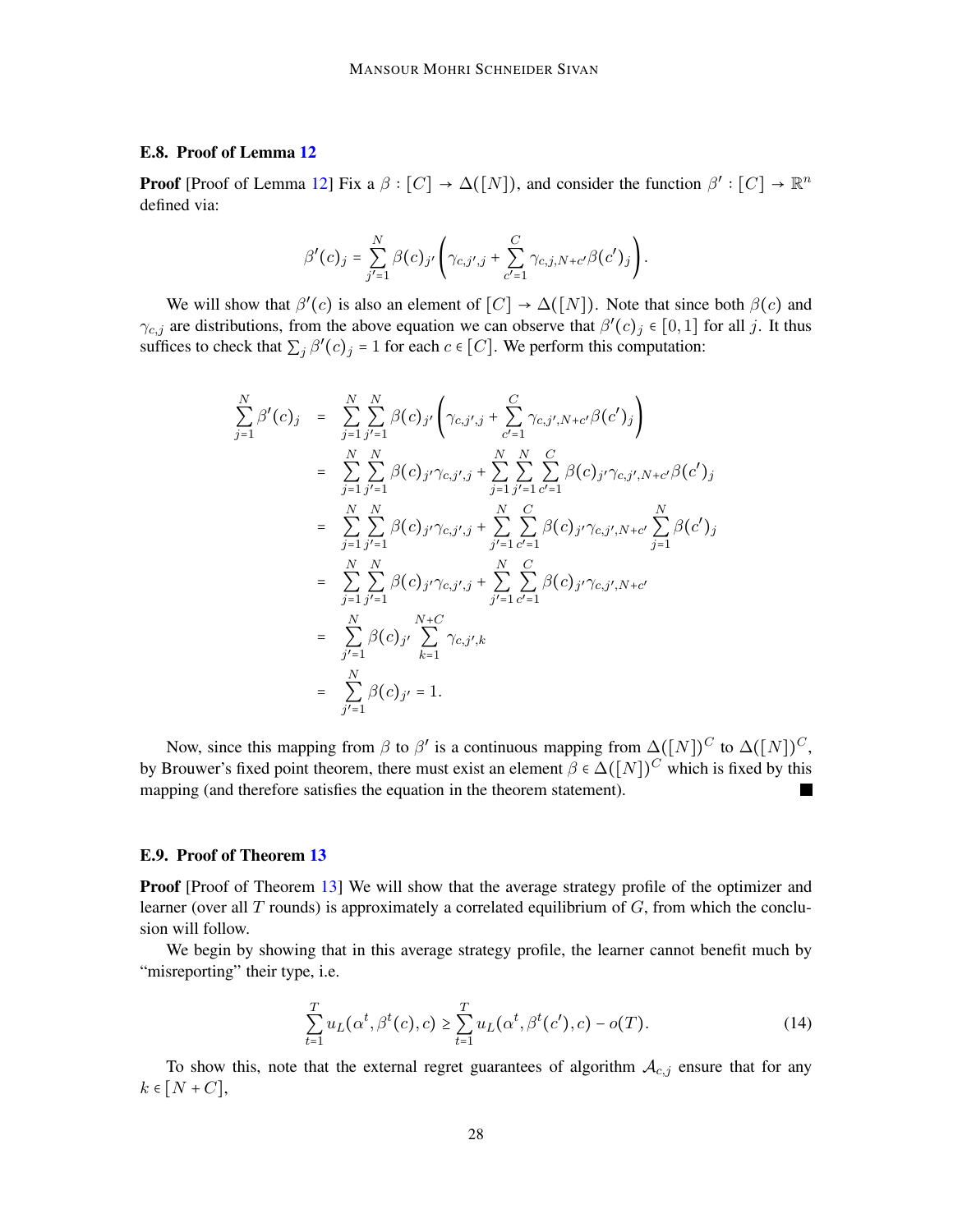<span id="page-28-2"></span>
$$
\sum_{t=1}^{T} \langle r_{c,j}^t, \gamma_{c,j}^t \rangle \ge \sum_{t=1}^{T} r_{c,j,k}^t - o(T). \tag{15}
$$

Let us pick  $k = N + c'$ . Then the above inequality becomes

<span id="page-28-0"></span>
$$
\sum_{t=1}^{T} \langle r_{c,j}^t, \gamma_{c,j}^t \rangle \ge \sum_{t=1}^{T} \beta^t(c)_j \cdot u_L(\alpha^t, \beta^t(c'), c) - o(T). \tag{16}
$$

On the other hand, note that

$$
\langle r_{c,j}^t, \gamma_{c,j}^t \rangle = \beta^t(c)_j \left( \sum_{j'=1}^N \gamma_{c,j,j'} u_L(\alpha, j', c) + \sum_{c'=1}^C \gamma_{c,j,N+c'} u_L(\alpha, \beta^t(c'), c) \right) = \beta^t(c)_j u_L(\alpha, \beta^t(c), c), \tag{17}
$$

where the last equality follows as a consequence of  $(3)$ . Substituting this into  $(16)$ , we have that:

<span id="page-28-1"></span>
$$
\sum_{t=1}^{T} \beta^{t}(c)_{j} \cdot u_{L}(\alpha^{t}, \beta^{t}(c), c) \geq \sum_{t=1}^{T} \beta^{t}(c)_{j} \cdot u_{L}(\alpha^{t}, \beta^{t}(c'), c) - o(T)
$$
\n(18)

Summing [\(18\)](#page-28-1) over all  $j \in [N]$  (and using the fact that  $\sum_j \beta^t(c)_{j} = 1$ ), we obtain our desired inequality [\(14\)](#page-27-0).

We now show that in the average strategy profile, the learner cannot benefit much by applying a swap function to their action. Specifically, let  $\pi : [N] \to [N]$  be an arbitrary swap function. We will show that

<span id="page-28-4"></span>
$$
\sum_{t=1}^{T} u_L(\alpha^t, \beta^t(c), c) \ge \sum_{t=1}^{T} u_L(\alpha^t, \pi(\beta^t(c)), c) - o(T). \tag{19}
$$

Here for  $\beta \in \Delta([N])$ , we write  $\pi(\beta)$  to denote the element of  $\Delta([N])$  which satisfies  $\pi(\beta)_j =$  $\sum_{j' \in \pi^{-1}(j)} \beta_{j'}$  (i.e., we can sample from  $\pi(\beta)$  by first sampling j' from  $\beta$  and then playing  $\pi(j')$ ).

As before, we will start from the external regret guarantee [\(15\)](#page-28-2) of the individual algorithm  $A_{c,j}$ . If we fix  $k = \pi(j)$  this time, and apply the same logic as before, we obtain the inequality

<span id="page-28-3"></span>
$$
\sum_{t=1}^{T} \beta^{t}(c)_{j} \cdot u_{L}(\alpha^{t}, \beta^{t}(c), c) \geq \sum_{t=1}^{T} \beta^{t}(c)_{j} \cdot u_{L}(\alpha^{t}, \pi(j), c) - o(T).
$$
 (20)

But now, note that

$$
\sum_{j=1}^{N} \beta^{t}(c)_{j} \cdot u_{L}(\alpha^{t}, \pi(j), c) = u_{L}(\alpha^{t}, \pi(\beta^{t}(c)), c).
$$
 (21)

It follows that by summing [\(20\)](#page-28-3) over all  $j \in [N]$  that we obtain our desired inequality. Now, consider the set of C distributions  $\mathcal{F}'_c$  over  $[M] \times [N]$  given by

$$
\mathop{\mathbb{P}}_{\mathcal{F}_c}(i,j) = \frac{1}{T}\sum_{i=1}^M\sum_{j=1}^N\alpha_i^t\beta^t(c)_j.
$$

In words, the collection of distributions  $\mathcal{F}'_c$  record the average strategy profile played by the optimizer and learner over the T rounds. Now,  $(14)$  and  $(19)$  imply that for each T, there exists a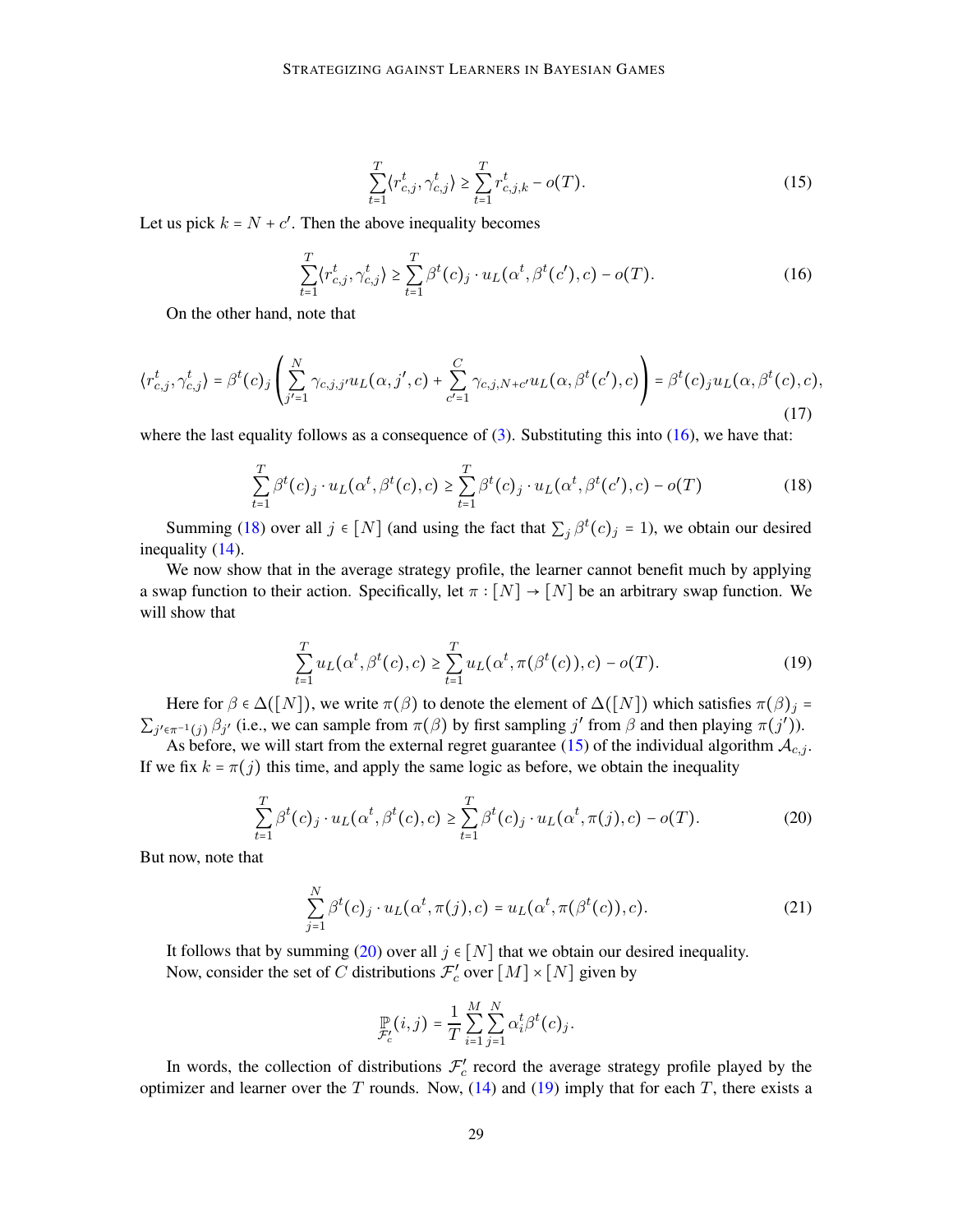function  $\varepsilon(T) = o(1)$  such that  $\mathcal{F}'_c$  form an  $\varepsilon$ -approximate correlated equilibrium of G (where an  $\varepsilon$ -approximate equilibrium satisfies the inequalities in the definition of a correlated equilibrium up to a slack of  $\varepsilon$ ). Note that if we let CorrVal $(G, \varepsilon)$  be the maximum value for the optimizer over all  $\varepsilon$ -correlated equilibria, then the optimizer will receive a reward of at most CorrVal $(G, \varepsilon(T))$ T against this optimizer.

But now, note that CorrVal $(G, \varepsilon)$  converges to CorrVal $(G)$  as  $\varepsilon \to 0$ . In particular, this means that CorrVal $(G, \varepsilon(T))$  – CorrVal $(G) = o(1)$ , and therefore the optimizer will receive a reward of at most  $\text{CorrVal}(G)T + o(T)$ .

## E.10. Proof of Theorem [14](#page-21-1)

**Proof** [Proof of Theorem [14\]](#page-21-1) We adapt a proof of [Guruganesh et al.](#page-13-6) [\(2021](#page-13-6)) which shows hardness of computing optimal contracts in principal agent problems with types ("adverse selection"). We will reduce to bounded-degree dominating-set, which is known to be an APX-hard problem Chlebík and Chlebíková [\(2008](#page-12-15)). Let H be a graph with V vertices, each with maximum degree at most 3. We will construct from H a Bayesian game G with  $M = V + 1$  actions for the optimizer,  $N = 5$  actions for the learner, and  $C = 2N$  contexts.

For each vertex  $1 \le v \le V$ , let  $nbr(v, 0) = v$ , and let  $nbr(v, 1)$ ,  $nbr(v, 2)$ , and  $nbr(v, 3)$  be the three neighbors of  $v$  in  $H$ , arbitrarily ordered (if a vertex  $v$  has fewer than 3 neighbors, let  $n^{\text{th}}(v, j) = -1$  if  $j > \text{deg}(v)$ ). We will label the  $M = V + 1$  actions for the optimizer  $1, 2, 3, \ldots, V$ and  $\emptyset$ . We will label the  $N = 5$  actions for the learner 0, 1, 2, 3, and  $\overline{0}$ . Finally, we will label the  $C = 2V$  types  $1, 2, \ldots, V$ , and  $\overline{1}, \overline{2}, \ldots, \overline{V}$ .

We now describe the payoffs of G. We first restrict our attention to contexts  $c = v$  for some  $v \in [V]$ . Intuitively, for these contexts the game works as follows. If the learner plays  $\overline{0}$ , then both the learner and optimizer receives nothing. Otherwise, if the learner plays action  $j \in \{0, 1, 2, 3\}$  and the optimizer plays action i, the learner loses  $1/(2V)$  but receives a payment of 1 from the optimizer if  $i = \text{nbr}(v, j)$ . On the other hand, the optimizer gains  $1/V$  if  $\text{nbr}(v, j)$  exists, but loses 1 to the learner if  $i = \text{nbr}(c, j)$ . Formally, we have (for  $v \in V$ )

$$
u_L(i,j,v) = \mathbb{I}(i = nbr(v,j)) - \frac{1}{2V}
$$
  

$$
u_O(i,j,v) = \frac{1}{V} \mathbb{I}(nbr(v,j) \neq -1) - \mathbb{I}(i = nbr(v,j))
$$
  

$$
u_L(i,\overline{0},v) = u_O(i,\overline{0},v) = 0
$$

Now let us consider a context  $c = \overline{v}$  for some  $v \in [V]$ . In this case, if the learner plays any action  $j \in \{0, 1, 2, 3\}$ , the learner receives  $-1/(2V)$  and the optimizer receives 0. On the other hand, if the learner plays  $\overline{0}$  then they receive a payment of 1 from the optimizer if  $i = v$ , and the optimizer receives a payoff of  $1/V$  but must pay the learner 1 if  $i = v$ . Formally: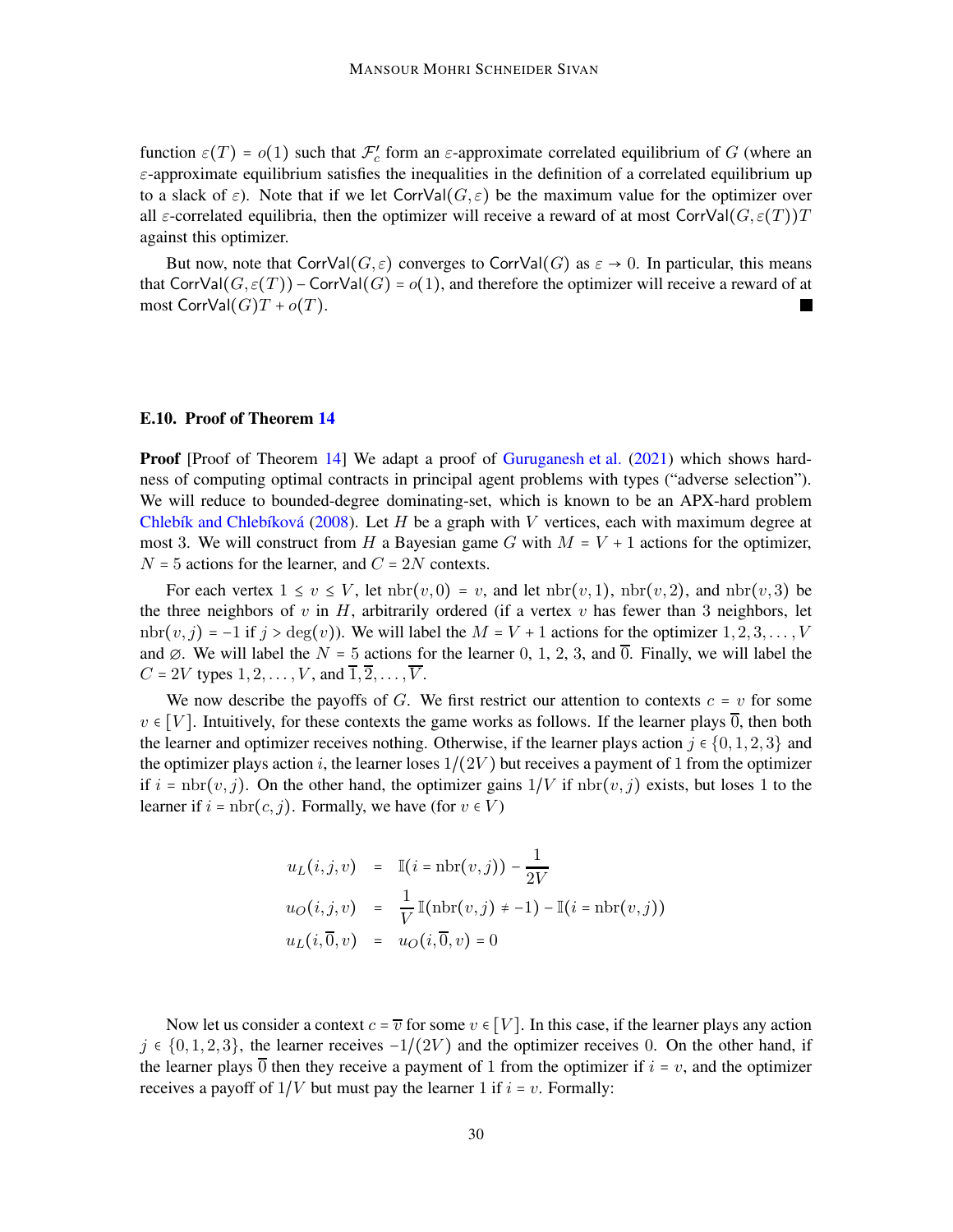$$
u_L(i, \overline{0}, \overline{v}) = \mathbb{I}(i = v)
$$
  
\n
$$
u_O(i, \overline{0}, \overline{v}) = \frac{1}{V} - \mathbb{I}(i = v)
$$
  
\n
$$
u_L(i, j, \overline{v}) = -\frac{1}{2V}
$$
  
\n
$$
u_O(i, j, \overline{v}) = 0
$$

Finally, we assume the distribution D is uniform over contexts, i.e.  $p_c = 1/2V$  for all contexts c.

Let us analyze  $G$  as a Bayesian Stackelberg game. First note that regardless of what mixed strategy  $\alpha$  the optimizer plays, when the context is  $\overline{v}$  the learner's best response is to play  $\overline{0}$ : this guarantees them a non-negative utility, whereas any other action they play gives them a utility of  $-1/2V$ . These  $\overline{v}$  types cost the optimizer whenever the optimizer allocates weight to an action  $i \in [V]$  instead of to  $\emptyset$ . In particular, the optimizer loses a total of  $(1 - \alpha_{\emptyset})$  utility from these types combined.

On the other hand, assume the type  $c = v$  for some  $v \in [V]$ . Then if there exists an action j such that the optimizer places weight at least  $1/(2V)$  on  $\text{nbr}(v, j)$  (i.e.,  $\alpha_{\text{nbr}(v, j)} \ge 1/(2V)$ ), some such action will be the learner's best response: this action guarantees the learner a positive payoff, whereas the payoff for all other actions is at most zero. In this case the optimizer can get a payoff of up to  $1/V - 1/(2V) = 1/(2V)$ . On the other hand, if no such action exists, the learner should just play  $\overline{0}$ ; this gives the learner zero utility, whereas all other actions will earn the learn negative utility. This case leads to the optimizer earning 0 utility.

From these observations, the first thing we can notice is that for each  $i \in [V]$ , the optimizer should allocate either weight 0 or  $1/(2V)$  to action i. In particular, the optimizer never loses utility by decreasing the weight of an action from above  $1/(2V)$  down to  $1/(2V)$ , or from less than  $1/(2V)$ all the way down to 0. From now on, let's assume that  $\alpha_i \in \{0, 1/(2V)\}\)$  for all  $i \in [V]$ .

Let S be the subset of [V] containing the vertices i where  $\alpha_i = 1/(2V)$ . Let nbr(S) equal the set of vertices  $i' \in [V]$  such that  $nbr(i', j) \in S$  for some j; in other words,  $nbr(S)$  is the set of vertices dominated by S. Then we claim that the value of the optimizer when playing this mixed strategy is equal to:

$$
\frac{|\operatorname{nbr}(S)| - |S|}{4V^2}.
$$

This is since: i) the optimizer gains utility  $1/(2V)$  from each type  $i \in \text{nbr}(S)$ , ii) the optimizer loses utility  $1/(2V)$  from each type  $\overline{i}$  with  $i \in S$ , and iii) each type has an equal probability of  $1/(2V)$  of occurring.

Now, we claim that  $\max_{S \subseteq [V]} |\text{nbr}(S)| - |S| = V - D$ , where D is the size of the minimal dominating set. To see this, note that while  $nbr(S) \neq [V]$ , one can weakly monotonically increase the value of  $|\text{nbr}(S)| - |S|$  by adding an element of  $[V] \setminus \text{nbr}(S)$  to S (this increases |S| by 1 and  $|\text{nbr}(S)|$  by at least 1. On the other hand, if  $\text{nbr}(S) = [V]$ , then S is a dominating set so  $\min |S| = D$  by definition. It follows that

$$
\mathsf{Val}(G) = \frac{V - D}{4V^2}.
$$